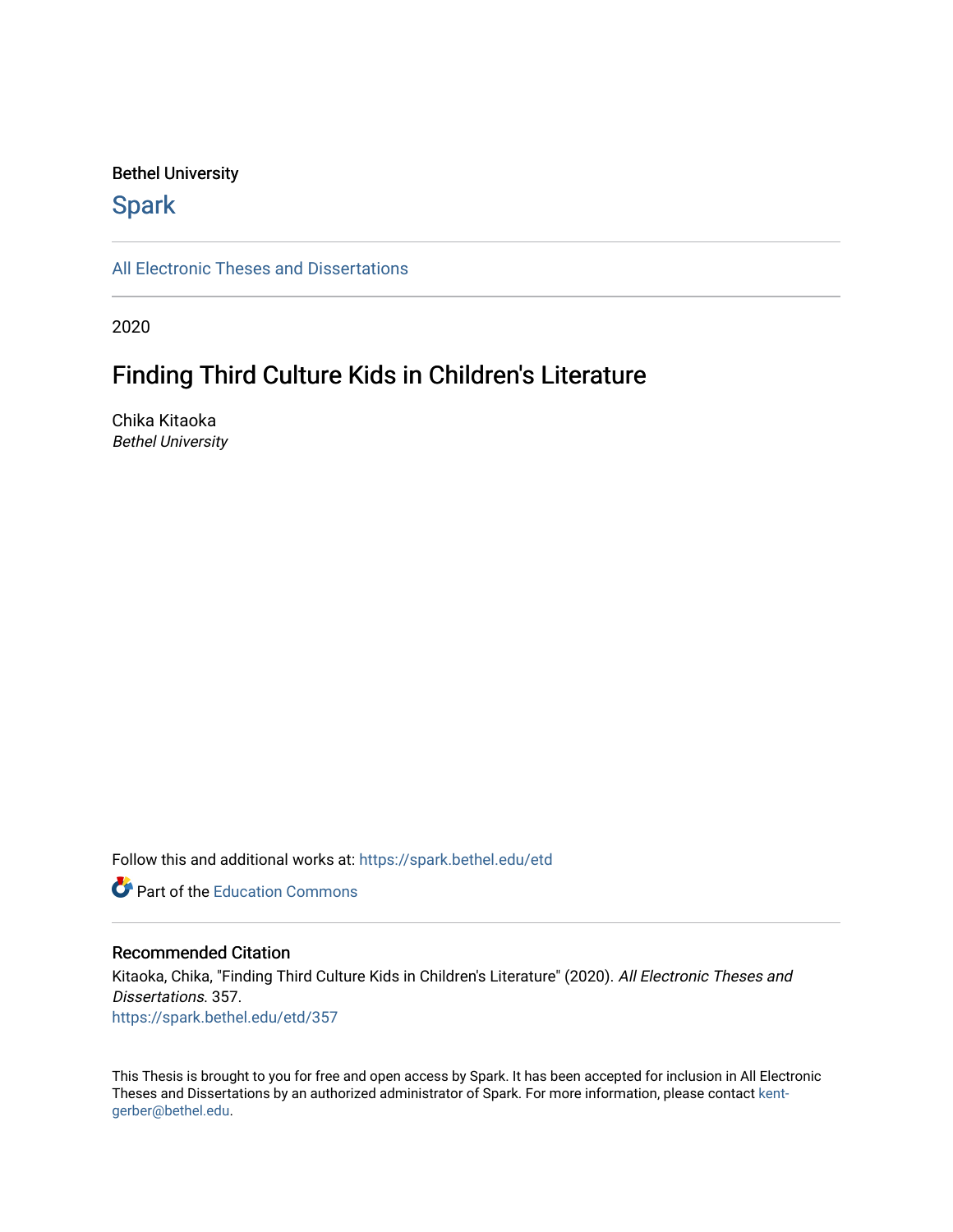# FINDING THIRD CULTURE KIDS IN CHILDREN'S LITERATURE

A MASTER'S THESIS SUBMITTED TO THE FACULTY OF BETHEL UNIVERSITY

BY

CHIKA KITAOKA

IN PARTIAL FULFILLMENT OF THE REQUIREMENTS

FOR THE DEGREE OF

MASTER OF ARTS IN EDUCATION

SEPTEMBER 2020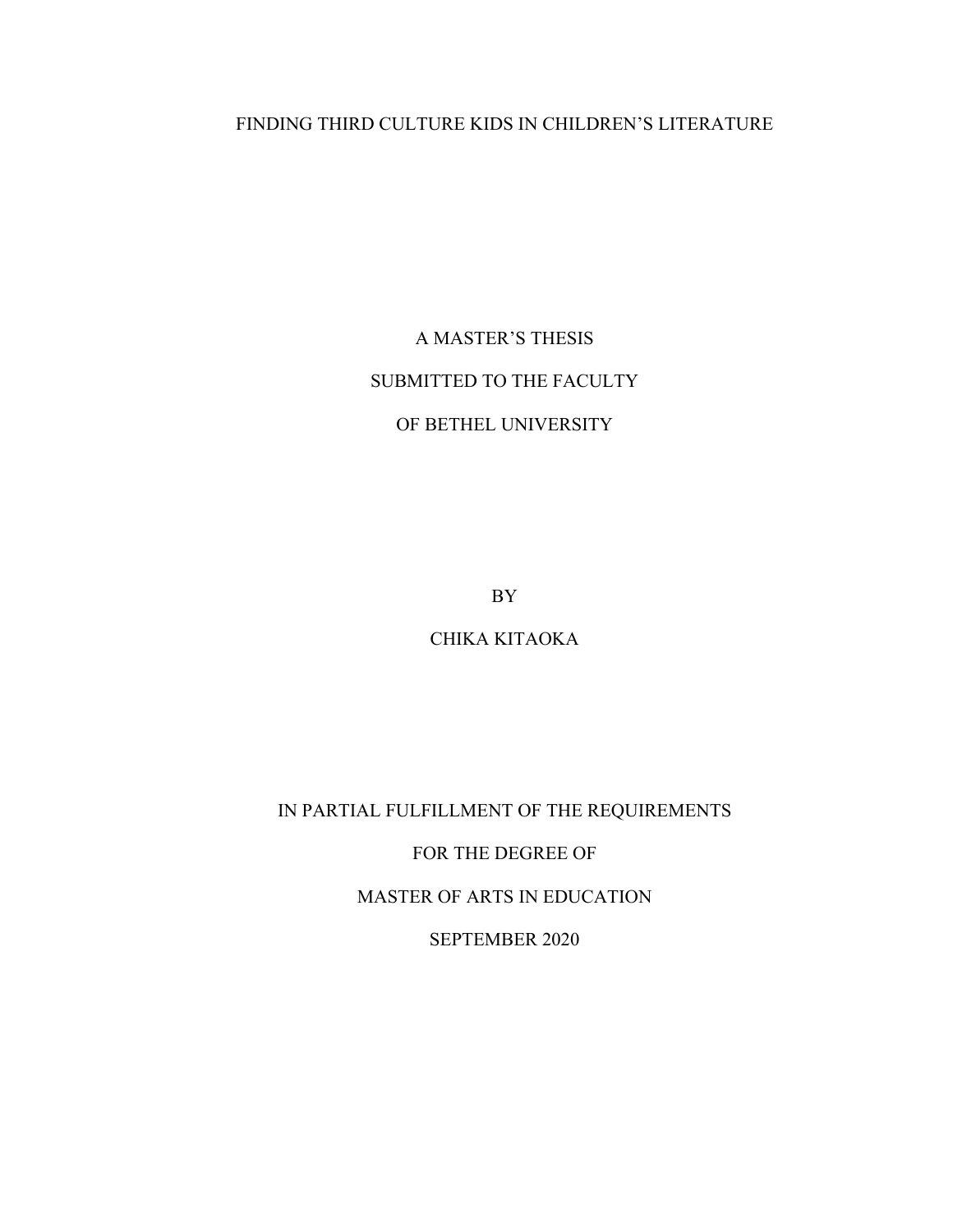# BETHEL UNIVERSITY

# FINDING THIRD CULTURE KIDS IN CHILDREN'S LITERATURE

Chika Kitaoka

September 2020

APPROVED

Thesis Advisor: Lisa Silmser, Ed. D.

Program Director: Lisa Silmser, Ed. D.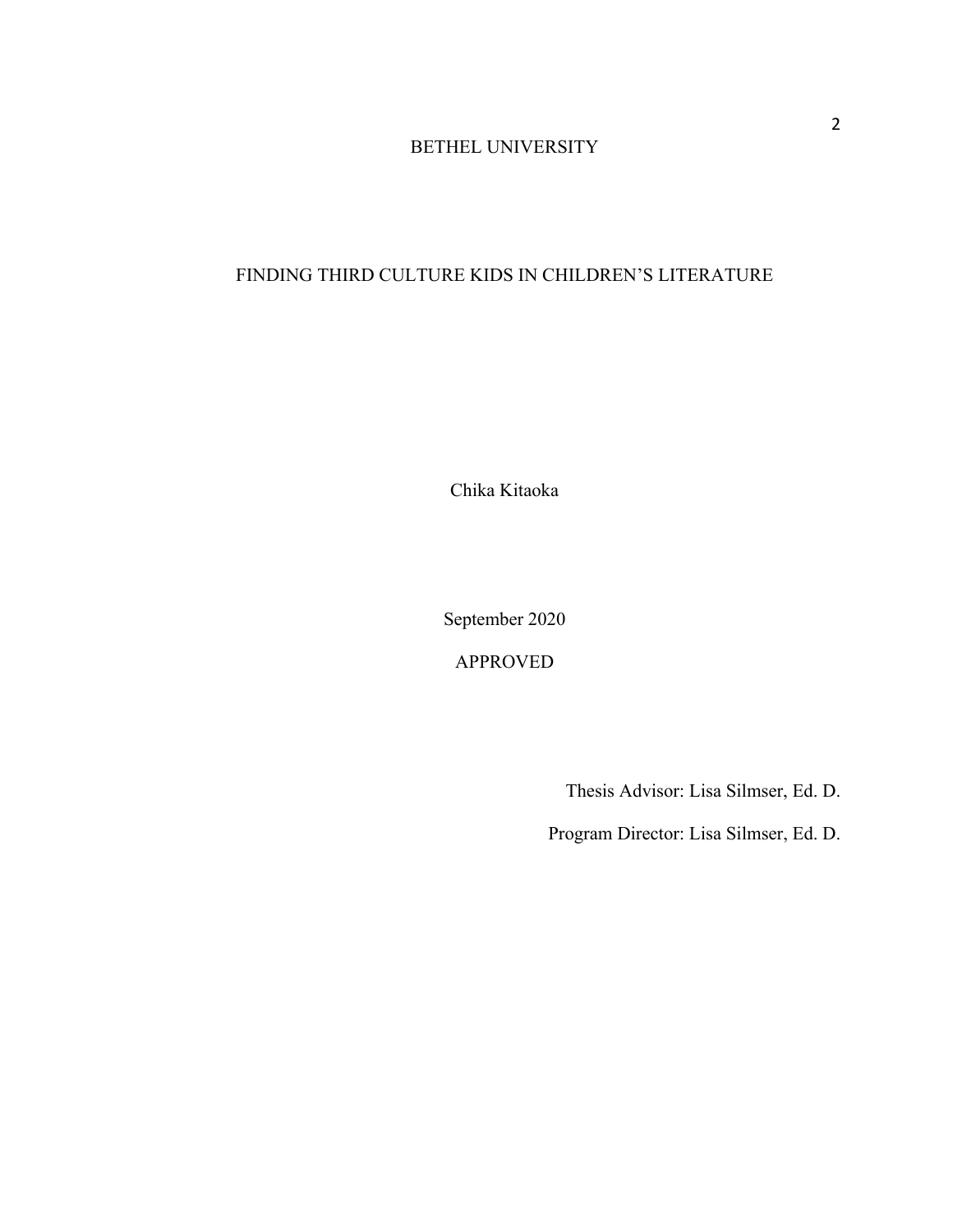#### Abstract

Children's literature, such as picture books, chapter books, and graphic novels, has been utilized by educators in the classroom all around the world. It is well-established that children's literature help guide students in understanding themselves and the world they live in. This literature review aims to determine whether children's literature incorporates book characters who are third culture kids and whether third culture kid themes are adequately represented. Third culture kid (TCK) is defined as a child who has lived outside his/her passport country (home country) with his/her parents during childhood; as a result, this child has blended elements from his/her home country and the foreign culture (host country) into a third culture.

To determine whether TCKs and TCK themes are sufficiently represented in children's literature, a review of existing research about multicultural children's books and culturally authentic texts was conducted. The literature review showed that there is hardly any children's literature today that specifically includes TCK characters and TCK themes. These results suggest that educators must carefully select texts that accurately reflect their students' diverse backgrounds, while also providing culturally authentic insights into other cultures. On this basis, referring to approved book lists by national organizations and seeking out book awards that celebrate international people and cultures should be taken into account when selecting children's literature.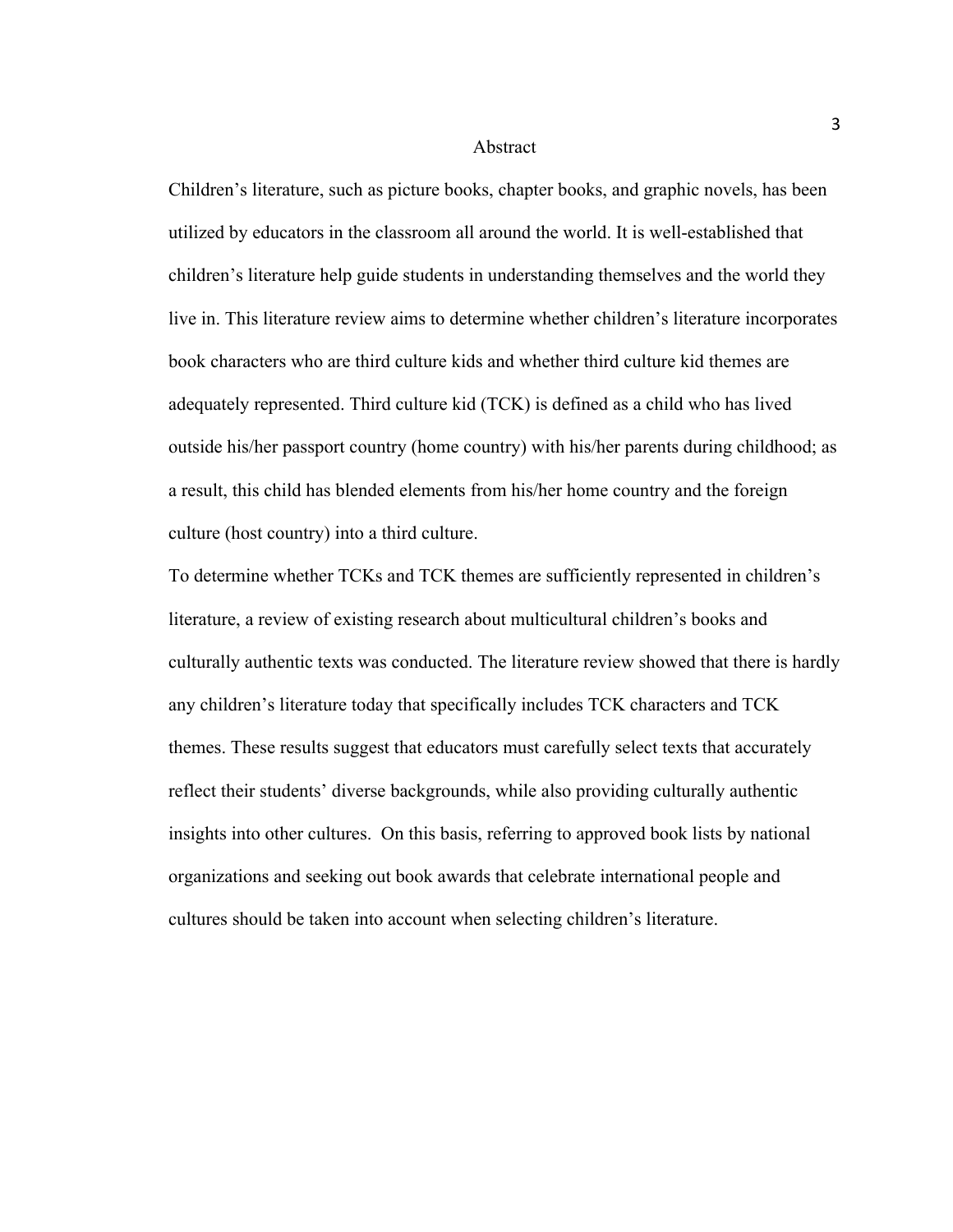| Table of Contents |  |
|-------------------|--|
|                   |  |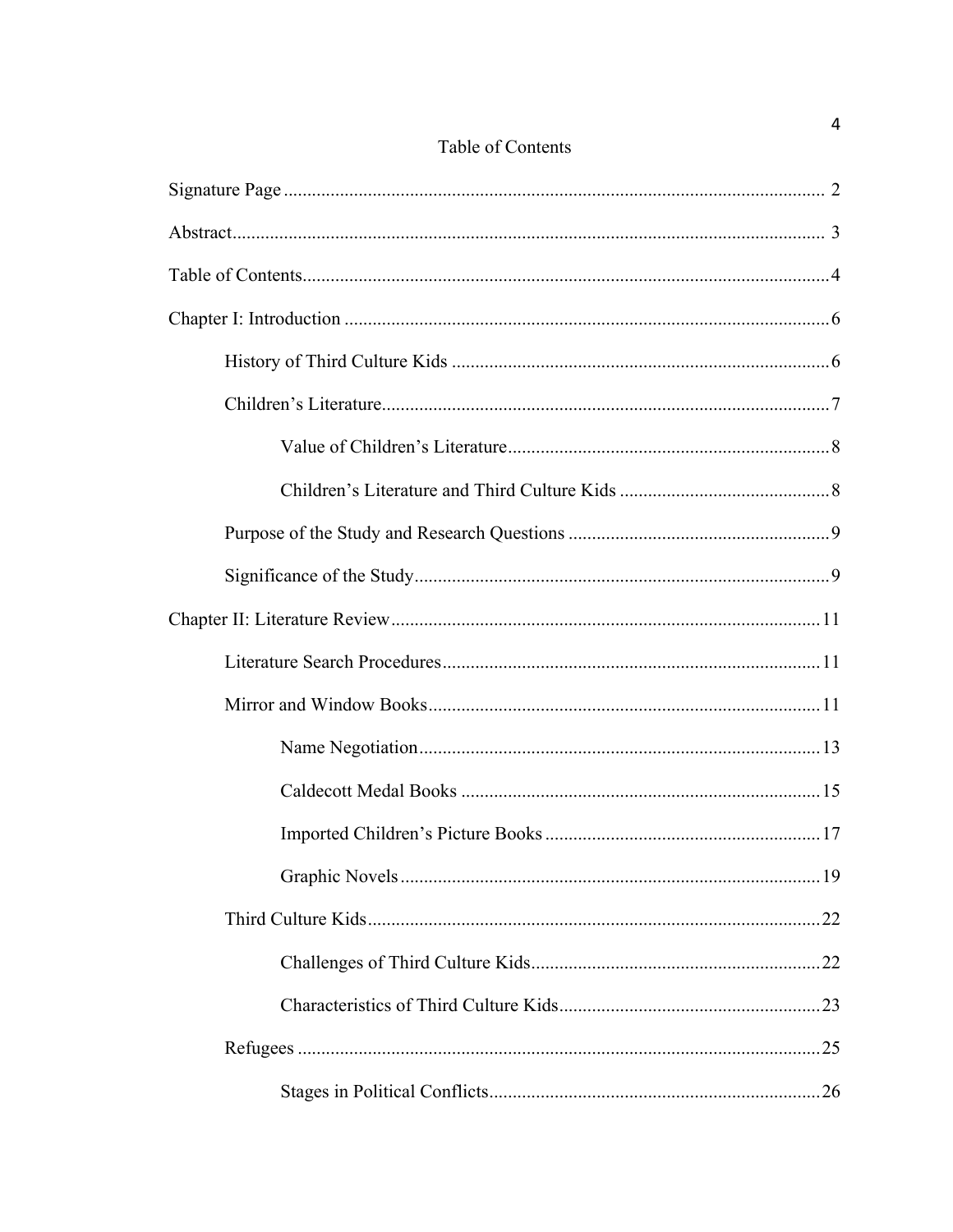| 5. |
|----|
|    |
|    |
|    |
|    |
|    |
|    |
|    |
|    |
|    |
|    |
|    |
|    |
|    |
|    |
|    |
|    |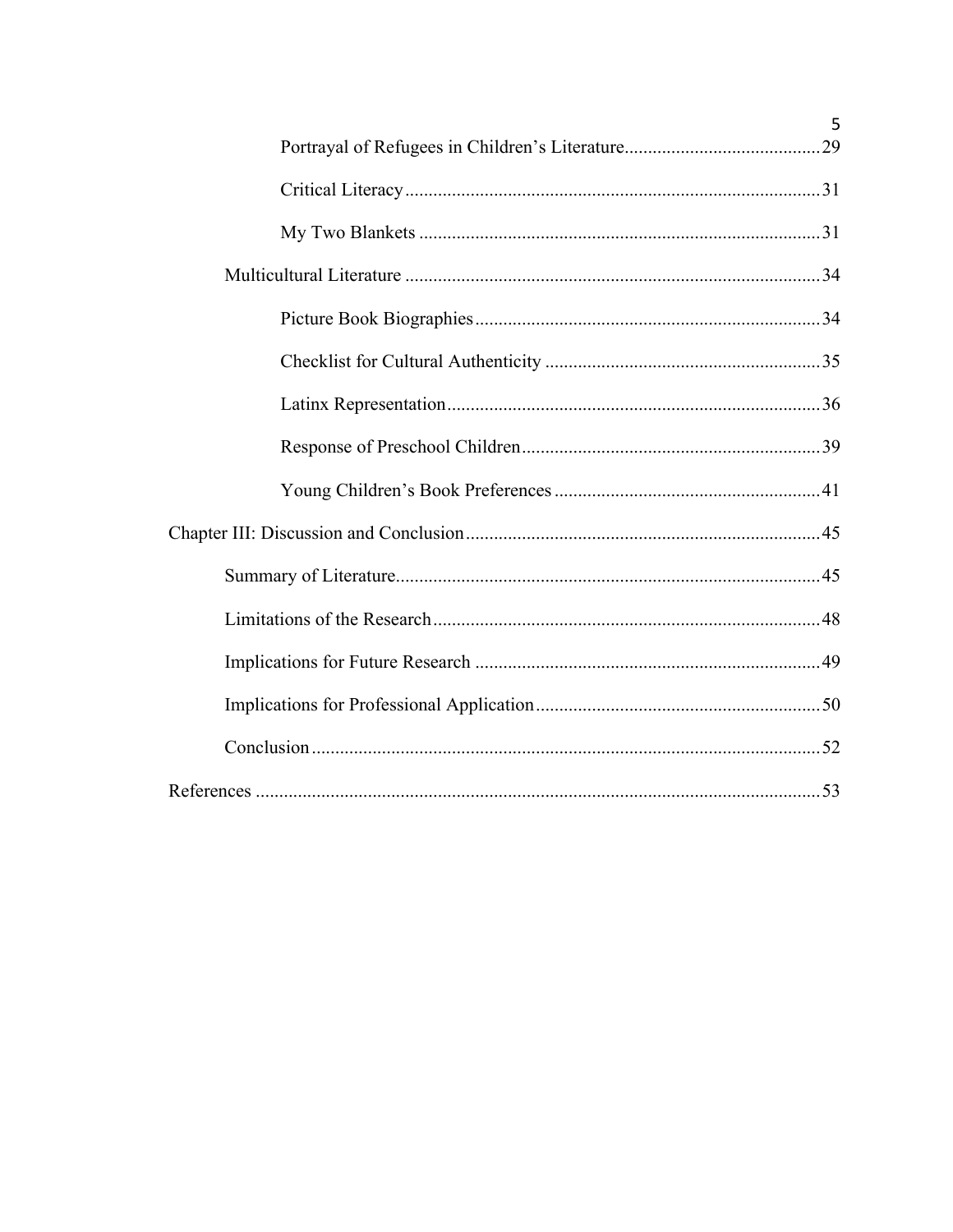#### **CHAPTER I: INTRODUCTION**

I was born in Osaka, Japan to a Japanese family. When I was two months old, my family immigrated to Hong Kong due to my father's business. I learned to speak Japanese at home and observed all the cultural norms; it felt like I never left Japan. Outside my home, I was taught in English at the international school I attended, where the school followed the American curriculum. I learned to socialize with classmates and friends in English, similar to what children in the United States experienced. Outside of school, I was exposed to a community where English was hardly spoken and everybody around me spoke Cantonese – a Chinese language that was difficult to learn but a necessity in order to survive in Hong Kong. During my childhood, as I was trying to learn three languages simultaneously, I remember reading mostly English children's books. What I remember vividly about these English books was that it primarily took place in a country other than my home country, Japan, or my host country, Hong Kong. I recall my reading experience as one that I could personally never relate to, especially when book characters differed from my cultural background and lived in neighborhoods that did not resemble my own experiences. None of these books addressed the challenges I faced of growing up with a lingering sense of not belonging to a particular cultural group – the feeling of being stuck between two cultures.

## **History of Third Culture Kids**

With the ease of travel around the world, families are no longer tied down to one location but are free to move and immigrate to other countries. This means that children may be uprooted from their home country or passport country and may spend the majority of their childhood in another country, often known as their host country. These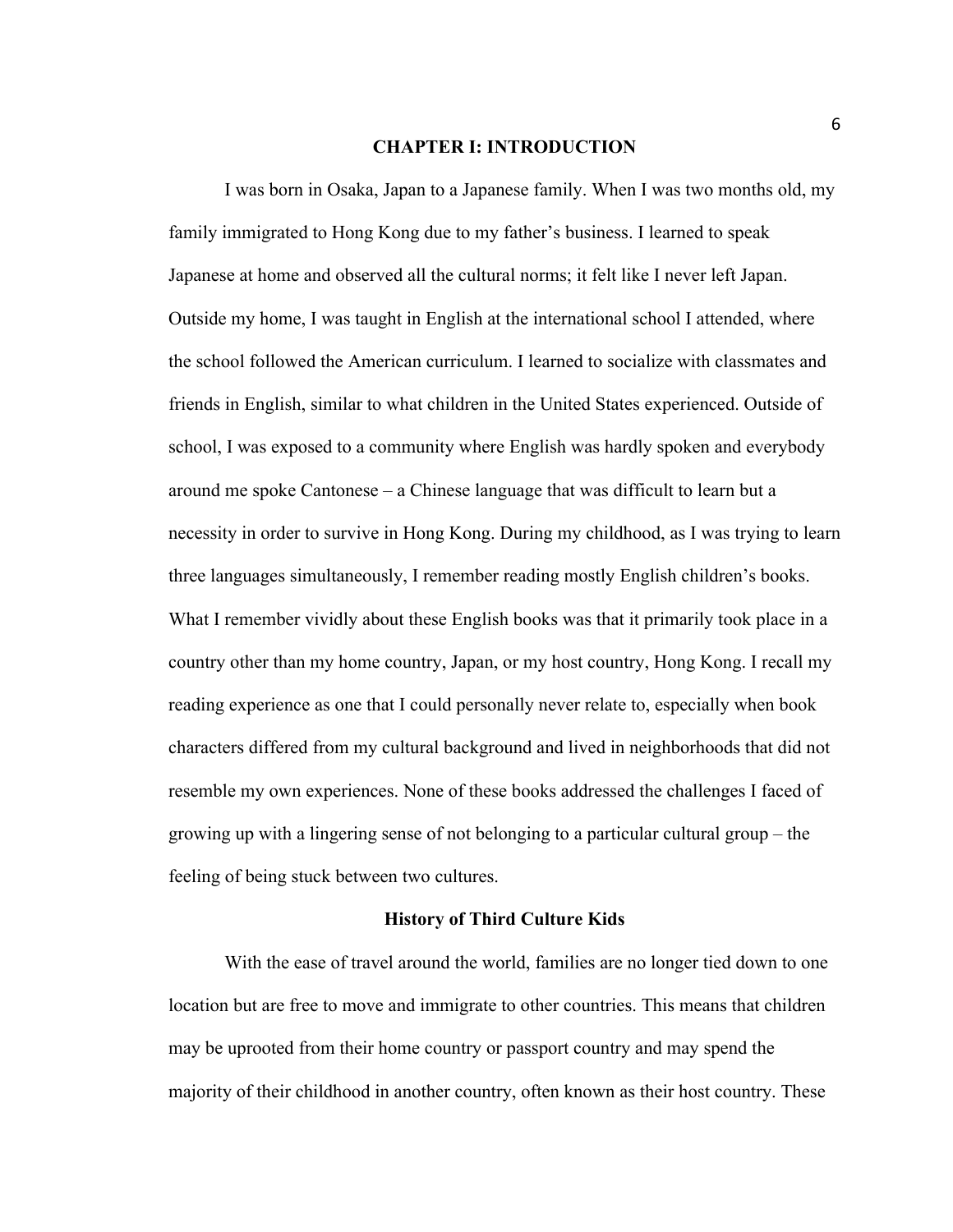children are often referred to as third culture kids (TCKs), a concept that was originally developed by sociologist and anthropologist Ruth Hill Useem over 40 years ago. Sheard (2008) refers to Useem's definition of TCKs, where TCKs are children who have left their passport country with their parents during childhood and have lived in a foreign country; these children have blended elements from their passport culture and foreign culture into a third culture. This third culture can be visualized as an overlap between two cultures, similar to the overlapping section in a Venn diagram.

In 1998, there were more than 4 million TCKs worldwide (Eakin, 1998). There are certainly many more TCKs in the world today, considering the growth of global businesses and the emergence of new international schools. This means that there are several million TCKs today who are unable to find characters in children's literature with similar life experiences: adjusting to life in a host country, accepting and understanding their third culture, and building their own cultural identity.

# **Children's Literature**

Children's literature is "the imaginative shaping of life and thought into the forms and structures of language" (Kiefer & Tyson, 2010, p. 3). Before the nineteenth century, only a few books were written with the enjoyment of children in mind, as books were primarily written for adults. Therefore, children read books intended for adults with the hope of gleaning some understanding.

Contemporary children's literature focuses on reflecting on the problems of today, such as current events, social trends, and experiences at home. Children today are able to read texts that include themes such as poverty and death, which was once rejected by book publishers in the past as it was considered publishing taboos (Kiefer and Tyson,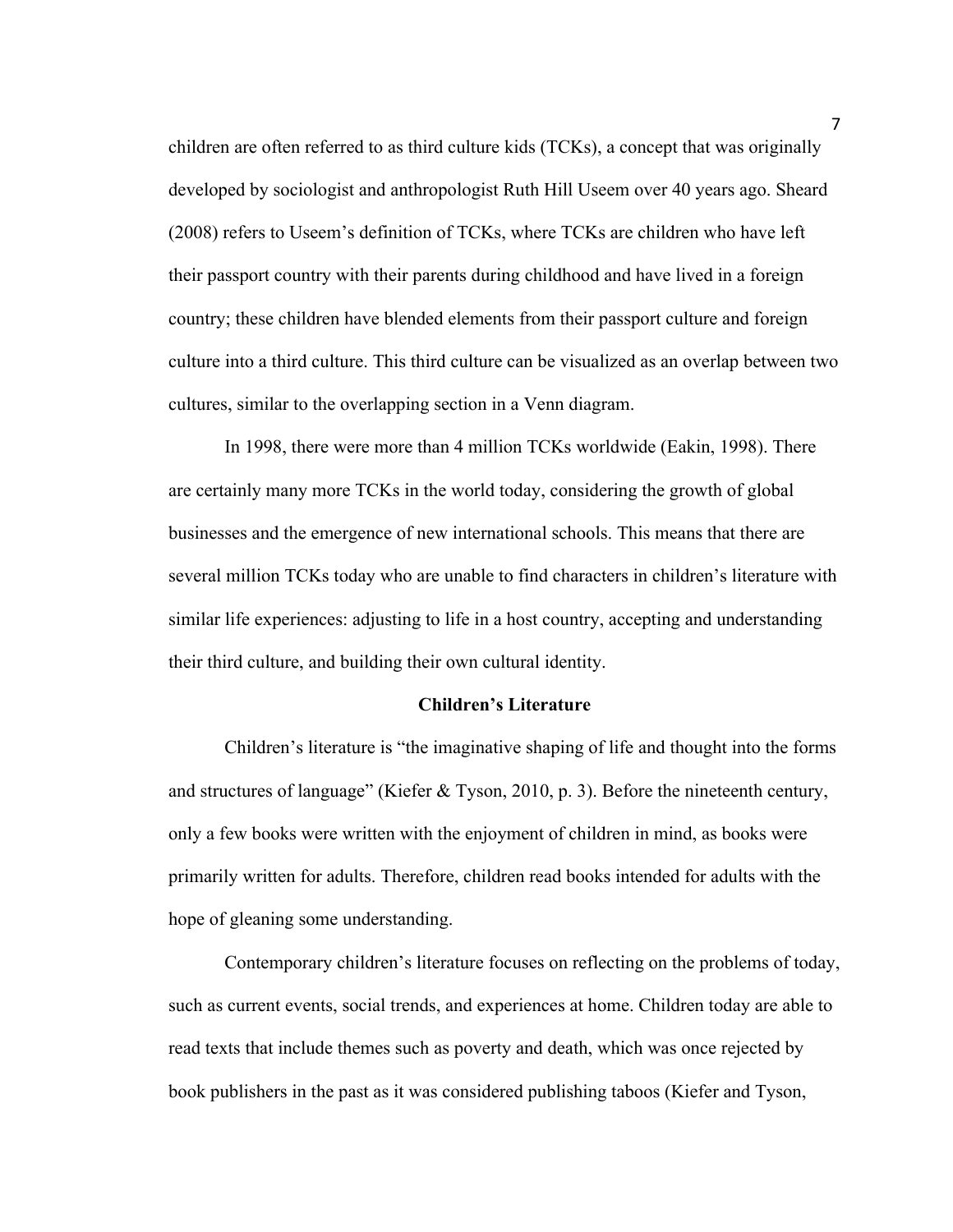2010). Even so, certain emotional and psychological responses are still unlikely to be found in children's literature because of the limits of children's experiences and understanding. For example, emotions such as nostalgia are seldom seen in these texts. Cynicism and despair are considered adult emotions and therefore, they are also not prominent in children's literature. In essence, children's books are texts that honor children's perspectives.

# **Value of Children's Literature**

Kiefer and Tyson (2010) explain that children's literature has the potential to instill values and qualities that result in important educational understandings. First of all, children's books provide entertainment. The art of reading, coupled with exciting storylines, makes children's literature enticing to most children. Children's literature also helps students to develop their imagination as they consider people, experiences, and ideas in new ways. Well-written books have the ability to transport readers to other places and other times to give children new perspectives on the world. In addition, literature can provide coherence to human experience by enabling children to see and understand relationships that they had never considered. Finally, literature continues to ask readers to consider the meaning of life, to reevaluate relationships with nature and other people. Children's literature allows children to view the good, bad, and ugly aspects of life in a way that helps them to begin seeing the universality of human experience.

#### **Children's Literature and Third Culture Kids**

The positive values of children's literature can certainly help TCKs adjust to life in a host country, accept and understand their home, host, and third culture, and build their own cultural identity. There have been numerous studies conducted by researchers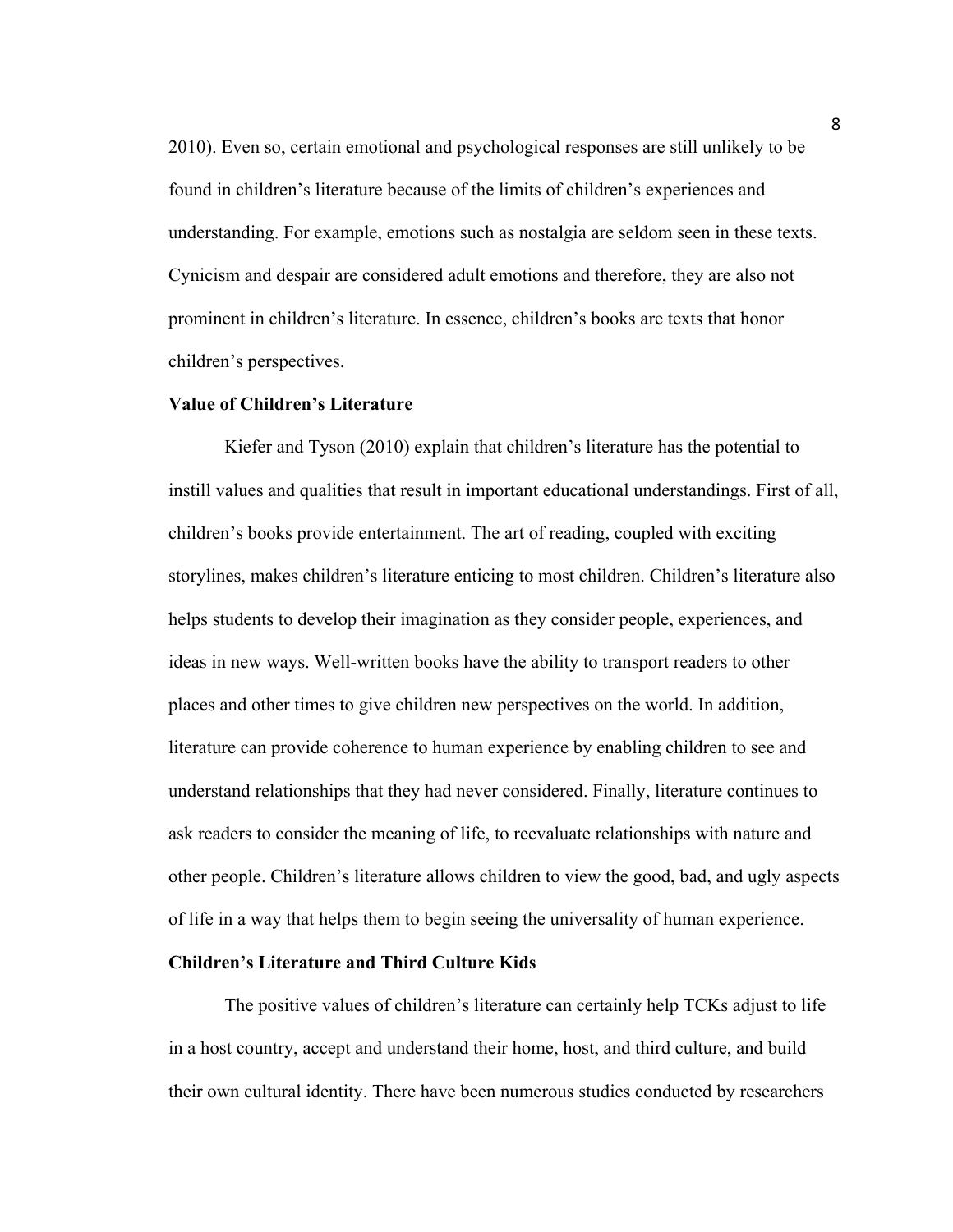to analyze the validity and authenticity of multicultural children's literature in the United States. However, these studies have focused on prominent cultural groups that exist in the United States, which does not include TCKs.

# **Purpose of the Study and Research Questions**

There have been several case studies that focused on different aspects of the TCK experience, such as transition and repatriation back to their home country and perceptions of cultural identity. None of these studies have looked into whether children's literature can positively impact TCKs as they navigate and make sense of their cultural experiences. Therefore, this study aims to uncover any research conducted that relates to TCKs and children's literature. The following questions guide my research on this topic:

- 1. Who are TCKs?
- 2. What are some challenges that TCKs face?
- 3. What is the impact of children's books on early childhood and primary students?
- 4. Are there adequate children's books with third culture kid themes addressed?

## **Significance of the Study**

The rationale for this study includes several factors. First and foremost, it extends from my own childhood as a TCK and my experiences with reading English children's literature. Creating a better understanding of the relationship between TCKs and children's literature is a key factor in its significance.

Throughout my years as an educator at multiple international schools around the world, I have come across many students who are TCKs. During recess and lunchtime, I found them casually chatting about the struggles to understand cultural references and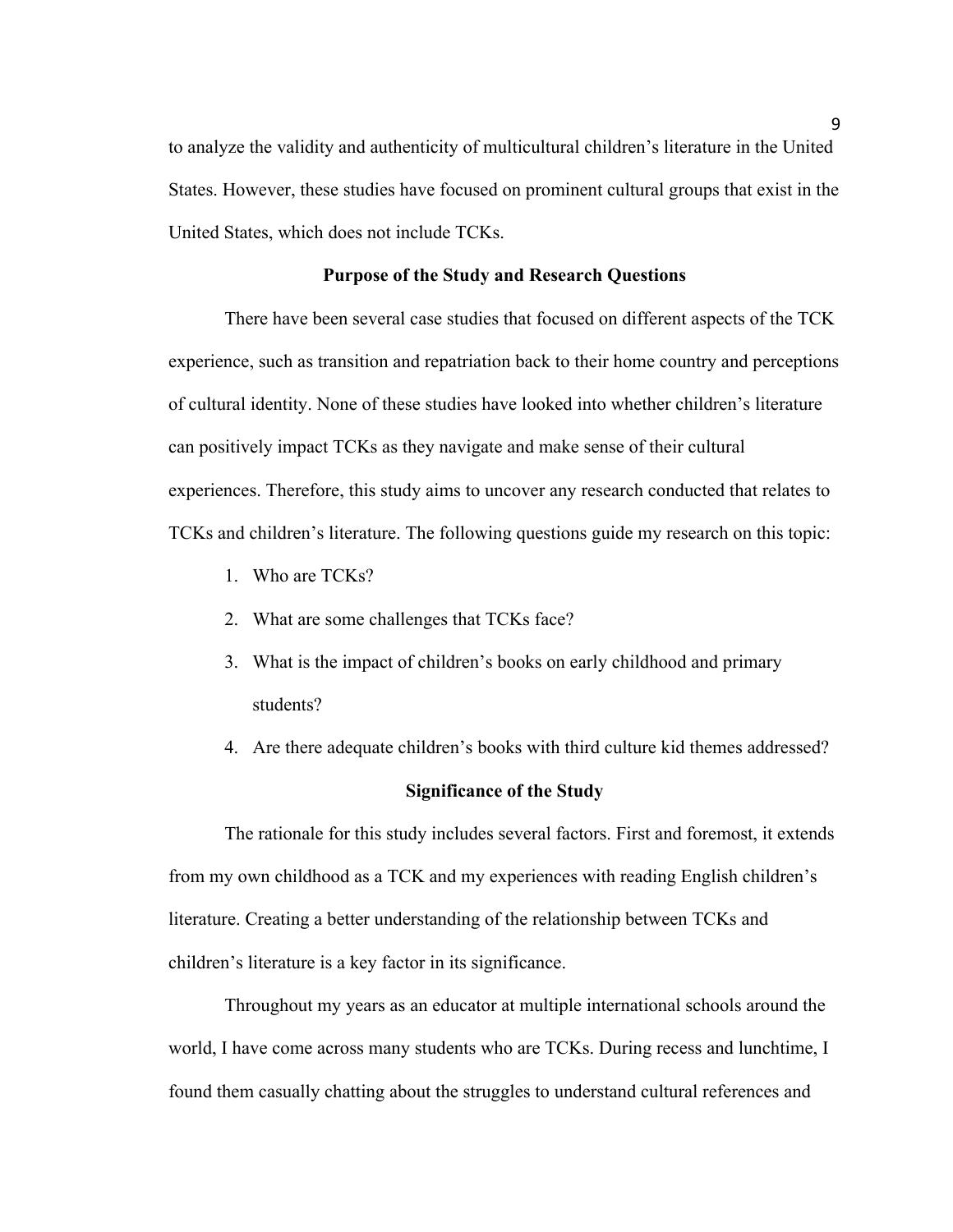jokes from popular U.S. television programs. In my current teaching position in an international primary school in the Netherlands, almost every student is a TCK, and there are no services provided for them as they adjust to life in their host country. Through my research, I hope to better inform my school about this population and find ways to reach out to them using children's literature.

My own personal experience in primary education leads me to conclude that TCKs are not widely understood and they face challenges with cultural identity when topics and discussions about home and belonging emerge in the classroom. Previous research examines multicultural book characters and the messages that they convey through their experiences (Aronson, Callahan, & O'Brien, 2018; Keller & Franzak, 2015; Martinez, Koss, & Johnson, 2016). This study examines the impact children's literature has on early childhood and primary students and whether children's books today are relatable to TCKs.

First, I explore the idea of children's literature as mirrors and windows and the significance of categorizing children's literature as such (Aronson et al., 2018). Second, I examine the characteristics and challenges of TCKs and how children's literature can assist them in understanding self and the world. Refugee children's literature was also taken into consideration, as refugee children, by definition, are also TCKs. And finally, I consider existing research on multicultural children's literature and the implications for TCKs. Only through a greater understanding of children's literature can educators provide assistance and their services to recommend TCKs with mirror books.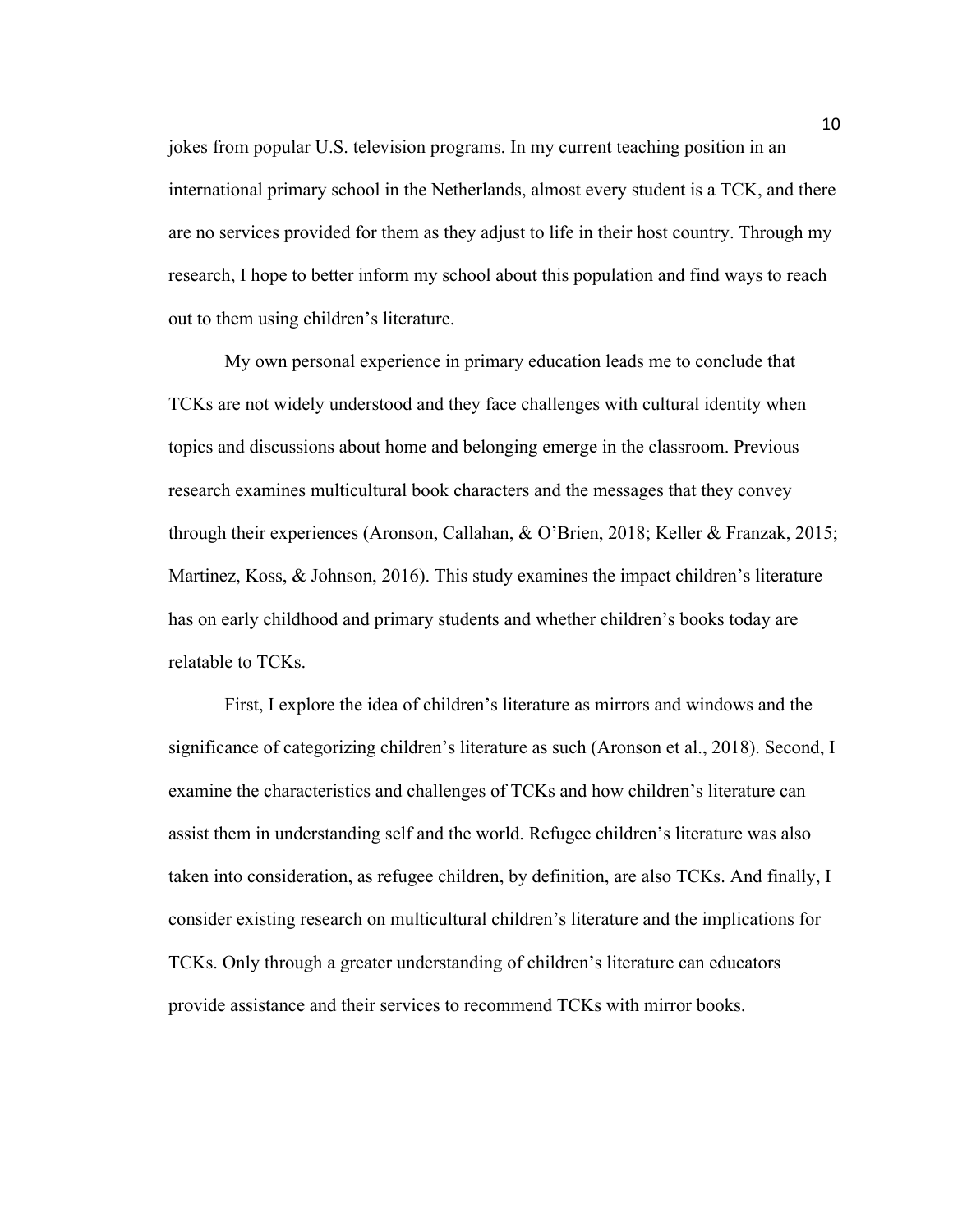#### **CHAPTER II: LITERATURE REVIEW**

#### **Literature Search Procedures**

The literature for this thesis was procured through searches using Academic Search Premier, ProQuest Education Journals, ERIC, and EBSCO. The search parameters were set to locate peer-reviewed journals published between 1990 and 2019 that focused on multicultural children's literature, multicultural children, refugees, and third culture kids (TCKs). Keywords that were used in these searches included "multicultural picture books," "third culture kids," "refugee children's literature," and "multicultural children's literature." This chapter reviews the literature concerning children's literature in the following order: Mirror and Window Books; Third Culture Kids; Refugees; and Multicultural Literature.

# **Mirror and Window Books**

Even though TCKs may switch schools and countries and education systems may change, one constant they can rely on is the availability and use of children's books in the classroom in picture books, graphic novels, and chapter books. Rudine Sims Bishop introduced the idea of metaphorically categorizing children's books as mirrors and windows in a 1990 article (Aronson et al., 2018). Mirror books are children's books where children can relate and recognize characters like themselves, building an understanding of self. Window books introduce children to characters that lead different lives from their own and provide opportunities for children to build understanding and empathy for others. Aronson et al. focused on looking more deeply into mirror books by examining the messages portrayed through various themes.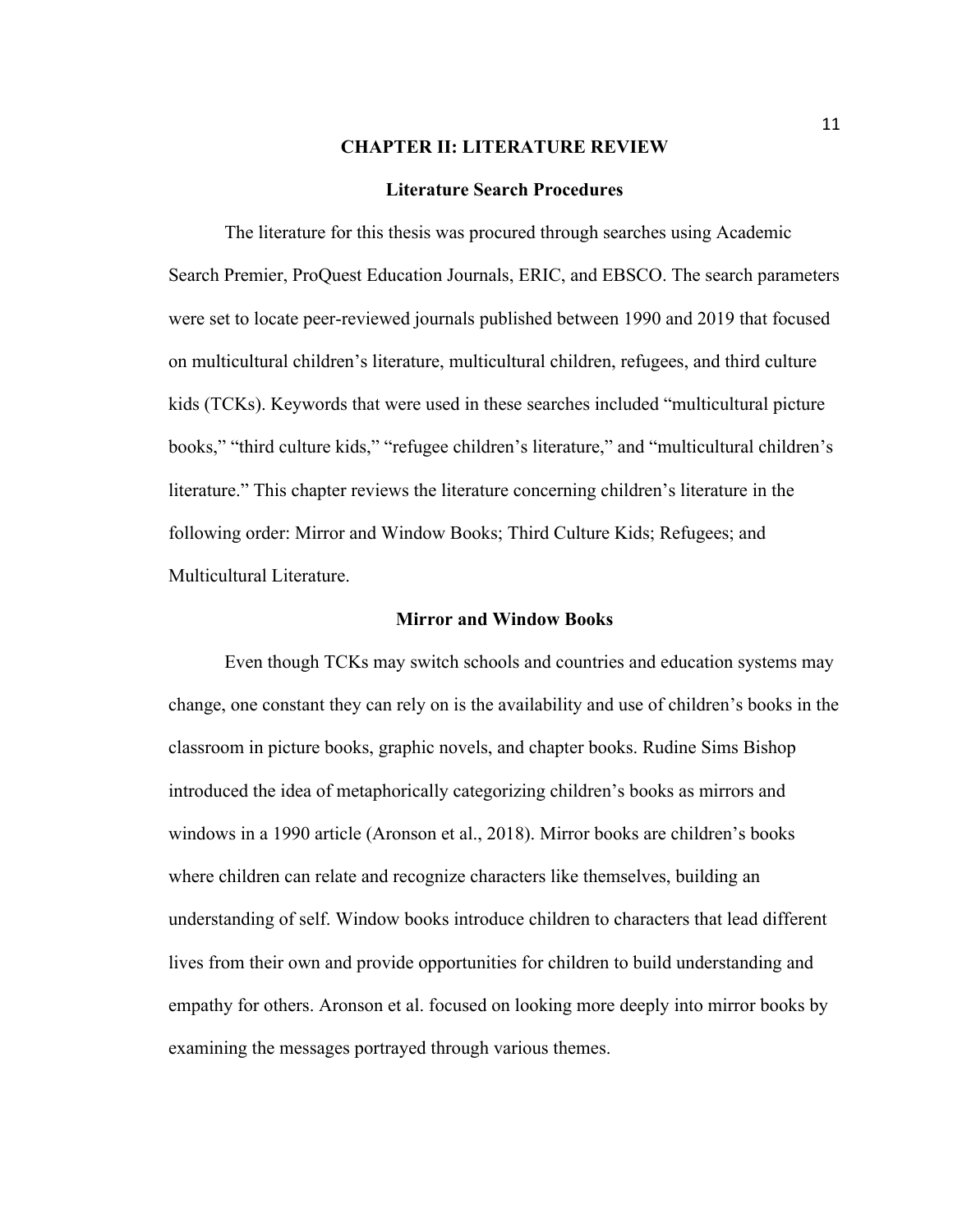Although their research does not explicitly look into characters who are TCKs, their study focused on themes and messages conveyed in picture books that featured underrepresented racial and cultural texts. Since their research focused on a representative sample of fiction and narrative nonfiction picture books (K-3) published between 2008 to 2015, their study's results can be used to determine the necessity of children's books that include characters who are also TCKs. Their study looked into book characters who were Asian/Pacific Islander/Asian American, Black/African/African American, Central/South American/Hispanic/Latinx, Middle Eastern/North African/Arab American, First/Native Nations, and bi-/multiracial and the dominant messages that these books portrayed.

Based on their study, Aronson et al. (2018) concluded that in addition to the need for more book titles portraying underrepresented groups, there needs to be various types of portrayals, each with different messages and impact. Black characters were most broadly represented across a range of themes that they identified out of all the groups in their sample. These findings reflect different aspects of how blacks are viewed and seem to be a part of the American culture through various stories, while characters from other groups are most likely represented as distinct and separate foreign cultures, not belonging to the American culture. For example, themes that include Native characters seem to reinforce stereotypes of cultural differences, and with Folklore books, they are reflected as people from a long time ago. They are seldom portrayed as members of a broader contemporary American society, which is also evident with books with Middle Eastern/Arab characters.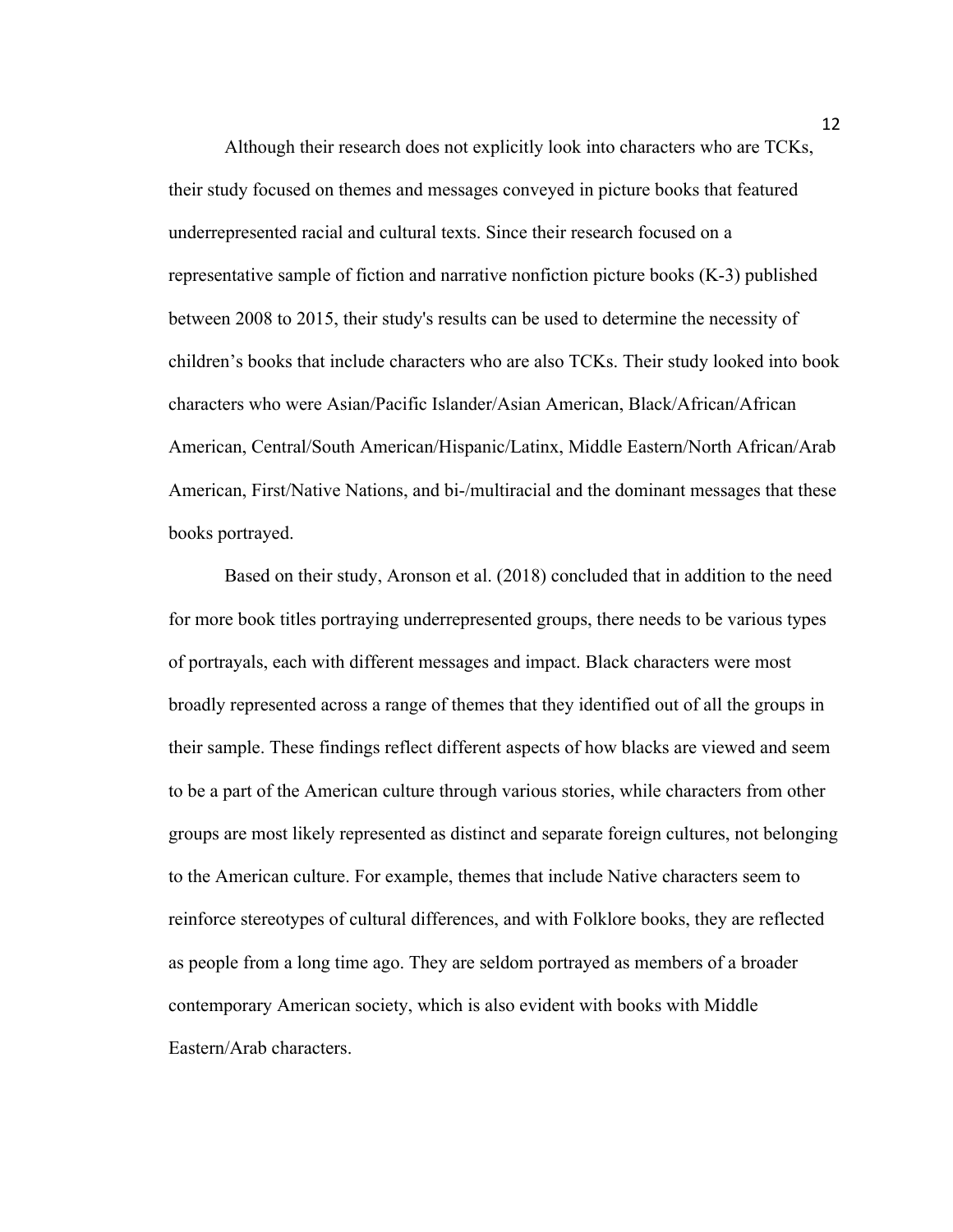# **Name Negotiation**

Keller and Franzak (2015) conducted a study exploring the idea of names as identity in picture books depicting minority children.

We believe that names symbolically represent a child's cultural identity and that the denial or change of a child's given name is an attempt to force assimilation, even when the child seemingly chooses this new name. In contrast, the support and acceptance of a child's name in a school context speaks to an environment

that welcomes diversity and validates the child. (Keller & Franzak, 2015, p. 178) Although this study does not explicitly explore TCK themes, there may be shared experiences surrounding the complex issues with the name, identity, and culture of TCKs as they assimilate into a new host country and school environment. Keller and Franzak analyzed ten best selling picture books that were published since 2000, where minority character's name negotiation featured as a central theme: eight books featured immigrant children's experiences when first joining U.S. schools, and two books described nonimmigrant children's experiences of conflict at school based on their names. Name negotiation refers to the process in which a character faces challenges and problems due to his/her name, which is evident from their interaction with other characters or social institutions. The character then chooses to negotiate or compromise his/her name through reflection or action. The themes in these children's books illustrate how name negotiation has been normalized as an acceptable social practice, common when entering a U.S. school, and a way for many children from various cultural and linguistic backgrounds to be accepted by their peers and teachers.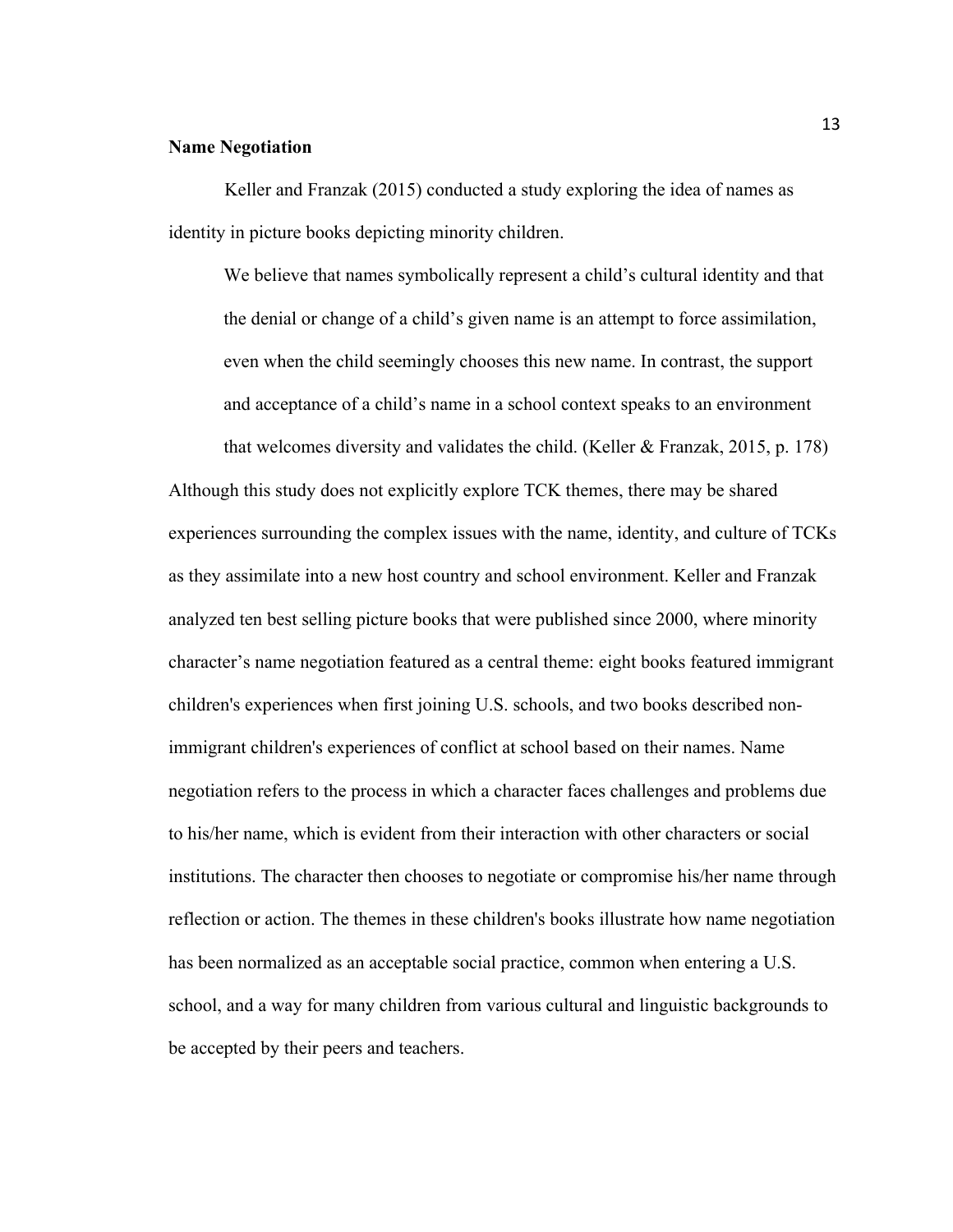Based on their analysis, Keller and Franzak (2015) revealed that name negotiation is not merely a personal choice to fit in on the characters' parts, but also exhibits the presence of a pervasive assimilationist paradigm that values dominant culture; in these books, name negotiation became the key for the characters to become Americanized. The general implied message from these texts was that any bullying that the characters experienced would cease so long as they decided to assimilate to the dominant culture by changing or hiding their given names. Name negotiation was seen as an uncomfortable experience for child characters as they faced identity issues. This analysis can be transferred to the TCK experience, as they often assimilate into international school environments where English is typically the dominant language spoken. Just as the characters in these children's books faced the question, "What is your name?" TCKs and many new students initially experience answering this question numerous times. The mispronunciation or mockery of a child's name can often lead to name negotiation on the child's part, where one would hope that the adults involved can relieve their discomfort which was often not the case in these stories.

To help TCKs navigate and strengthen their identity and culture, the availability of children's books representing the diversity and complexity of name negotiation can help build their understanding and renew their appreciation for their given names. Keller and Franzak acknowledge that children's books that are bilingual, where a page or section is written in English and in this case Spanish, honors the child's first language while creating opportunities for English monolinguals to appreciate diversity. Although not all TCKs will experience name negotiation, this research highlights the importance of the availability of various books that showcase the diversity and complexity of cultures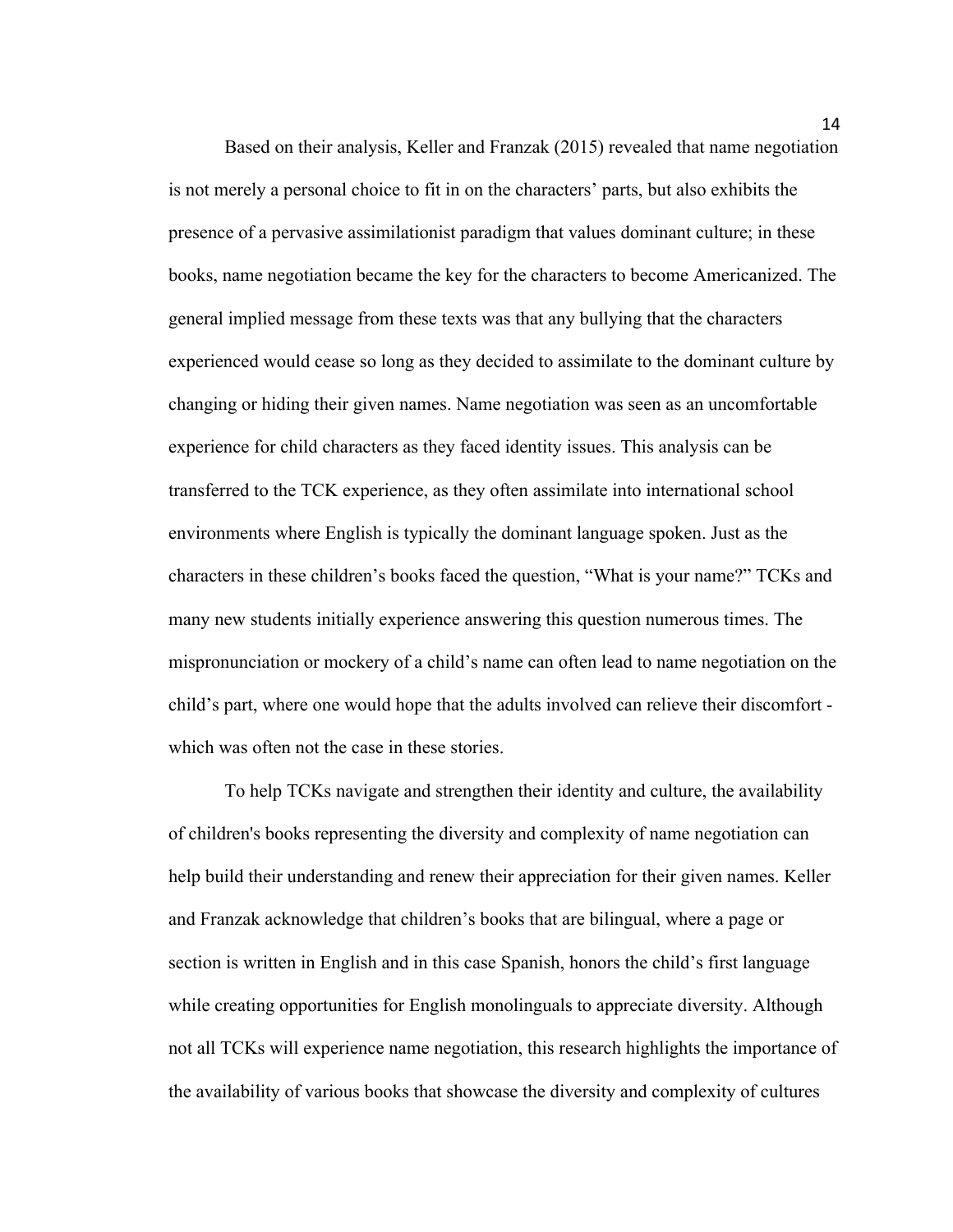and individuals - specifically their names and navigating the constructs of name negotiation.

# **Caldecott Medal Books**

Martinez, Koss, and Johnson (2016) analyzed human main characters from children's books that have won the Caldecott Medal over the last 25 years. The Caldecott Medal, awarded annually in the United States by the American Library Association (ALA), recognizes "artists of the most distinguished American picture book for children published by an American publisher in the United States in English during the preceding year (ALA, 2020)." Although this award only recognizes children's books illustrated by a U.S. citizen or resident with an American publisher, these book titles will often be found in classrooms and libraries worldwide. By acknowledging this trend, Martinez, Koss, and Johnson's rationale for their research was based on the prevalence of these book titles in today's classrooms and the likelihood of being used by educators. Their study included 68 books with a total of 83 human main characters, as some titles had more than one main character. They presented their results primarily by decade: the 1990s, the 2000s, and 2010-2015.

When they analyzed the 68 books for culture, ethnicity, and language use, they discovered that 55% of the books published in the 1990s had main characters who were white. This number increased to 76% in the 2000s and rose to 90% during 2010-2015. None of the main characters were portrayed as speaking more than one language in any of these books, even though classrooms and schools are becoming more diverse with children from various cultures and ethnicities. Also, only 51% of Caldecott books' main characters in the past 25 years were children. This finding is significant as studies,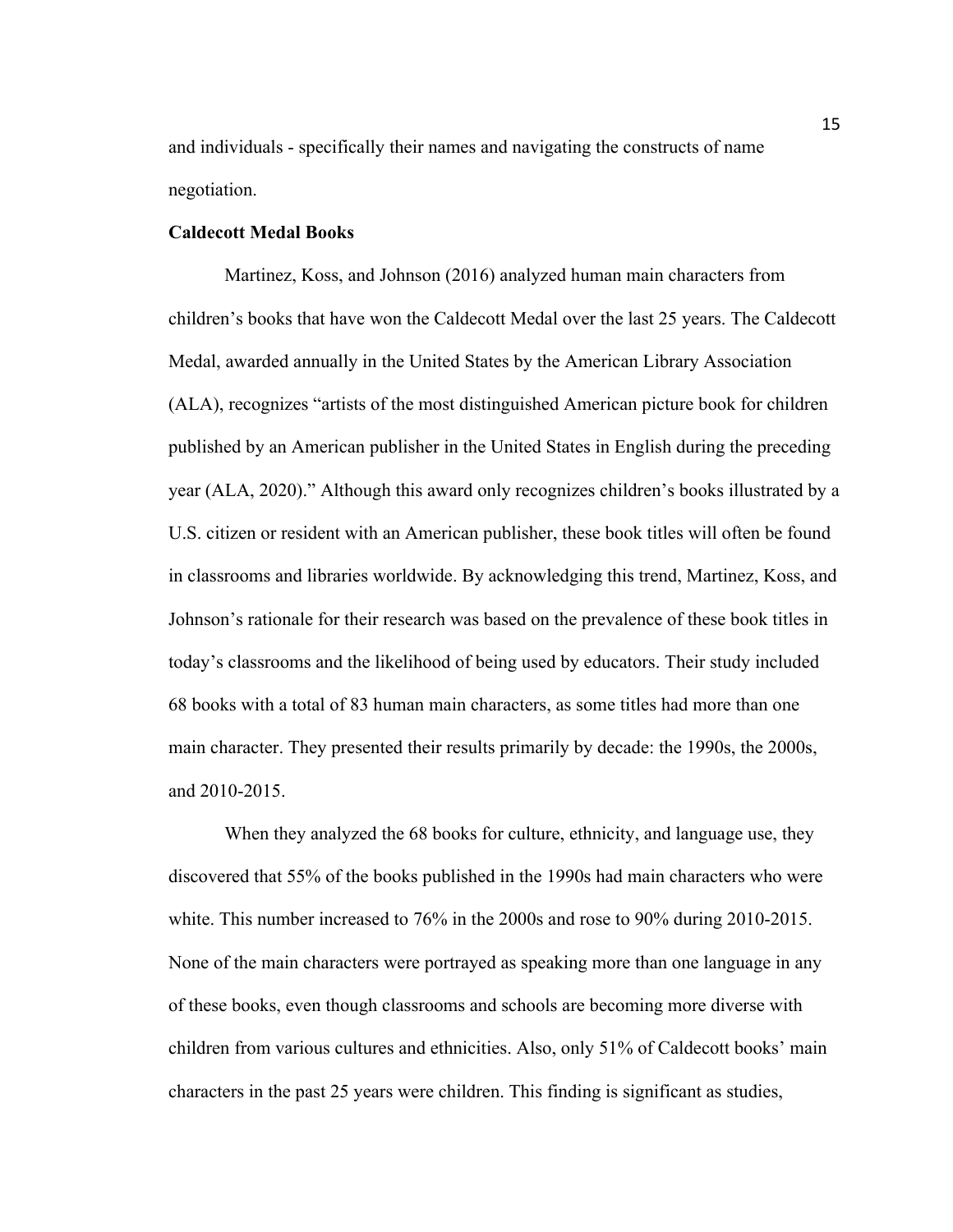including Martinez, Koss, and Johnson's research has shown that child readers particularly enjoy reading books about other children.

Through their experiences working with young readers, the researchers discovered that children tended to select books that were written in a lighthearted tone, addressing characters similar to their age and coming from similar backgrounds. This was evident when the few Caldecott books from the 1990s that are still widely read today were the ones that met these criteria. It is critical to note that a group of authors launched an online grassroots campaign in 2014, addressing the necessity to diversify children's book publishing to an all-white, all-male children's book author panel at a large publishing convention. Their campaign, We Need Diverse Books, was formed to tackle the absence of diverse, non-majority narratives in children's literature.

Based on their study, Martinez et al. (2016) are concerned that there are not enough Caldecott books that function as mirror books, especially considering the other factors that were examined in their study: the ages of characters, the places where characters lived, representation of English learners, disability, religious, and different socioeconomic status. "We live in an increasingly global society; yet this is not reflected in the Caldecott books our children are reading. In these instances, no windows exist (Martinez et al., 2016)." They suggest that educators familiarize themselves with other literary awards through the ALA that recognizes diversity in children's books. It is worthy to note that although there are awards that acknowledge books that include main characters from specific cultures, there is only one award that specifically recognizes and seeks out children's books about international people and cultures: Notable Books for a Global Society (Martinez et al., 2016).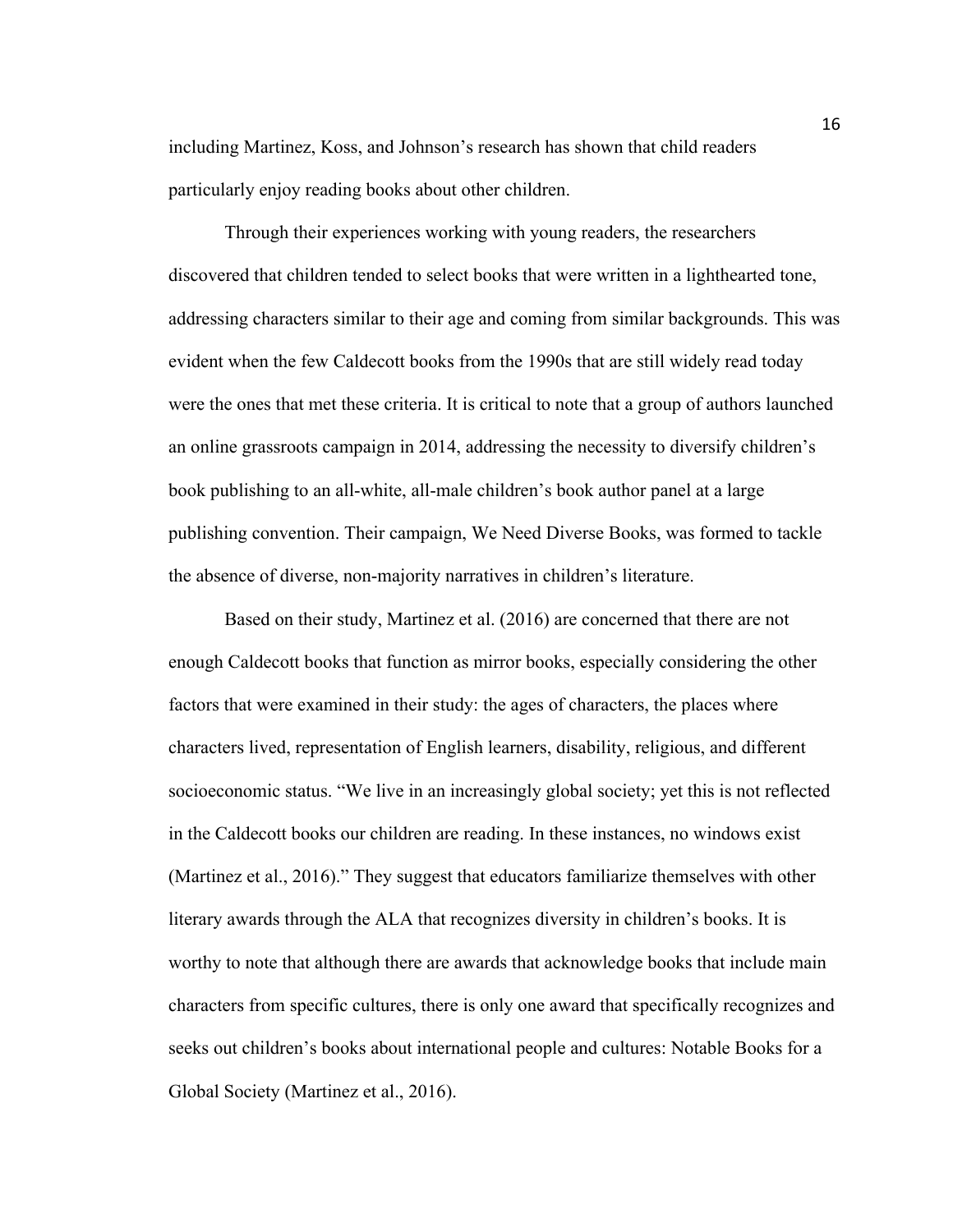#### **Imported Children's Picture Books**

Huang (2018) also recognized that children's picture books that are commonly available in the Taiwanese book market are imported from foreign cultures - that is, books that typically feature main characters from Western cultures. Huang's study investigated the challenges and strategies of book publishers by taking a closer look into the Taiwanese children's book publishing industry, the successful introduction of books to international markets, and by conducting a case study of a successful Taiwanese children's book publisher.

The imbalance of Taiwanese children reading picture books from foreign countries has existed since the 1980s, even after the restrictions on publishing was lifted in 1987. It is worth noting that even after 30 years, imported and translated picture books still hold nearly 80% of the yearly publication market (Huang, 2018). Researchers, educators, and parents have raised concerns about whether children can develop their cultural identity due to the influence of foreign books that are available to them. In the early 1990s, Taiwanese publishers started to produce their picture books amidst rising social and political movements. With the end of the 38-year standoff with China after martial law was lifted, multiculturalism had begun to influence Taiwan's socio-political landscape. This change brought to the forefront of cultural diversity and identity being featured in their books, although these books were initially not planned to be marketed globally. One of the most successful children's book publishing companies, Heryin Books, uncovered the potential and opportunity to sell these picture books internationally. Huang's case study featured the founder, editor-in-chief, and author of Heryin Books.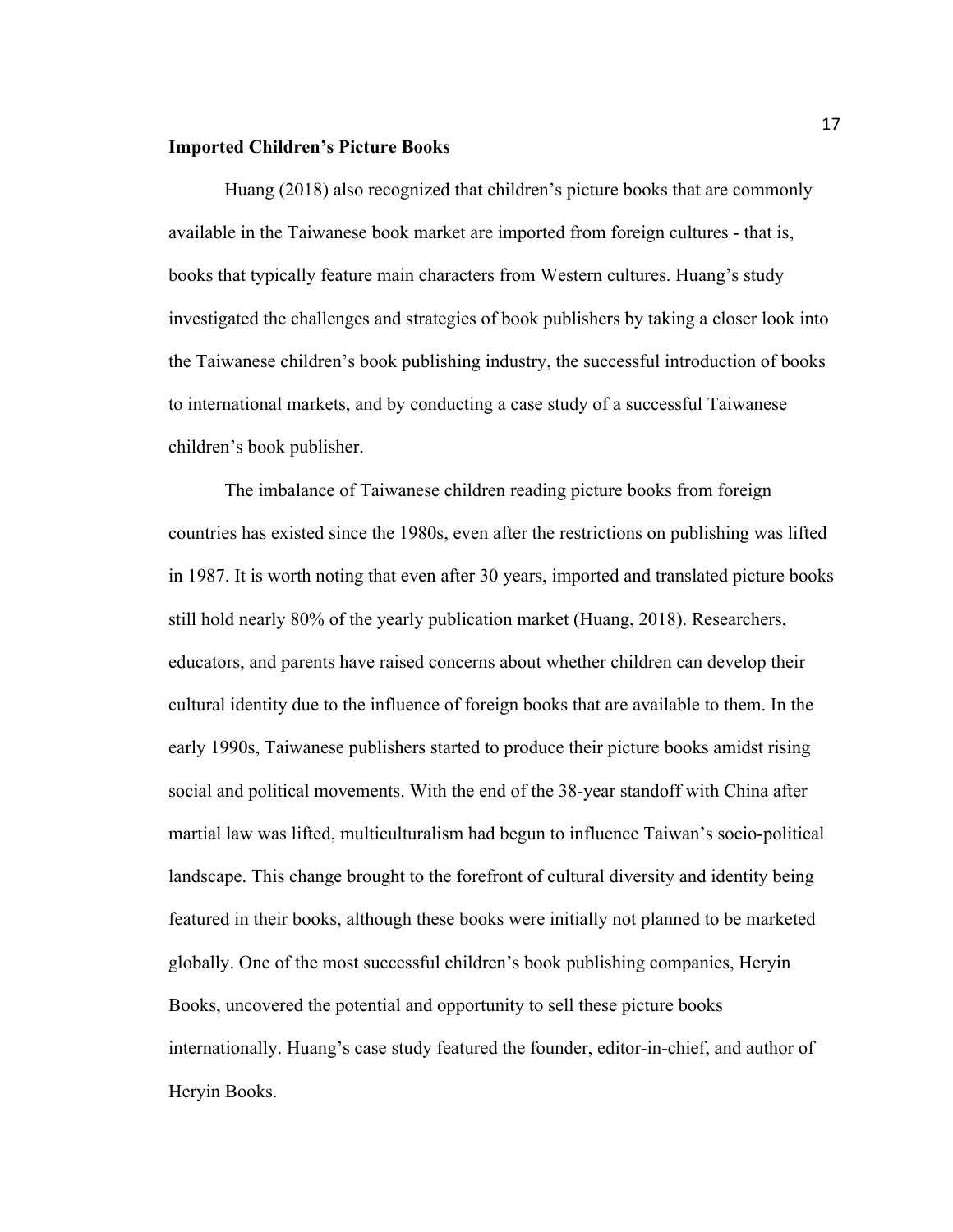With 20 years of experience in publishing children's picture books in Taiwan, Ms. Chou Yi Fen noticed that books that were being published should not be limited to what she preferred as the editor, but it must appeal to the needs and tastes of children. This realization prompted her to write her own children's picture books - a book series called *Mimi.* From her experience working with translations of Western picture books, Chou was adamant that when *Mimi* was translated into other languages, the translated language must demonstrate the same literary merit as the original work. Not only should the translation be linguistically accurate, but it should also be idiomatically authentic. When Chou's book was initially translated by a translator with no parenting experience, the dialogue between Mimi and her mother was stunted and awkward. However, when another translator who had experience raising children edited and revised the translation, the dialogues became natural and authentic. This proved to Chou the significance and potential risks of children reading translated picture books; Taiwanese children may be at a disadvantage if they read translated books that are not as idiomatically authentic as the author intended it to be.

Along with publishing her own children's books, Chou attended various international book fairs and exchanged experiences with publishers from multiple cultures and countries. She observed that some of the well-known Taiwanese illustrators were struggling for their work to be accepted outside of Taiwan, especially in Western cultures. These illustrators were only able to find their way into other Asian countries. This confirms what other researchers have noted: a lack of mirror books available to children. And this trend can also be seen in Taiwan, with the majority of children's books available in Taiwan coming from other countries. This trend will most likely not change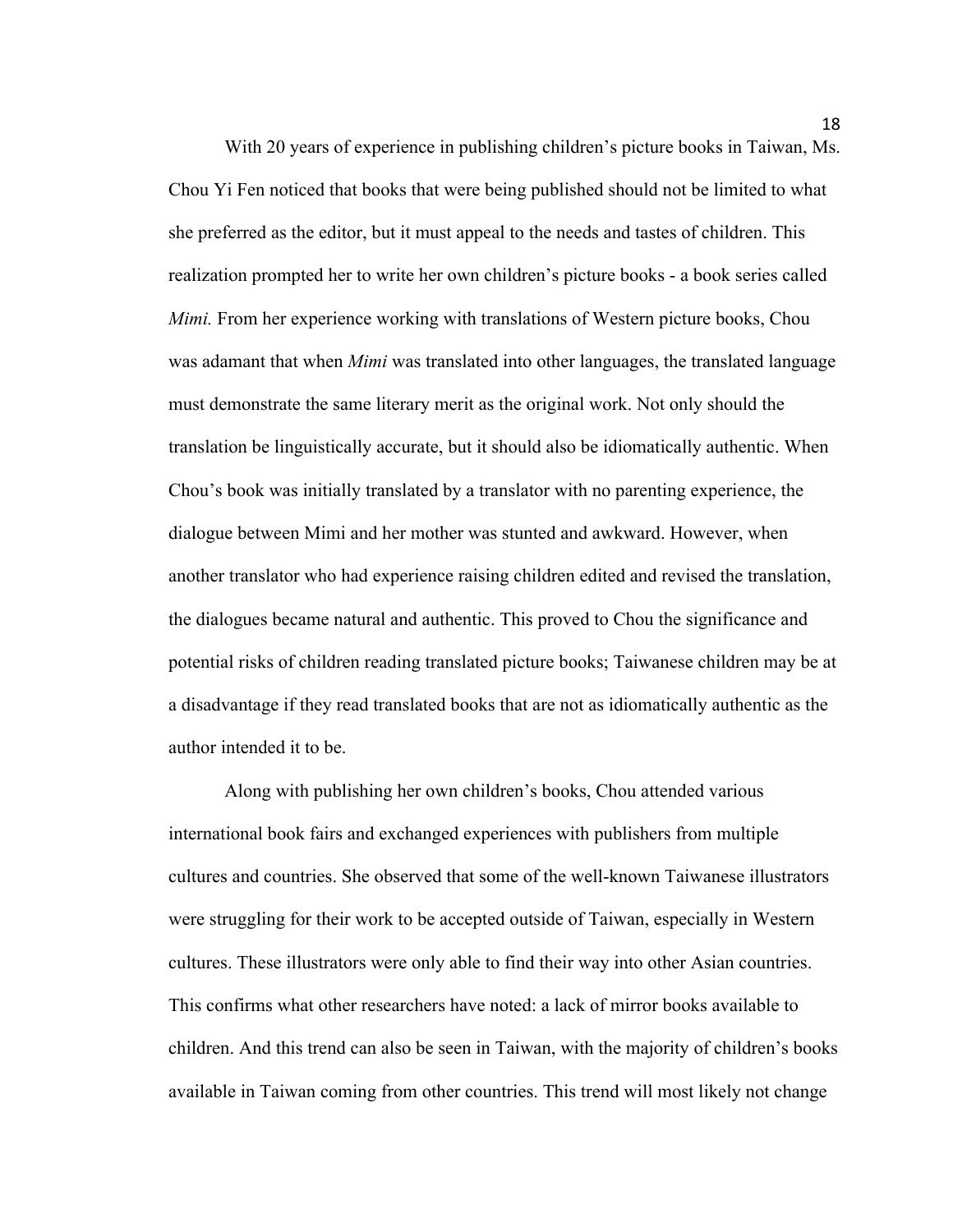in Taiwan's immediate future, as imported picture books are still favored among the public.

#### **Graphic Novels**

Growing up as a third-culture kid himself, Helsel (2017) delved into graphic novels to examine the process of acculturation for immigrant teenagers, specifically using immigration-themed graphic novels. Graphic novels have evolved from their initial inception of portraying one-dimensional heroes who are busy saving the world from evil while failing to address their fears or deep insecurities. From Helsel's experience of reading more recent graphic novels since 2015, a notable shift has been seen where "characters were exploring their complex identities and dealing with fragility, vulnerability, and the fractures of history" (Helsel, 2017, p.126).

According to Birman and Addae (2015), acculturation refers to how immigrants' lives are altered as a result of contact with a new culture. This is vastly different from assimilation, where one's language and identity were left behind to embrace the new culture. Acculturation focuses more on the integration aspect, where one continues to value their home language, culture, and practices while accepting elements of the new culture. It is worthy to note that some immigrant families have more resources available to help their children adjust to life in a new country. However, this does not guarantee that relatively privileged families avoid facing prejudice. Acculturation involves navigating between several worlds; when parents and children negotiate the new culture at a similar pace, this process is consonant. However, when the process is dissonant, children are not in sync with their parents and may reject their home culture to embrace the new culture. This rejection of their home culture can affect their own cultural identity,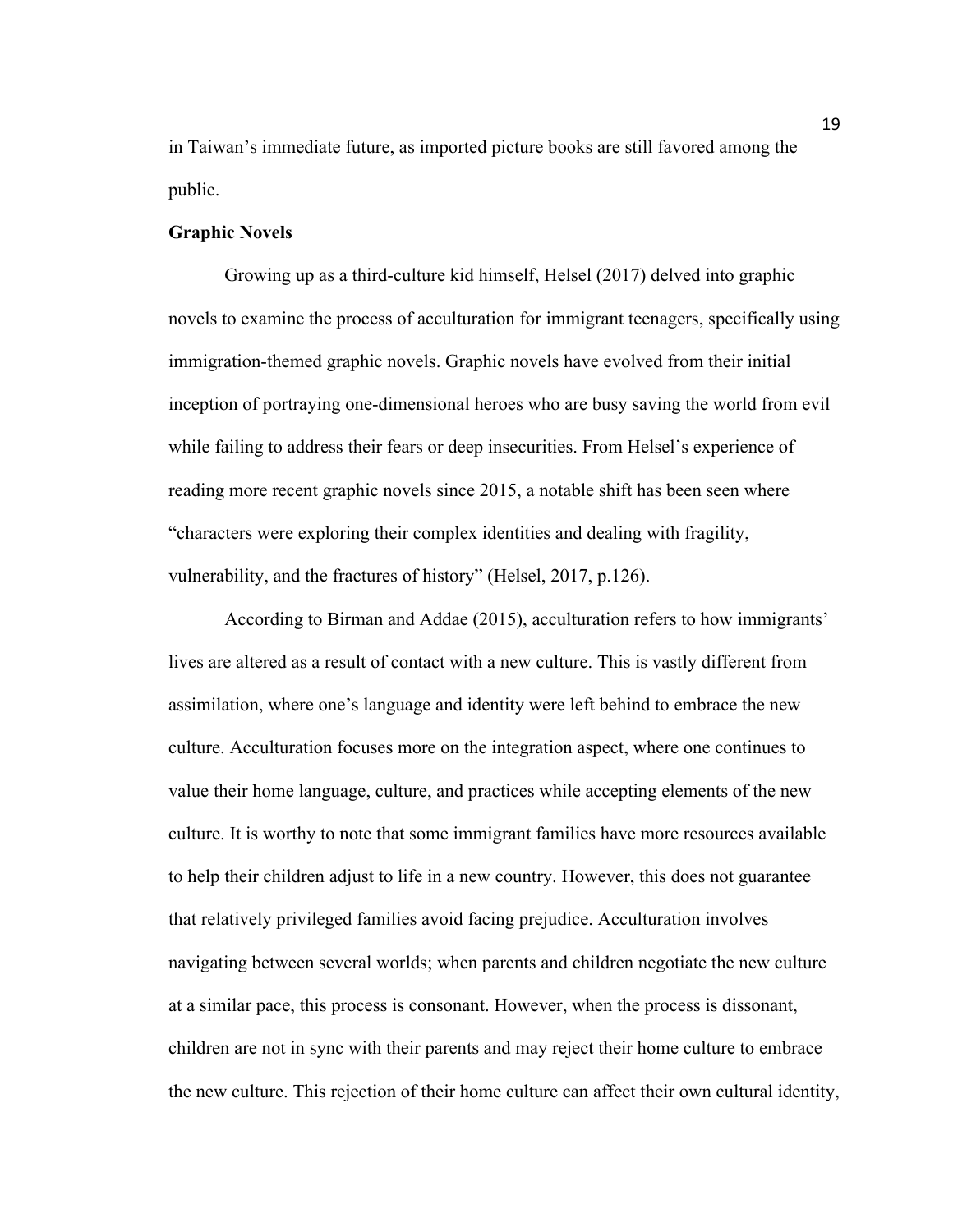including language and family kinship. When this process is selective, adolescents choose to identify with their former language and family networks.

Helsel examined Hernandez's graphic novel, *Marble Season*, which was written in part so that Hernandez's teenage daughter could read his work and understand his childhood. The purpose of creating this work was to share the Latino stories that have never been shared and to showcase that racism can limit the potential for cultural identification. The main character in this novel, Huey, was not allowed to portray and act as Captain America in a play, even though he was a third- or fourth-generation American. As expected, Huey was told by a White girl that he could not play the part of Captain America because he was not American, according to this girl.

This graphic novel exhibits a form of bullying that is distinctively different from general bullying. Bullying is defined as a power imbalance between two or more people, whereas ethnic bullying is based on a power imbalance due to ethnicity. A subcategory of ethnic bullying, immigrant bullying, refers to a power imbalance due to a person's status as an immigrant. As with all bullying, this can be in the form of taunts, slurs, aggressive physical behavior, manipulation, or exclusion (Scherr & Larson, 2010, p. 225). Young people who are in the process of acculturation may reject others who may remind them of their home culture or those experiencing the same means of acculturation if they face ethnic bullying early on.

Gene Luen Yang's Printz Award-winning graphic novel, *American Born Chinese*, tells the story of a second-generation Chinese American boy who desperately wants to fit in with his peers, even as he faces prejudicial attitudes. This teenage boy, Jin Wang's integration into a new school when he was in third grade, was already off to a rocky start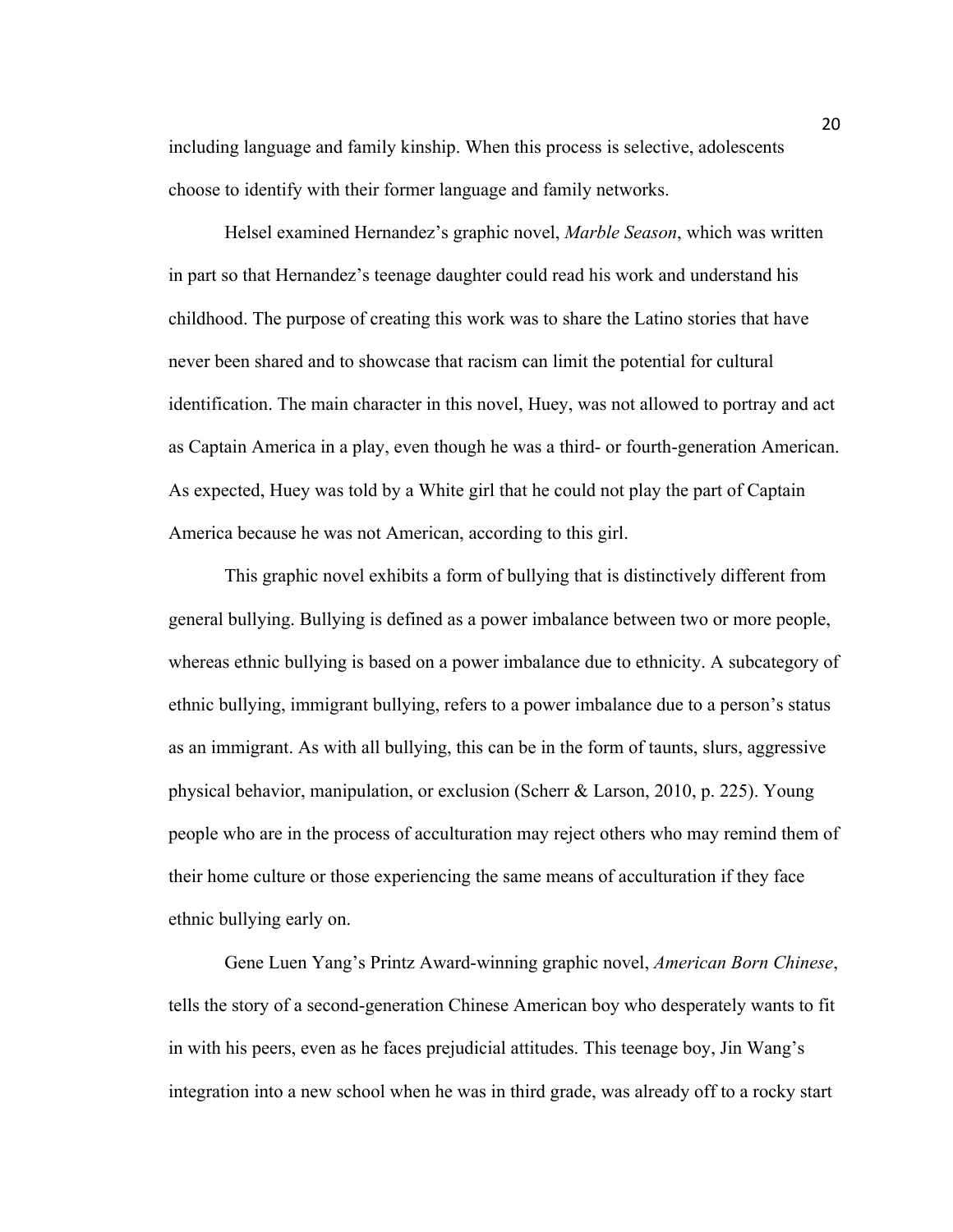when his teacher introduced him to the whole class that he was from China, despite his protests that he was born in San Francisco. Other students in his class begin to ethnic bully him, and Jin faces humiliation as he is mistreated for months. This graphic novel takes a twist when a new student named Wei faces the same misunderstanding, as he is from Taiwan. Because of the trauma of bullying that Jin faces early on in his process to acculturate, he identifies with the school's dominant Anglo-Saxon culture and rejects Wei. Jin's response could be a sign of dissonant acculturation, where he rejects his home culture to be accepted by the host culture. Graphic novels like these with immigrationthemes often portray White students conducting ethnic bullying. However, students who have experienced this bullying and are slightly more assimilated may also choose to taunt others and participate in this bullying culture.

Graphic novels can be considered picture books for young people. Just as children reading picture books should be able to identify themselves in these books, adolescents need to see their multiple identities as a sign of strength and resilience. The unique situation of third culture kids, who are often living a life bridged between two or more cultures, need to be shown through picture books and graphic novels that assimilation has its own psychological and social costs. When one chooses to move away from the social networks of family, friends, culture, and tradition, the farther they move from an essential network of support. This loss can be symbolized as a loss of language, denial of their home culture, and desperation to be accepted into the host culture. Integration should be the focus for third culture kids, where they experience smooth sociocultural adaptation based on the positive attitudes they hold of their home culture and host culture. When children's picture books and graphic novels portray integration that is relatable to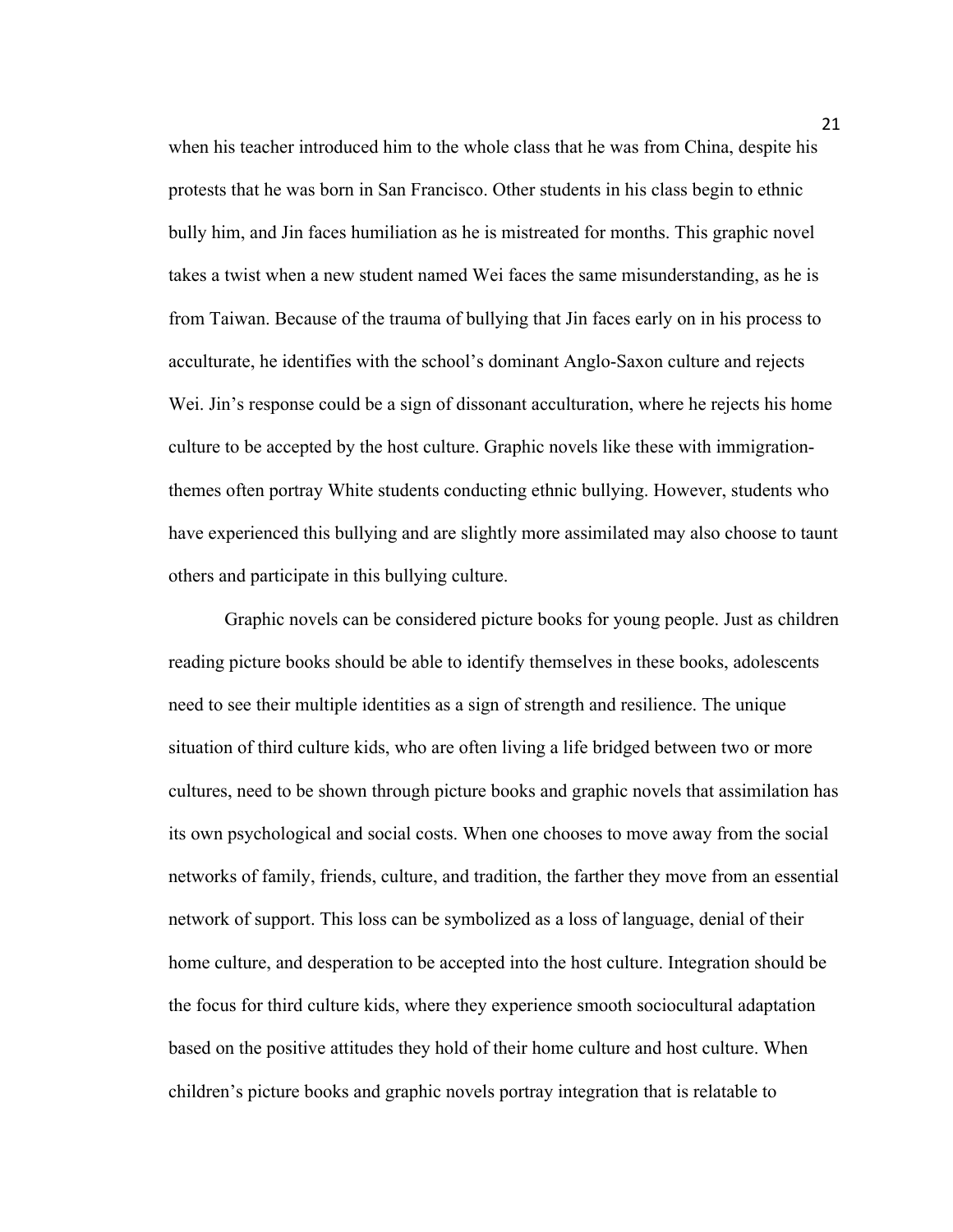immigrant children and third culture kids, this will be when they will appreciate their diversity and accept their circumstances.

# **Third Culture Kids**

As a former international school teacher in Hangzhou, China, and as a mother of three gifted children, Sheard (2008) identified similarities between gifted children and TCKs: both groups experience aloneness caused by their knowledge that extends beyond that of their classmates. For TCKs, this gap between them and their classmates is due in part to their heightened global awareness, while gifted children experience a similar gap due to their academic intelligence. A significant proponent of increased global awareness amongst TCKs is due to the fact that children are more impressionable than adults; children accept foreign cultures as part of their own emerging third culture, whereas adults who live overseas stand back and view foreign cultures as an observer. Eakin (1998) estimated that there were over 4 million TCKs worldwide from 1998, and this estimation certainly has increased with the trend and growth of global businesses and the need for international schools.

## **Challenges of Third Culture Kids**

One of the challenges that TCKs experience when they return to their home country is that they look similar to their peers, yet they do not share a common worldview. This experience is similar for gifted children, although their feelings stem from intellectual uniqueness rather than from the uniqueness of the overseas experience. Another challenge that TCKs face is the accusation that they are bragging about their overseas experience and realities, which can be ignored or resented by their peers. This accusation can be extended to families talking honestly about their realities, which can be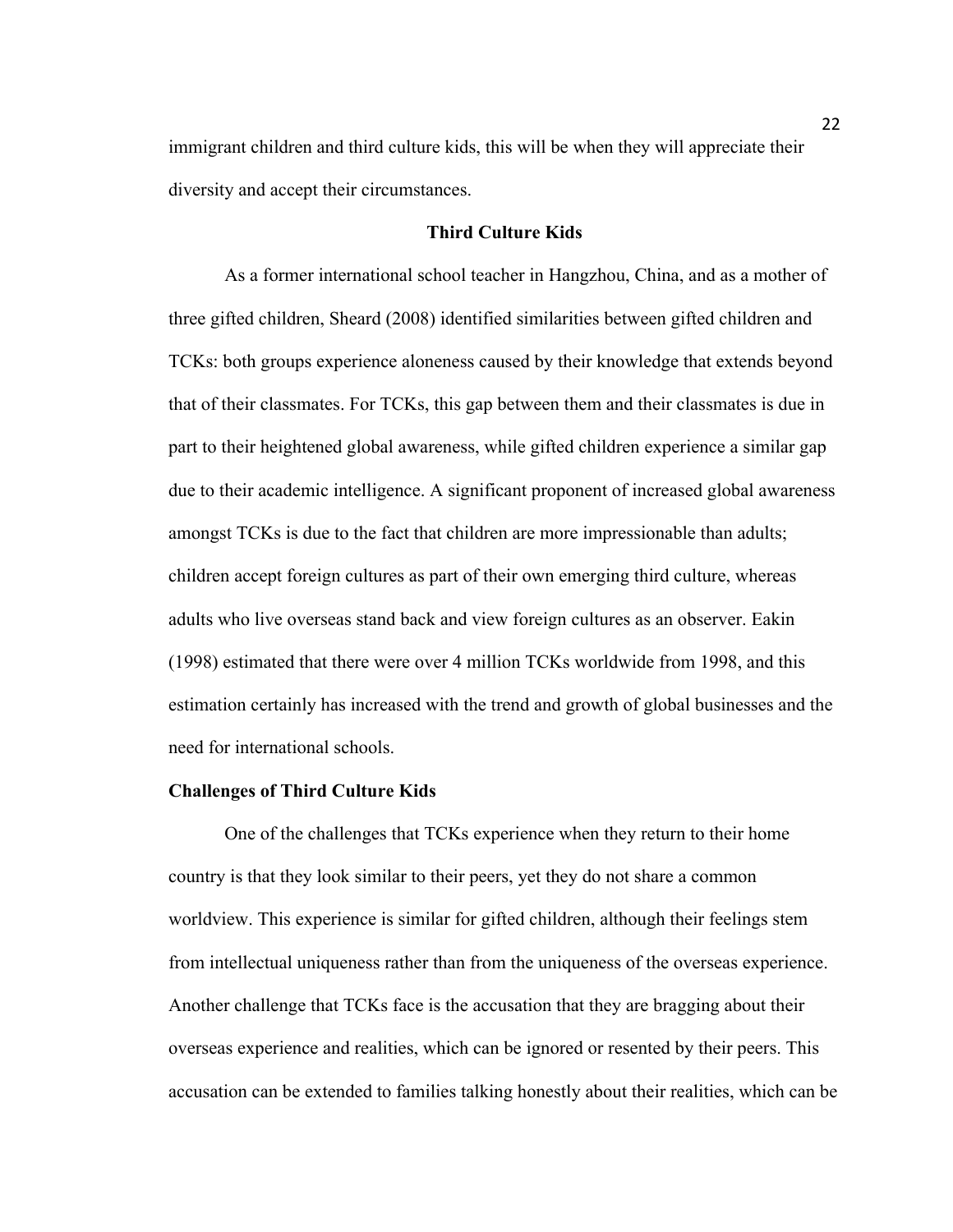perceived by others as bragging. Another similar characteristic shared by gifted children and TCKs is asynchronous development. Children are often complimented for their maturity around adults but criticized for the lack of culturally specific social skills necessary to make friends when they return to their home country. Sheard (2008) describes this asynchronous development amongst gifted children and the social discrepancies in TCKs as kissing cousins - children who may possess difficulties meeting society's definitions of appropriate progress toward maturity.

#### **Characteristics of Third Culture Kids**

Based on Eakin's (1998) research, TCKs prefer socializing with other TCKs, regardless of whether they come from the same home countries because they have both acquired similar global-awareness levels compared to monocultural children from their home country. This demonstrates that there may be a lack of global awareness amongst monocultural children, which can hinder and negatively impact TCKs who return to their home country. Sheard (2008) conducted an informal survey amongst her TCK students, most of whom were fluent in two or more languages but had limited English proficiency to better understand their global awareness compared to their monocultural classmates. All the TCK students surveyed expressed that they enjoyed benefits from their overseas experiences, which included a greater level of toleration, an ability to differentiate their behavior with different people, recognizing that negotiation is a necessary part of navigating the world, and a heightened awareness of different people, ideas, and cultures. One particular student from the United States noted in the survey that they were able to accept things that others may consider alien and foreign as relatively usual or slightly out of the ordinary. Another student from India also commented that their experiences living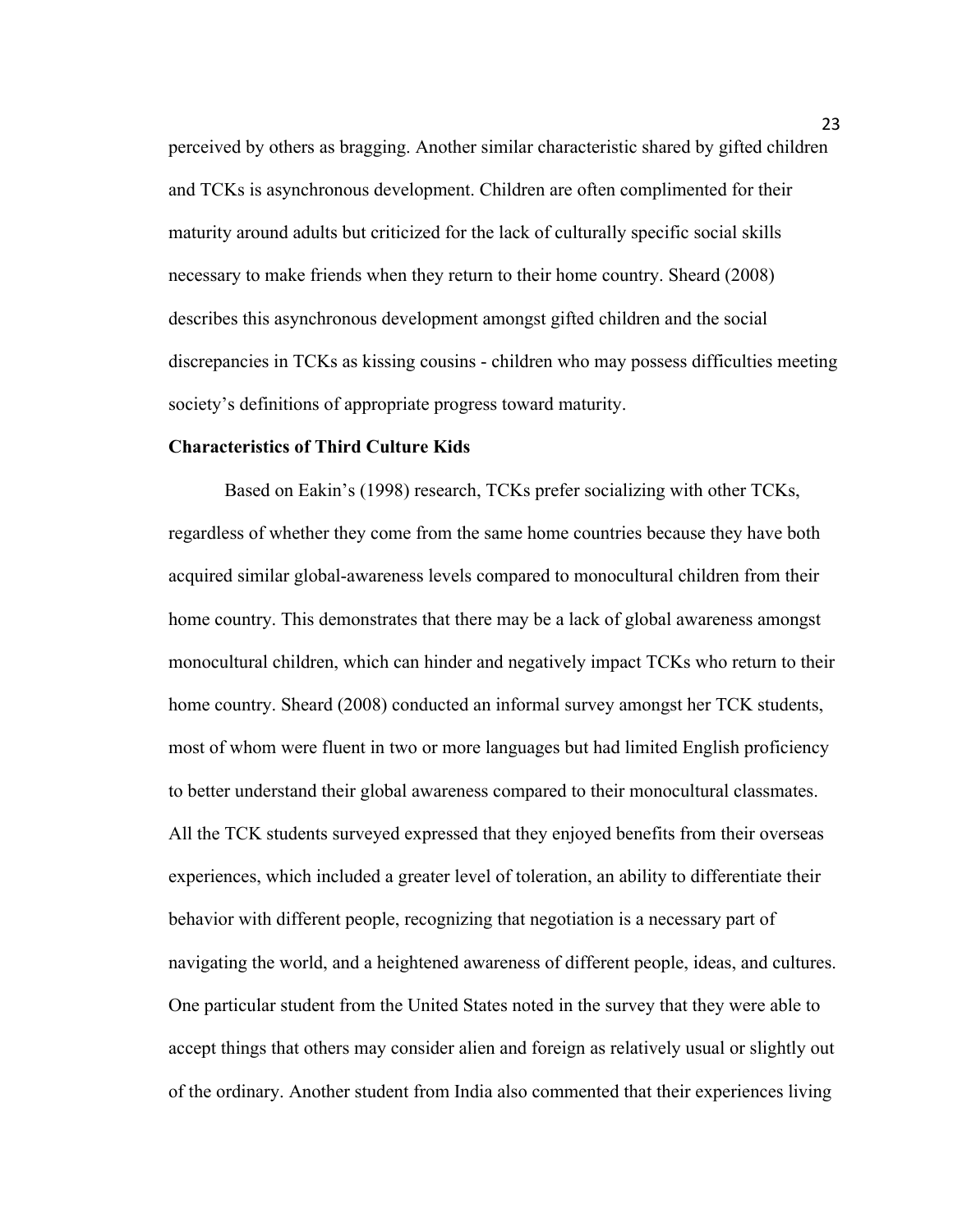in various parts of the world have allowed them to view the world and its people with more flexibility and understanding.

These TCK children, at young ages, have learned that familiarity leads to tolerance and understanding in a global sense - something that many adults have yet to learn. They have learned through their experiences to be flexible in their thinking, that people tend to fear the alien and unknown, and that the majority prefer to accommodate the comfortable. Most importantly, these children have learned the importance of understanding other people's actions, cultures, religions, and beliefs. However, these children also need to learn strategies to cope with their heightened global awareness, just as they need to appreciate the advantages of their experiences.

The National Association of Independent Schools recognized that "raising global awareness of students is primarily a matter of heart, mind, and attitude, not primarily a matter of curriculum-based academics" (Sheard, 2008, p.35). Although reading literature and discussing books about people from other countries are sound pedagogical methods, Sheard (2008) comments that TCK community experiences suggest that global awareness may be more impactful when students are placed in intercultural settings or when foreigners are brought into typical American school settings. Therefore, schools should examine the availability of intercultural resources in their community in various forms: classroom visitors, assembly speakers, interviews with immigrants, mentorships, and study abroad. Nevertheless, when these intercultural resources are not readily available to schools and their communities, the accessibility of multicultural literature addressing TCK children and their experiences can still raise global awareness.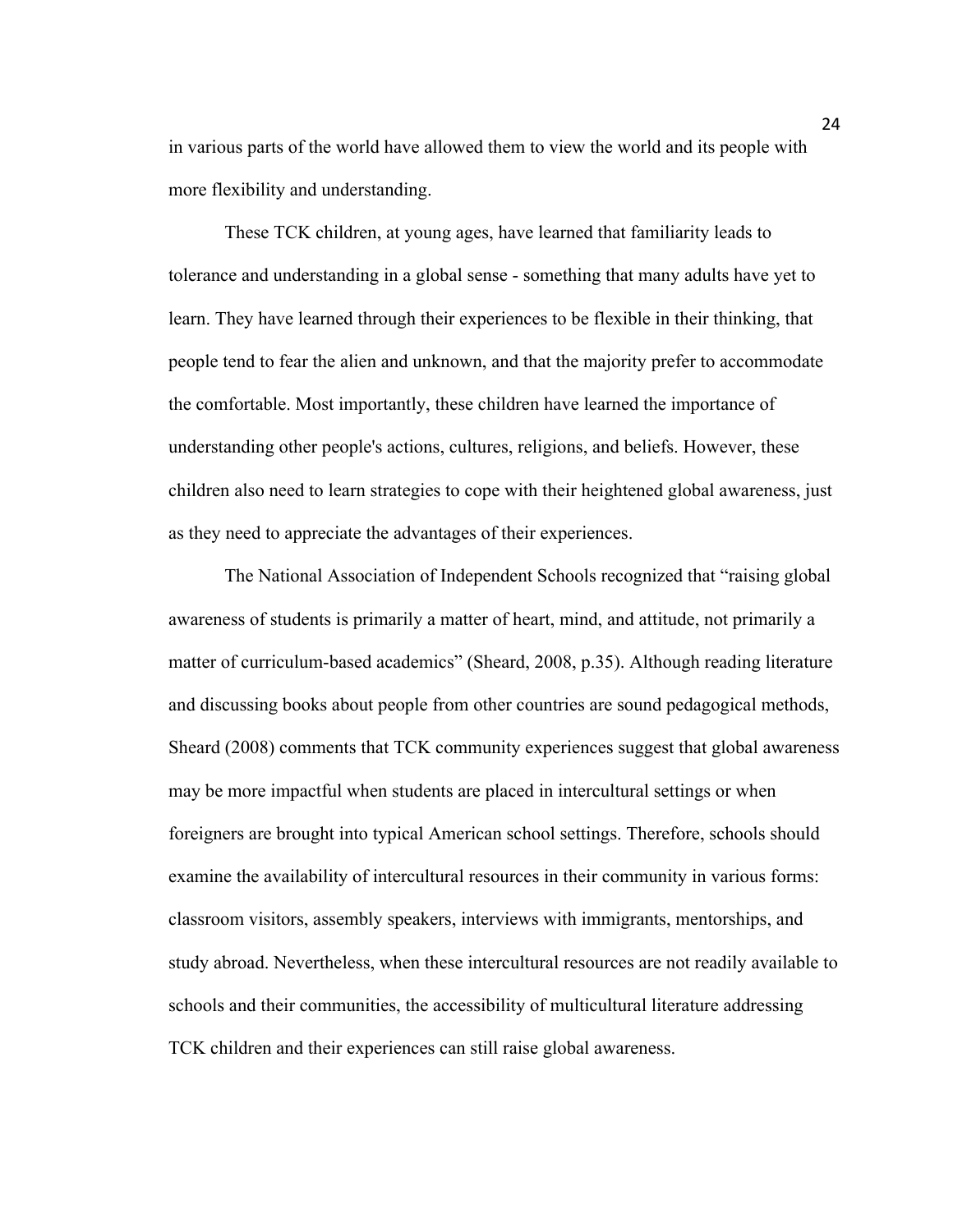#### **Refugees**

In contrast, Monobe and Son (2014) paid particular attention to children's literature that portrayed characters who experienced political conflicts, relocated as refugees and settled in different countries. The Immigration and Nationality Act (INA) in the United States defines a refugee as "a person who is unable or unwilling to return to his or her country of nationality, or of last habitual residence if stateless, and who is unable or unwilling to avail himself or herself of the protection of that country, because of persecution or a well-founded fear of persecution on account of race, religion, nationality, membership in a particular social group, or political opinion" (Mossaad, 2019, p. 1). Monobe and Son's research addressed the impact that these books could have in a school setting when accompanied by drama inspired activities to build awareness and empathetic attitudes towards others in a global community. This is especially important when the mentality between "us" versus "them" exists - even amongst children as young as 6-years old. Through Monobe's own experience visiting a first-grade classroom and based on the interactions and questions she asked them, it was clear that children as young as 6-years old already developed a distinction between "us" and "them." This mindset can become an interference when students are being prepared for global citizenship in a culturally diverse world. To address this mindset, introducing global literature to children not only exposes them to other perspectives and viewpoints but also helps them develop global awareness.

There are benefits to using global literature in the classroom: the opportunity for students to learn the impact that global events could have on children and people's lives and the various interpretation and viewpoints of events by different countries and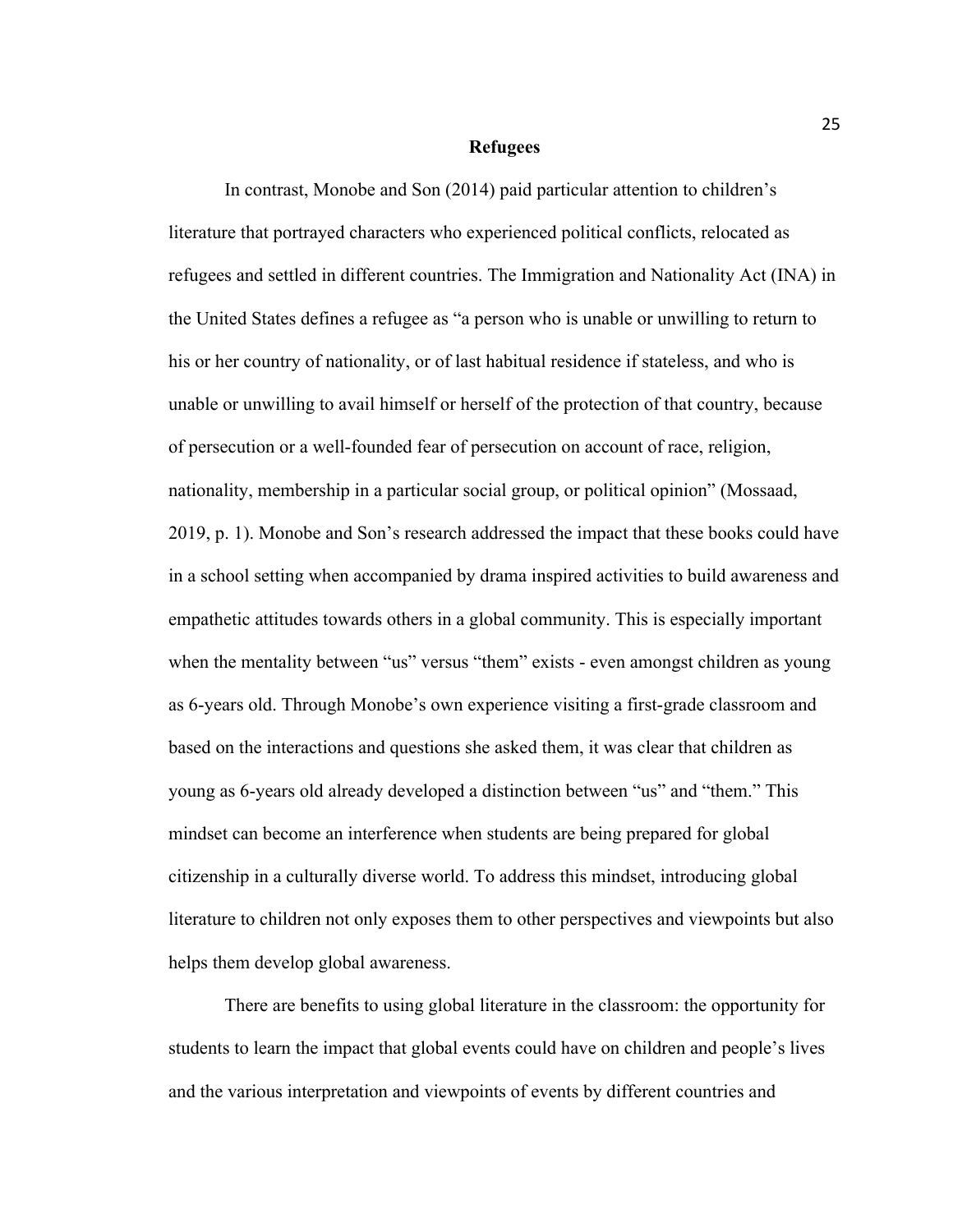individuals. According to Monobe and Son (2014), using this rich literature and dramatizing the characters' perspectives can become a springboard to help children develop awareness and empathy towards others. However, the current availability of global literature fails to address contemporary lives and experiences of children and people; instead, it mainly focuses on traditional aspects of culture and lifestyles. Students run the risk of creating stereotypes and misconceptions about other countries when multicultural children's books only emphasize traditional culture. The other danger this poses is the likelihood that children view these books as 'exotic,' further distancing themselves from different cultures and failing to form connections with people around the world - again, reinforcing the "us" and "them" mindset.

## **Stages in Political Conflicts**

The two researchers identified twelve books that contained stories that confronted political conflicts outside of the United States after World War II; the focus was on more current global conflicts that students and teachers may have encountered or could relate to. These books were selected based on the following criteria: they did not include stereotypes of characters and communities based on race and gender or romanticized the experiences of minorities (Kiefer, 2010). They encompassed the perspectives of children who were immersed in political conflicts and war. The authors of these books also met the following criteria to ensure that the books accurately reflected the experiences of people in the context of political conflicts: "(1) committed to writing about children or people who are underrepresented in the United States or globally, (2) were originally from the country, or (3) were inhabitants of the country for a significant length of time" (Monobe & Son, 2014, p.70). After careful examination of this literature, Monobe and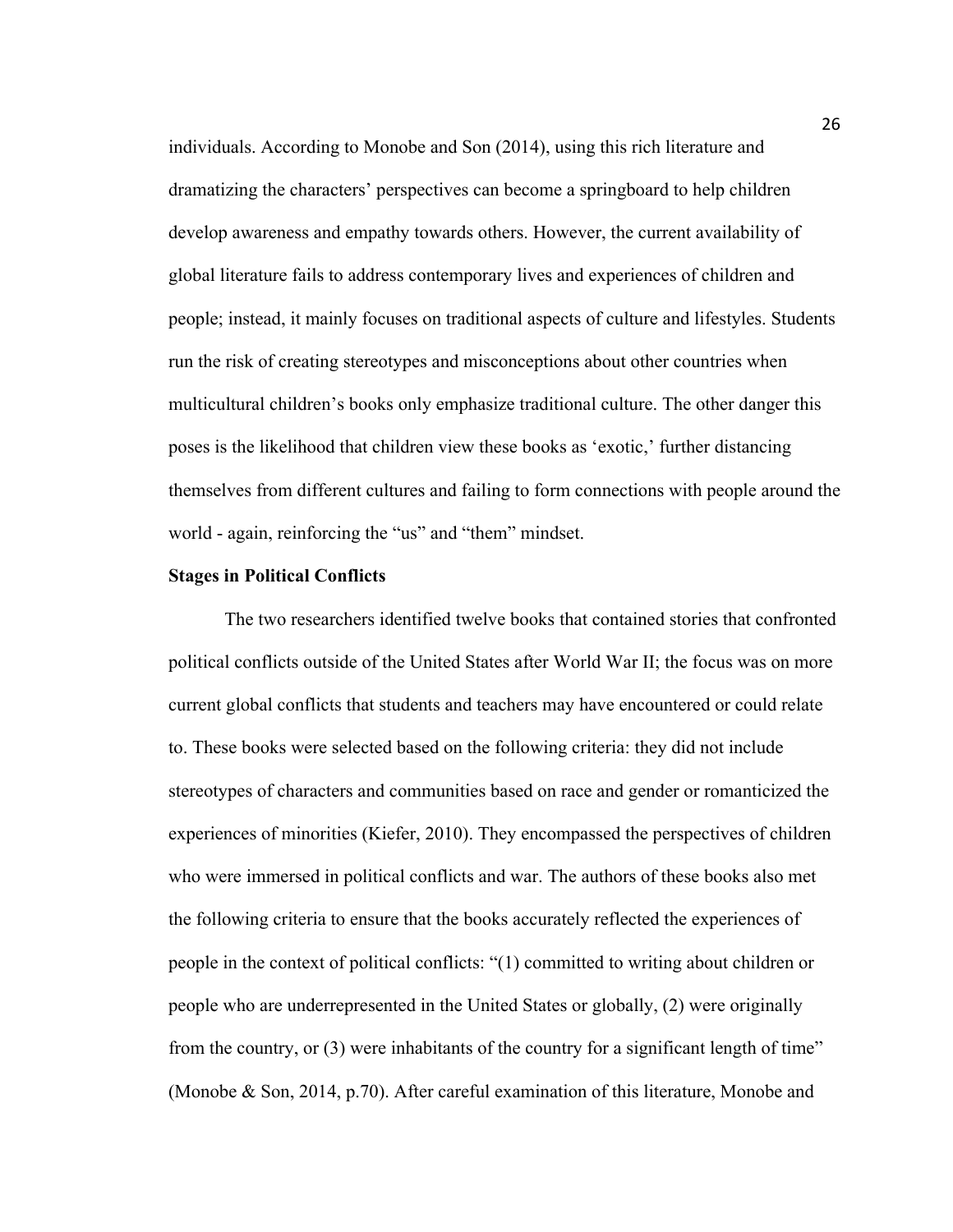Son recognized three typical stages in political conflicts: the presence of war or political conflict, relocation, and settlement in a different country from the character's home country.

**Stage one.** Five books were chosen that addressed the first stage for second- to sixth-grade students: political conflicts and wars. It involved main characters who were faced with the challenges of finding effective ways to live their personal and social lives in an environment influenced by political conflicts. These books portrayed characters who survived political disputes beyond their control through the strategies they used. The central theme of these books conveyed that empowerment among ordinary children as possible, and they can positively impact others around them.

**Stage two.** Four books were selected that addressed the second stage for kindergarten to fifth-grade students: relocation. These books featured a range of values that children experience in refugee camps. They must first escape from situations that can be life-threatening and relocate to refugee camps and orphanages, which eventually enables them to gain some stability. Some semblance of normalcy ensues, including going to school, making new friends, offering practical advice and assistance to each other, and sympathizing with each other. They face challenges such as homesickness, fear, and uncertainty about the future. All of these books convey similar themes and messages: children undergo taxing journeys to move to unfamiliar places and adjust to a new life.

**Stage three.** According to the Office of Immigration Statistics (Mossaad, 2019), 22,405 refugees, primarily from the Democratic Republic of the Congo, Burma, and Ukraine, were accepted into the United States during 2018. Three books for kindergarten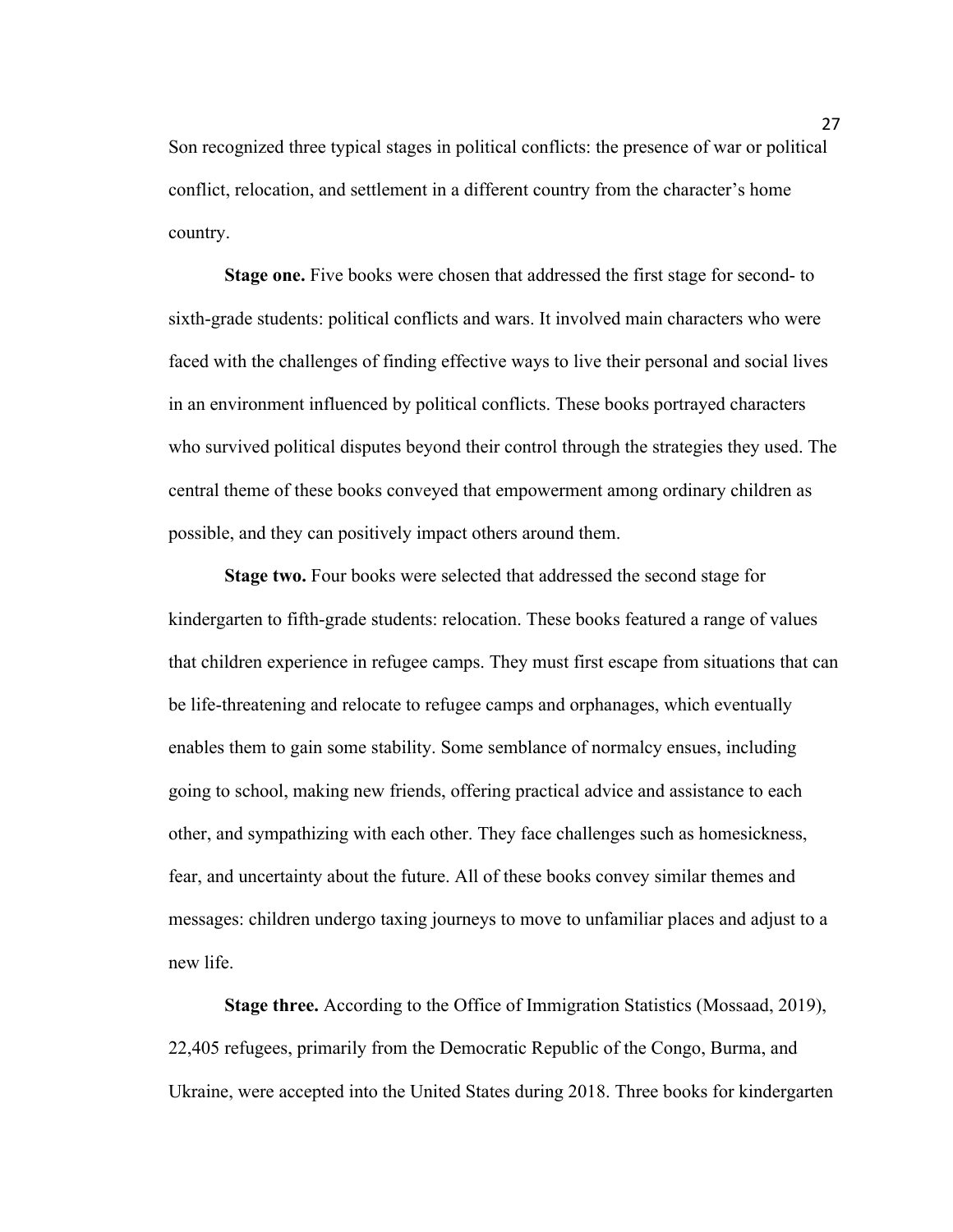through third-grade students were identified with stories that described the process refugees experience to relocate and adjust to a new host country. The main theme of these books was how refugees settled and adapted to their new life in new environments and cultures while handling the emotional burden from the aftermath of political conflicts, feelings of alienation, and loneliness from being an outsider in their host country.

To promote children's understanding of political conflicts, Monobe and Son (2014) suggest that children talk, draw, and write about these experiences in their own words, which are all dependent on the children's age and abilities. Visualizing and expressing the characters' thoughts and circumstances through role-play can also deepen children's understanding of the emotions, conflicts, and contexts of these stories. Activities such as these can help children understand the emotional aspects of the characters' experiences in stressful situations and help them grasp the complex meaning of living through armed conflict. Children are encouraged to put themselves in the character's shoes and use their five senses and describe the sights, sounds, smells, tastes, and feel of living through political conflicts, in a refugee camp, or a new host country. During these reflective activities, teachers must create an emotionally safe environment for children to express the many emotions, thoughts, and challenges they may experience as they dig deeper into their feelings of war and refugee camps. By incorporating carefully selected children's literature that addresses current global issues such as political conflicts, relocation, and settlement, a deepened and broadened understanding can arise through meaningful activities to help students deconstruct the boundaries of "us" versus "them" and instead create a "we" perspective.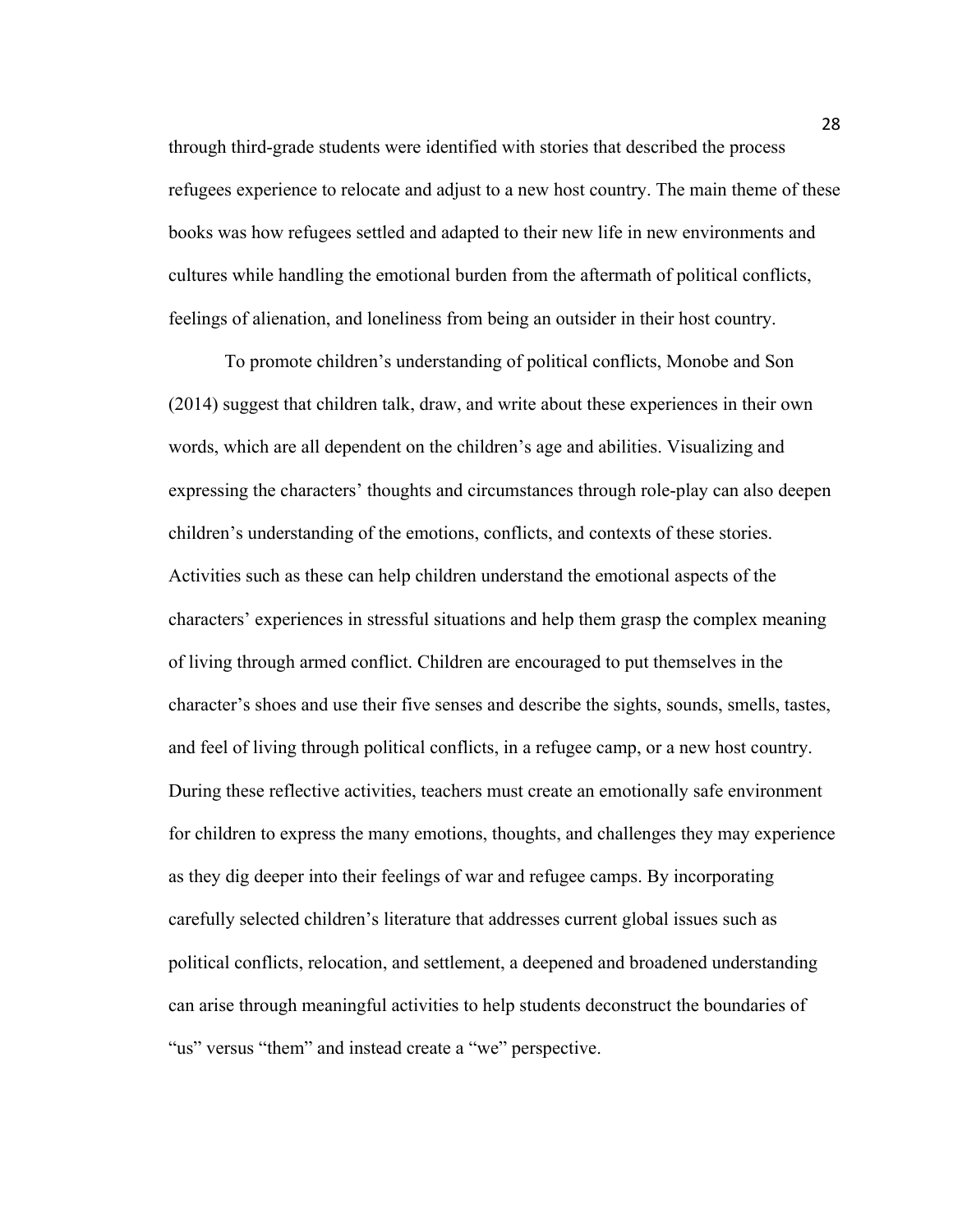#### **Portrayal of Refugees in Children's Literature**

According to the UNHCR (2020), there were nearly 26,000,000 refugees worldwide at the end of 2019 - half of whom were under 18. The rising number of refugees has prompted a newly emergent genre in children's literature to reflect this trend. Hope (2008) recognized the increase of refugees in British schools and the number of books published that addressed contemporary conflicts - a significant change in the refugee "story." From the 1950s to 1990s, books published about refugees primarily focused on the historical context and the flight of refugees, rather than the present realities of refugee children. Focusing on the experience of flight in a historical context may have been with the aim to distance readers from the experience. With the shift from a historical to a more contemporary view of refugees, recent literature provides an opportunity for refugees to be viewed as ordinary people in extraordinary circumstances.

The themes of various children's literature that Hope uncovered aligned with the three stages in the refugee experience that Monobe and Son (2014) identified. There are now published books that construct a more contemporary picture of children as refugees: The Breadwinner by Deborah Ellis (2001) describes the flight of children from the Taliban in Afghanistan; The Girl in Red by Gaye Hiçyilmaz (2000) recounts what happens when refugee children relocate to a new country; The Other Side of Truth (2000) by Beverley Naidoo details the shift from the refugees' relocation from their home country to their host country and settling into a new life. Books such as these are being introduced into the classroom, and the contents of these stories must be delivered in a meaningful and relevant manner.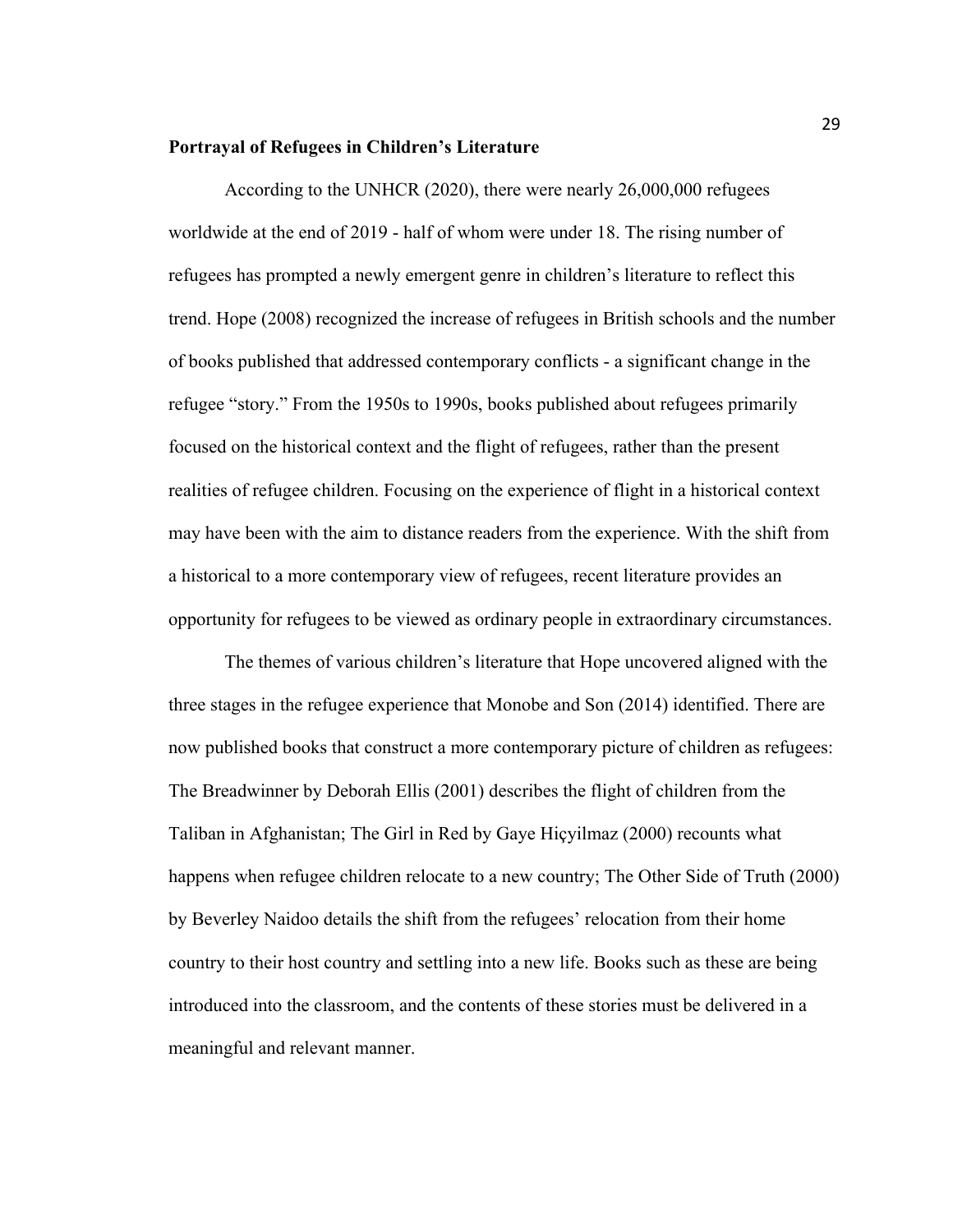Students may find it difficult initially to empathize with literature involving characters going through the refugee experience or even directly interacting with refugee children. Often, refugees have left their home at short notice and have relocated to a host country - one where the culture and language may vary drastically from their own. This may cause refugees to interact unsatisfactorily with others and may come across as isolated and friendless. This "traumatization" of the refugee experience has influenced research to the point where assumptions have been made regarding all refugee children's experiences. Refugee children need to be affirmed that their struggles to make friends and integrate into a sometimes challenging school environment is not due to their uniqueness. Tolerance and understanding can be built when students are exposed to literature where they can gain insights into their own lives and the lives of others. Refugee children in their new classroom of their host country also need to see their own lives reflected in these books, clarifying their own cultural identity.

Hope (2008) conducted a small study with five children, ages 10 to 16, with two refugee students from Afghanistan and Angola. Each student read a range of texts that dealt with different aspects of the refugee experience, along with questions that were to be answered afterward. After the reading in an open conversational setting, interviews were conducted to discuss the importance of autobiography and personal testimony. The usefulness of refugee texts for refugee and non-refugee children were also discussed: as a tool to educate non-refugee children and to validate lived experiences of refugee children. Both refugee students in this study indicated their appreciation for these texts, as they recognized similar refugee experiences as their own. In fact, for the Angolan student, the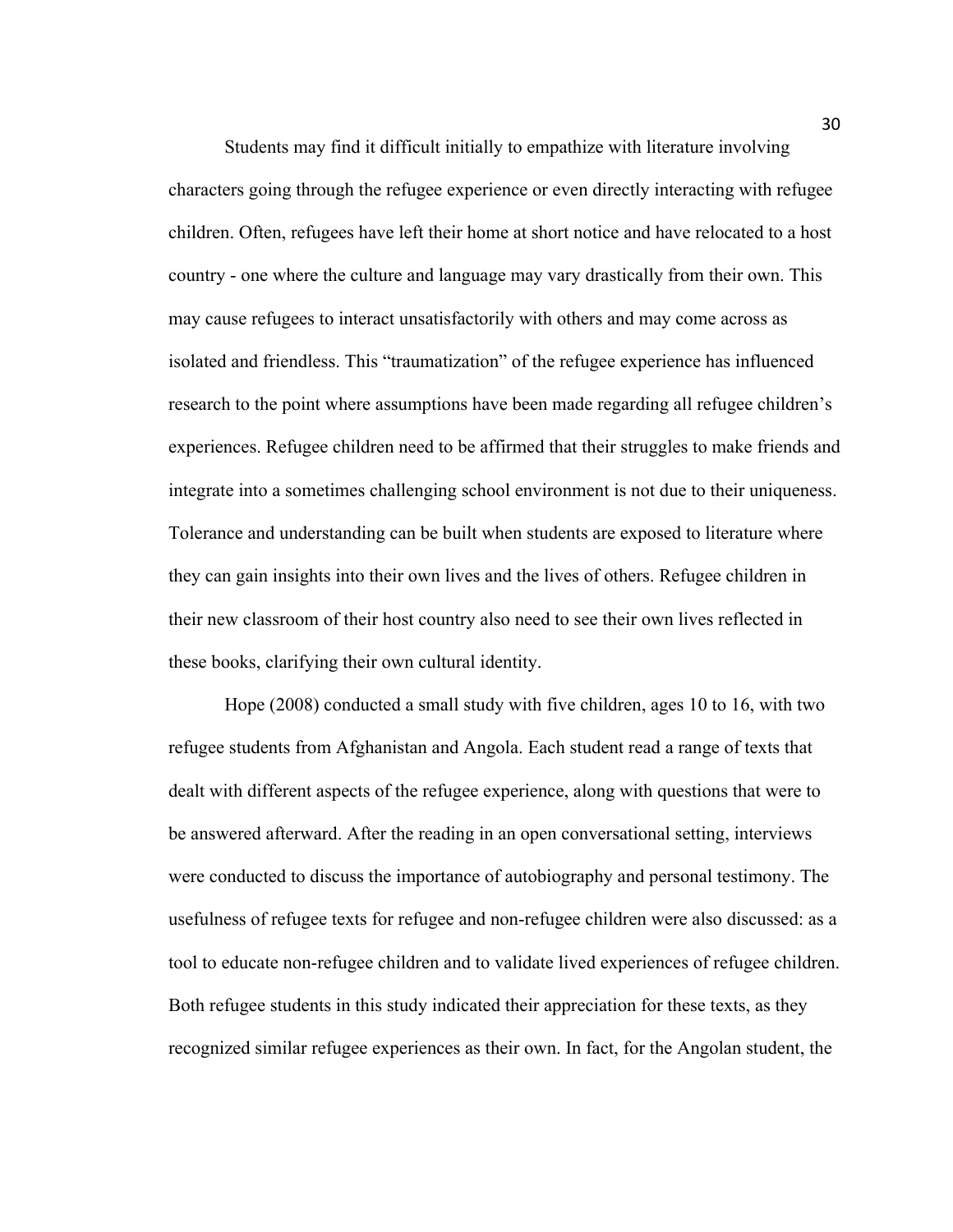literature prompted him to remember forgotten details of his personal experience, which resulted in him sharing his story more openly than before.

Children's literature, whether it addresses TCK themes or refugee experiences, is ideal for sharing stories that can dispel stereotypes and media myths. However, many of the titles of books that have been mentioned in Hope's (2008) research have not all managed to break through into the mainstream of children's literature. Schools have the power to welcome and normalize the refugee situation as more and more refugee children enroll in schools worldwide. Through a variety of children's literature, educators and schools can teach students that not all refugee and TCK experiences are the same.

#### **Critical Literacy**

Similarly, Callow (2017) also examined picture books that addressed the plight of refugee children but focused on how these books can aid children in critical literacy so that they can better understand global literature. So (2016) defines critical literacy as "questioning textbook ideologies and connections among words, social practices, representations and power" (So, 2016, p. 177). Critical literacy and engagement do not need to be exclusively available to older children; children from the early years can begin developing these critical literacy skills. Callow demonstrates this by analyzing the picture book, *My Two Blankets*, written by Irena Kobald and illustrated by Freya Blackwood (2014).

## **My Two Blankets**

The picture book opens with a young girl cartwheeling across the first page. However, the accompanying text reveals that war has come to her home, and she must flee to a new country. The illustrations on the following pages reveal to the reader that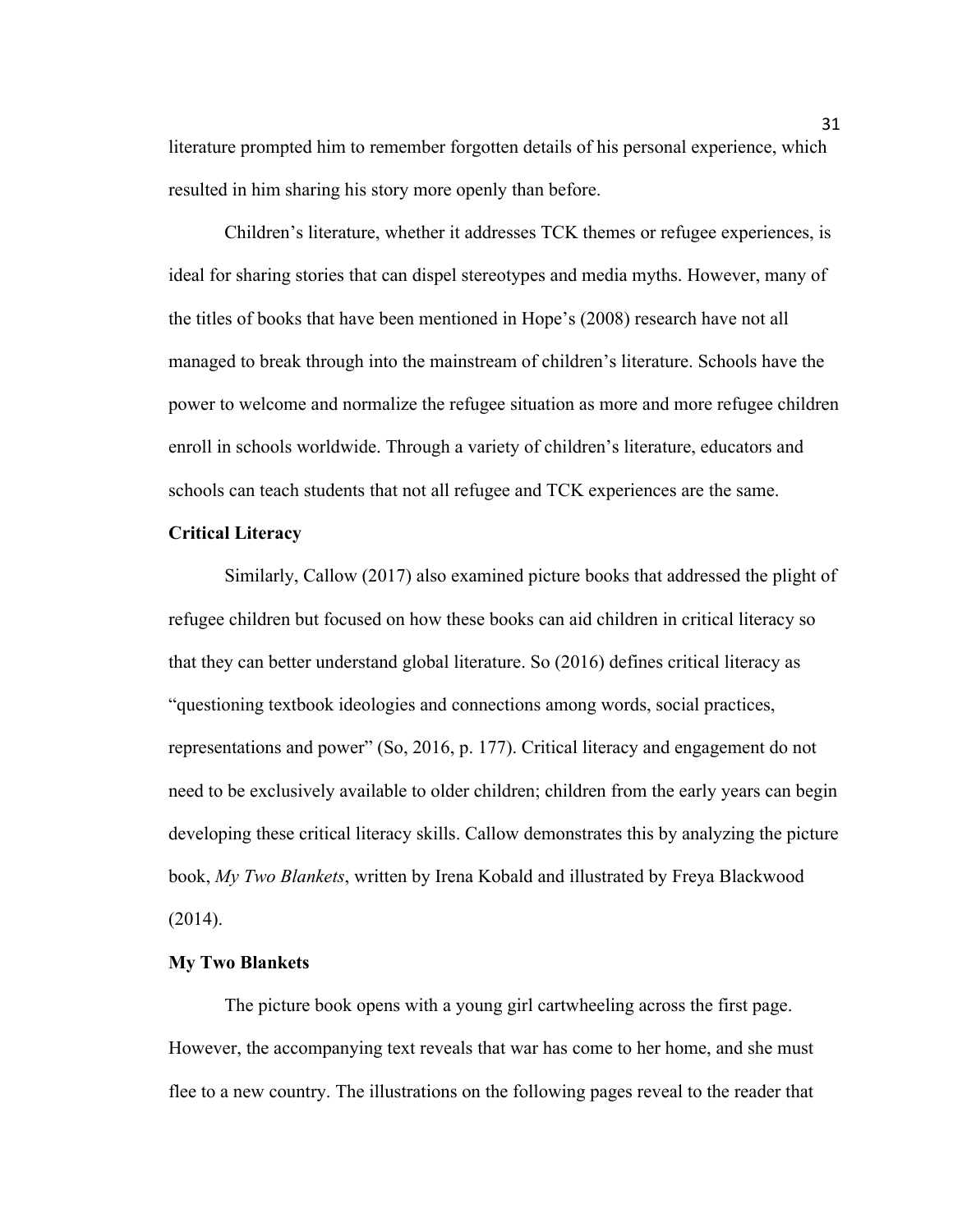this young girl is no longer the carefree child that enjoys cartwheels - the words disclose that she feels loneliness and a loss of her identity. In this particular scene, Blackwood (2014) uses small images and arrows coming out of people's mouths to demonstrate to readers how the young girl, Cartwheel might be feeling as she stands with Auntie in the background, drawn much smaller and blurred. Readers are provided with metaphors in the text and an opportunity to critically analyze the illustrations in this book to reflect and understand the underlying cultural messages that Kobald and Blackwood are trying to convey.

**Method.** Callow (2017) conducted a research project with research student Alicia Rankine to collect data from 40 students from kindergarten to grade 6 to examine how students deciphered text and illustrations, specifically how picture books conveyed underlying messages visually. This project was part of a larger pilot project in an Australian city to examine methods of assessing students' understanding and comprehension of picture books. The data reported in this particular article focuses on 11 students who read *My Two Blankets*: a brief discussion was held before reading the story out loud to 5-, 6-, and 7-year old children, followed by a structured interview that focused on a single two-page spread and concluded with a drawing activity. Discussion amongst children was encouraged during the read-aloud portion of this study.

**Results.** During the structured individual interviews, children were asked some questions focusing on author and illustrator choices and power dynamics present in the story. Labadie, Wetzel, and Rogers (2012) suggest that students' critical literacy begins with the understanding and realization that a conscious and creative choice was made by an author or illustrator, which helps readers address more complex issues about power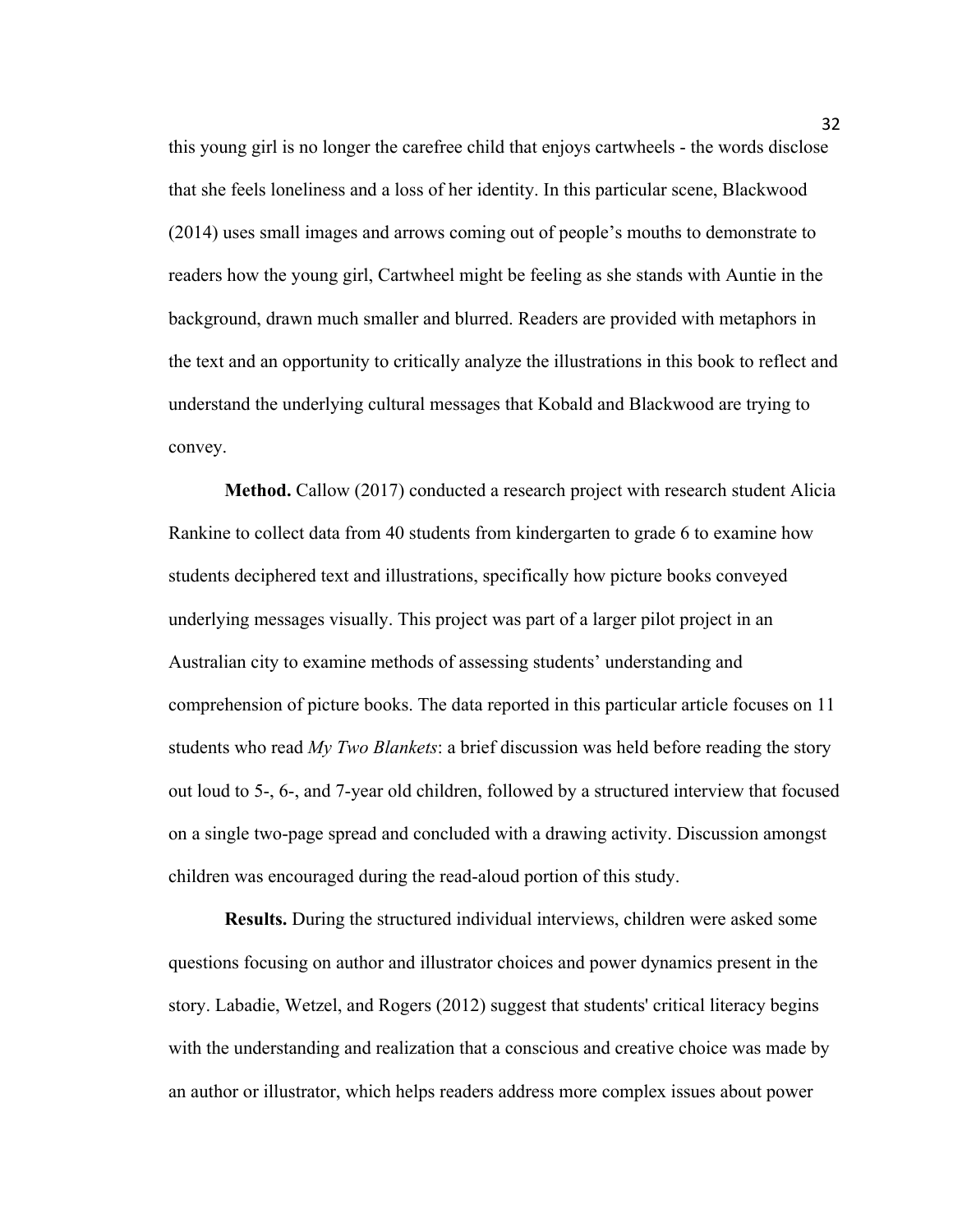and social justice. In this case of examining *My Two Blankets*, the main characters were drawn smaller and long shot from the reader, combined with the arrowlike lines and pictures coming out of the other characters who were drawn much larger and close up. Most of the 11 children noticed that Cartwheel and Auntie were drawn more distant than the people at the front of the crowd. This suggests that children's perception and understanding of the scene is influenced based on visual elements. Based on students' comments on why Blackwood (2014) may have made these particular illustration choices suggests the different levels of understanding and logic from each child. Some children's explanations were based on the literal understanding of text and image, while others responded with the author's purpose and intent in mind. Children were also asked about which characters felt the least powerful, which opened up the possibility for them to use their understanding of the story, text, and pictures to explain power dynamics that were represented. All 11 students identified Cartwheel as being the least powerful, with reasons ranging from Cartwheel's differing cultural background, age, and lack of understanding of the new host language to the unfamiliar territory of a new host country and the feeling of not being understood in the face of danger.

**Discussion.** Callow's (2017) research on *My Two Blankets* begins to provide insight into the significance of offering an authentic narrative that blends carefully chosen literary words and illustrations to help children recognize the refugee experience. This insight can be applied to literature pertaining to TCKs, where non-TCK children can begin to recognize and understand the TCK experience. Callow provides a table of books for developing critical literacy and diversity themes, which is a fantastic start to understanding the plight of refugees. Yet, none of these books delve deeper into the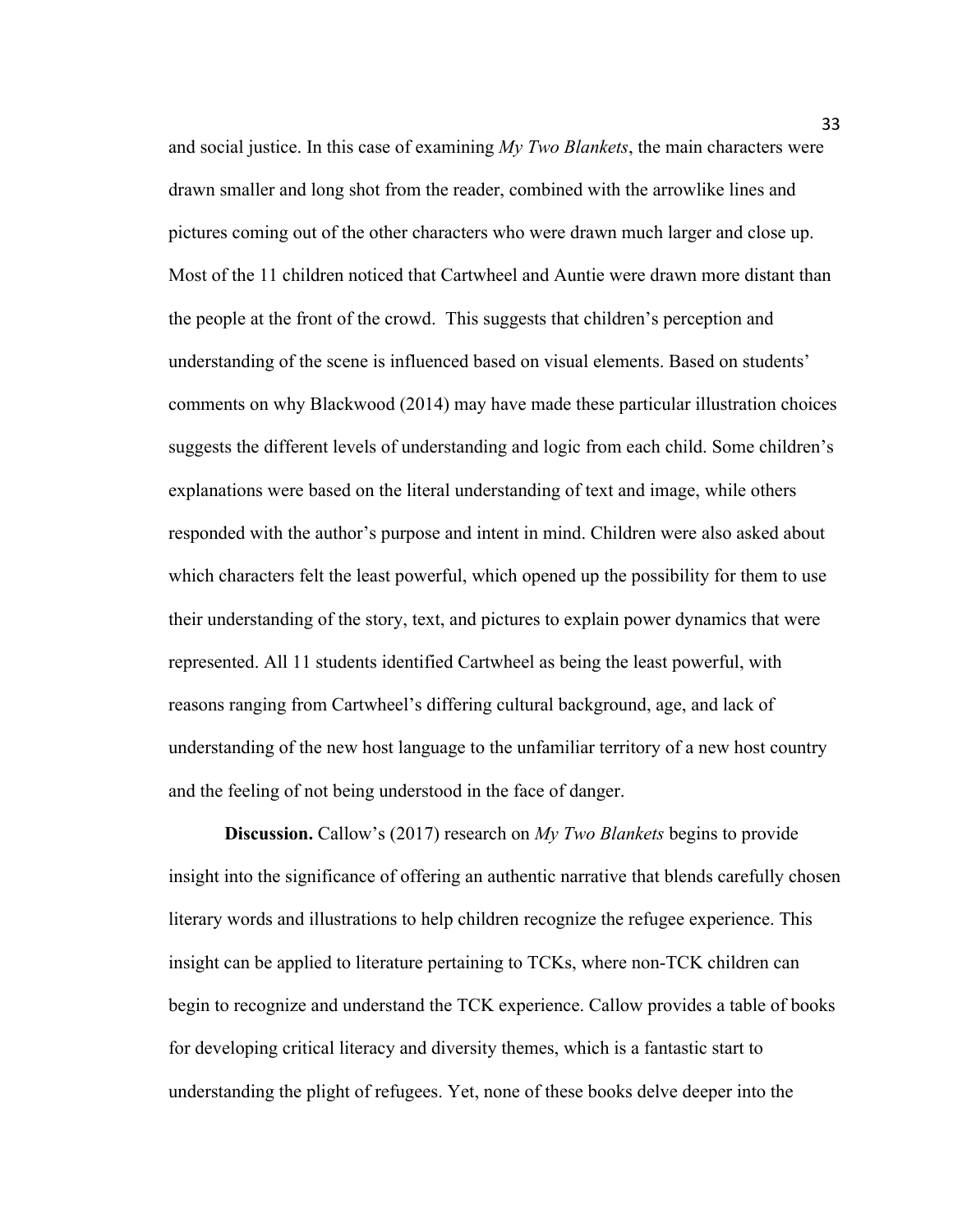issues of a third culture being created and the challenges of identity experienced by these main characters.

# **Multicultural Literature**

In her article, *Picture Book Biographies for Young Children: A Way to Teach Multiple Perspectives*, Morgan (2009) offers strategies and insight into teaching multicultural perspectives to young children through picture books - specifically picture book biographies. She highlights the necessity and importance of teaching children at a young age about global connectivity and cultural diversity. One way to develop this understanding is for teachers to use well-written children's picture book biographies that represent people from diverse backgrounds accurately.

# **Picture Book Biographies**

Morgan (2009) explains that developing multiple perspectives in children involves understanding inequalities and conflicts concerning race, class, ethnicity, and gender. Using picture book biographies effectively can help teachers instill the values of empathy, respect, and cooperation, but only if these books accurately depict the views, values, and perspectives of people of color. National organizations in the United States, such as the National Council for the Social Studies (NCSS), the National Association for the Education of Young Children (NAEYC), and the Association for Childhood Education International (ACEI), provide approved lists containing multicultural literature that include biographies for children representing the perspectives of diverse groups of people. Utilizing these approved lists ensures that culturally authentic biographies that teachers and schools are implementing are an accurate representation of the perspectives of various cultures that are less likely to contain racial bias.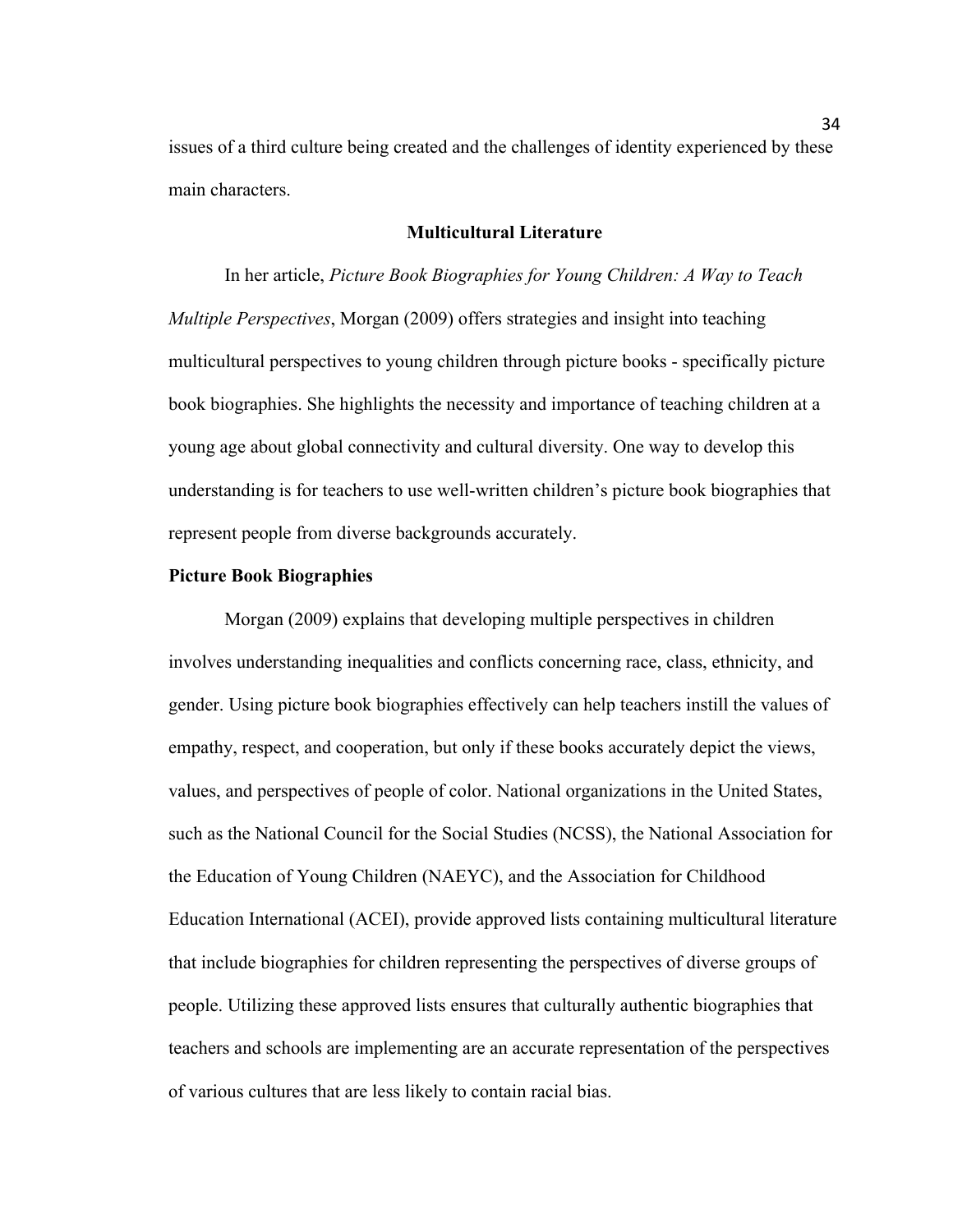### **Checklist for Cultural Authenticity**

To establish the cultural authenticity of a children's book that is devoid of bias, Higgins (2002) devised a checklist that contains a list of characteristics to look for when checking children's books. Some of the listed characteristics were ones that have been mentioned by other researchers: authors that write about their group are much more knowledgeable about the topic and are more likely to publish an authentic book, and writing that is made to look exotic when expressing the language of a culture should be avoided, as the actual writing of the group should be applied. Higgins also mentions avoiding literature that includes "savage" or "backward" to describe a particular minority group. These instill stereotypes and indicate bias - a common reflection of people of color in books that were published before the 1970s.

Along with the nationally recognized organizations that support multicultural literature, Morgan (2009) provides additional online resources that educators can rely on to select culturally authentic literature for children, such as the Anti Defamation League (ADL) website and Joy Shioshita's article entitled *Beyond Good Intentions: Selecting Multicultural Literature*, which was originally published in the September-October 1997 issue of *Children's Advocate*, a news magazine by Action Alliance for Children. Also, Morgan provides a list of biographical picture books that promote children's development of multiple perspectives. Among the book titles in this list, *Tea with Milk* (1999) by Allen Say is the only picture book that captures TCK themes.

*Tea with Milk* (1999) describes Say's mother (Masako) and her childhood experiences in the United States and her reluctance to move back to her home country of Japan after graduating from high school. Upon her return, Masako finds herself having to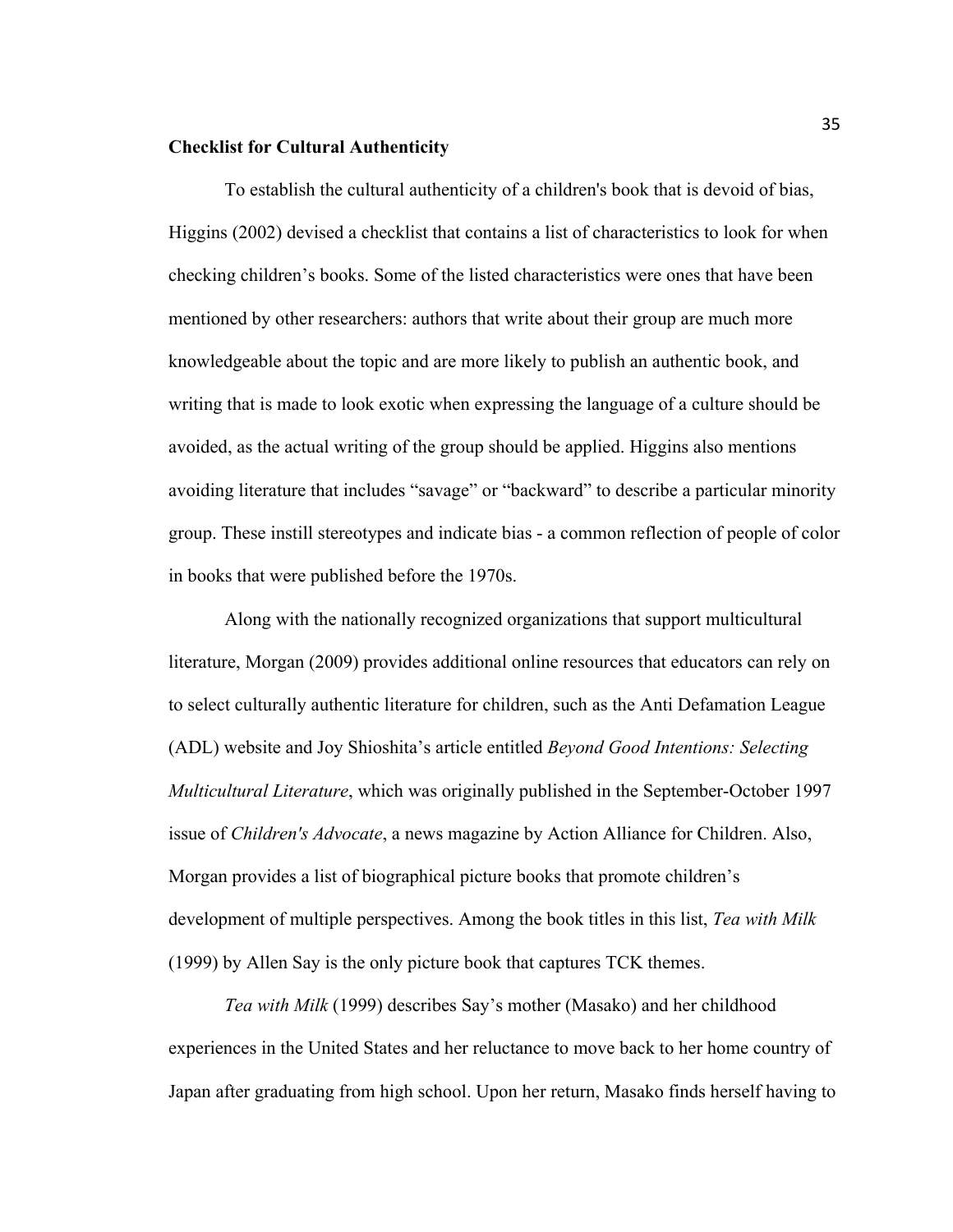repeat high school, as her mother insisted that she familiarize herself with her native language. Her classmates belittle her and refer to her as a foreigner, even though racially she was Japanese - a sentiment that many TCKs may understand. One thing leads to another, where Masako moves to a different city in Japan away from her family and finds a job, which eventually leads to her meeting her husband, Joseph - who also happens to be a TCK. Say's picture book is beautifully written and illustrated to portray the TCK experience when repatriating to their home country - struggles of identity, lack of acceptance, and adapting to their new living circumstances.

Morgan (2009) stresses the significance of relying on children's books that authentically and accurately portray cultural minority groups. In doing so, she has also identified that not all cultural groups are represented equally. Braden and Rodriguez (2016) recognized that children's books with Latinx characters are underrepresented, and research on books with Latinx themes are limited. The researchers conducted a study to examine 15 children's story picture books with notable Latinx themes and content published in 2013 and submitted to the Cooperative Children's Book Center (CCBC). The CCBC is a research library at the University of Wisconsin-Madison that collects data about multicultural children and young adult literature.

#### **Latinx Representation**

Braden and Rodriguez (2016) agree that multicultural literature can become a window for children to understand other cultures and backgrounds, while also mirroring or reflecting positive perspectives of one's own culture. However, "when young children are presented with literature that only reflects their background, cultural heritage, and experiences, they may believe that their experience dominates all others" (Braden &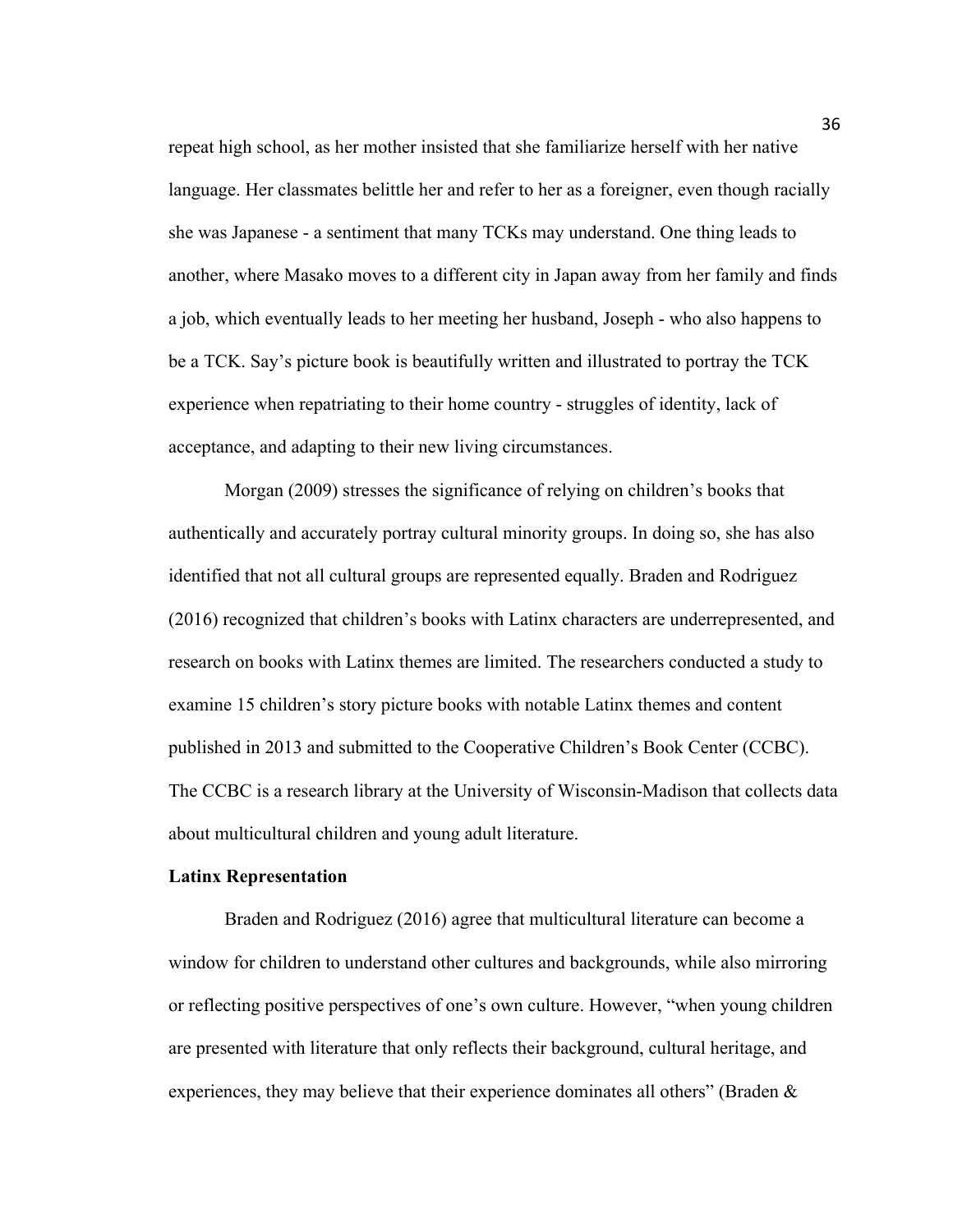Rodriguez, 2016, p. 58). Children's literature needs to be a safe place where children can ponder, discuss, and address social problems that affect their lives both in and out of the classrooms. Therefore, the researchers focused their study by examining the experiences portrayed with Latinx content in picture books and the cultural narratives implicitly and explicitly suggested by these picture books.

**English is privileged.** Braden and Rodriguez (2016) highlighted four insights that they gained from the 15 children's books in their research: how English is privileged, how the books neglect significant cultural context, how traditional gender roles are enforced, and the setting is shaped as a utopian society. Although most of the texts that they analyzed were written solely in English, they considered how language was privileged in the books by identifying the typography, production, and language of these books. The researchers concluded that the use of Spanish words or phrases in most books was superficial and was simply included for cultural flair. In bilingual books, the layout of the text and the order of the language - whether the English or Spanish text came first determined whether English was privileged and favored.

**Cultural authenticity.** As a member of the Latinx culture, Rodriguez (2016) discovered that many of the characteristics of the Latinx culture embedded in the picture books lacked depth, which resulted in superficial cultural nuances. For example, in *What a Party* by Machado and Moreau (2013), food is used to represent the different cultures represented in the book. The neighborhood children are invited to a party, where they are encouraged to bring whatever they like to eat to share. The children's diversity is represented through the foods that they bring and the illustration that shows the different hair types, skin colors, and clothing without explicitly mentioning their cultural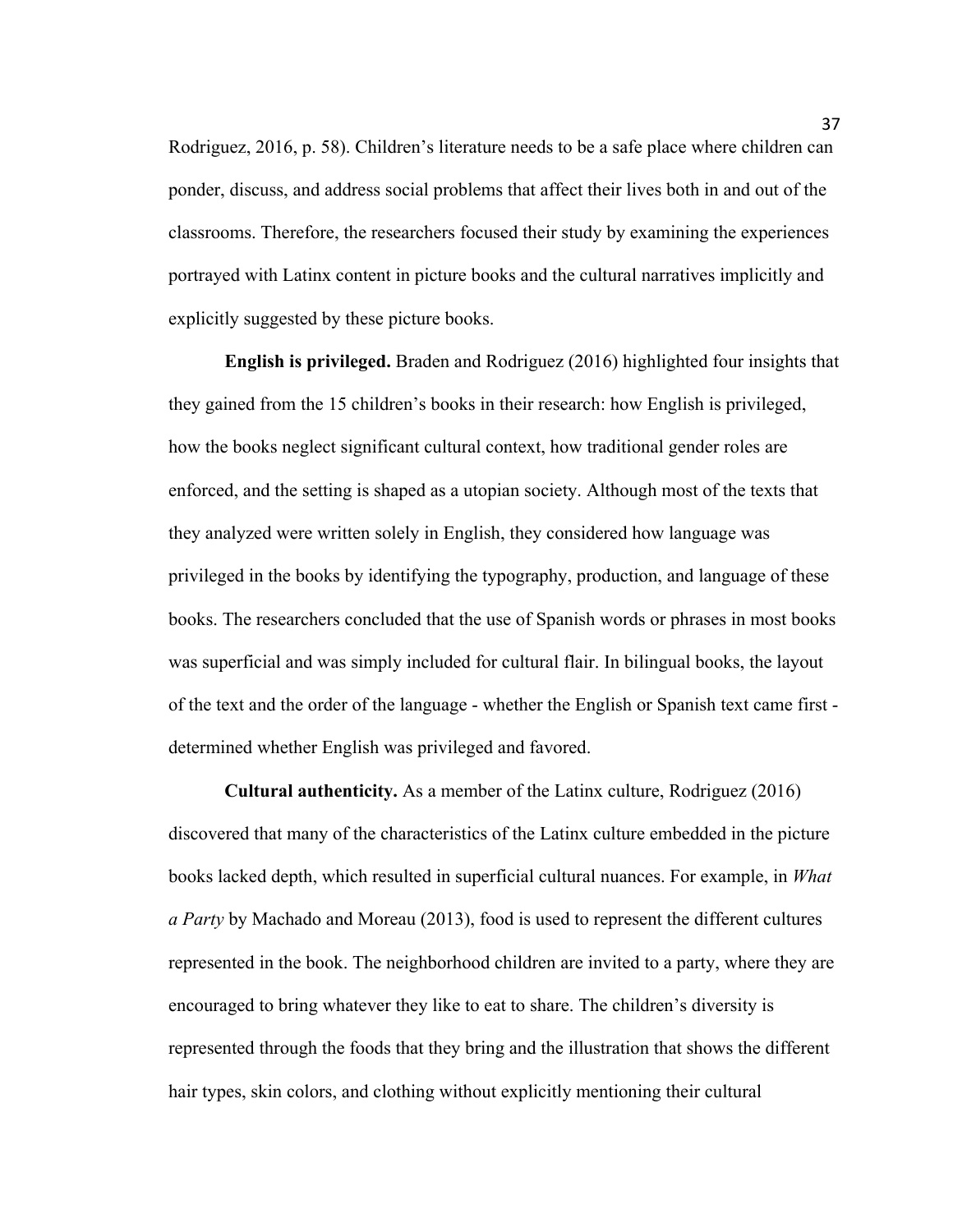backgrounds. Rather than portraying the values of family and community engrained in Latinx culture, the book focuses instead on the different stereotypical foods that people bring to a party instead.

**Traditional gender roles.** Traditional gender roles were present in 5 of the 15 picture books, where mothers were portrayed as the *ada de casa* (homemaker). There has been a shift of gender roles not just in Latinx families but in families across all cultures, including women working and gaining financial independence and men also participating in the role of homemaker. Books that fail to recognize this shift and the multifaceted experiences of current Latinxs may impede children from accessing these books as mirrors and windows.

**Assumption of utopian society.** Finally, 8 out of the 15 books representing a variety of Latinx culture and community themes portrayed a utopian society. Normalized family practices were depicted to symbolize a community with near-perfect qualities, which fails to address the complexity in Latinx households. Social justice issues such as race, gender, same-sex families, immigrant life, and poverty were seldom discussed in these books. Such stories encourage readers to make false assumptions that there will always be a happy ending where everything always works out. Picture books that depict a utopian society fail to acknowledge acculturation experiences when children are not given the opportunity to grapple with complex issues that showcase their realities.

Braden and Rodriguez's (2016) study reveals that misrepresentation of Latinx culture and other cultures is present in children's literature. As children seek out books to familiarize and understand their own culture and glimpse into others, this misrepresentation becomes problematic. The researchers argue that children's books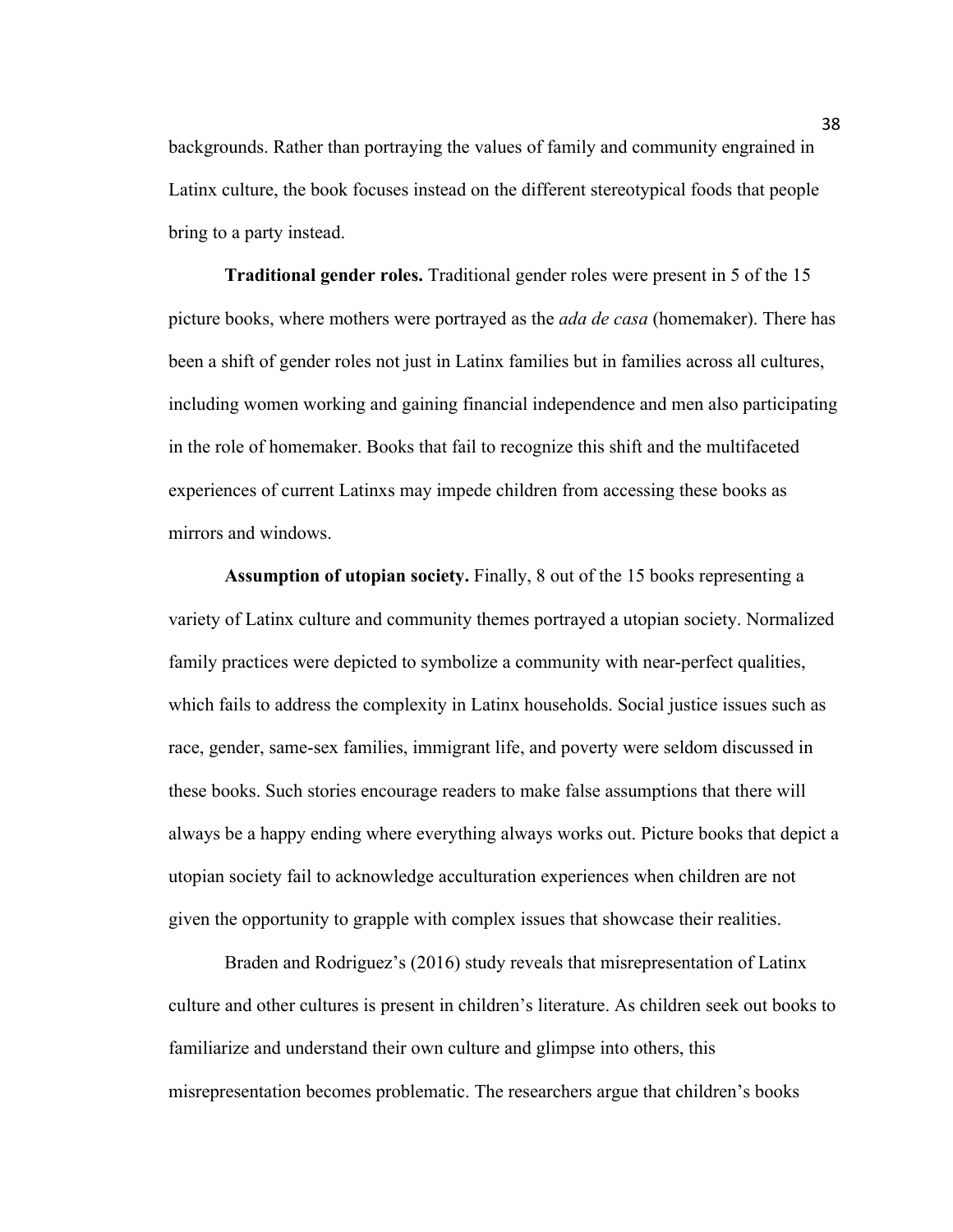should not only be windows and mirrors; rather, "going beyond windows and mirrors means recognizing that culture is not static and that no ethnic group is monolithic in nature" (Braden & Rodriguez, 2016, p. 70). Similarly, the TCK experience varies drastically, and there are not enough books currently that have been published that honors and portrays their authentic and diverse backgrounds. This study justifies the necessity of TCK representation in children's books, if not to act as windows and mirrors, but to recognize their evolving cultural experiences.

#### **Response of Preschool Children**

Chen and Browne (2015) also acknowledged the influence of multicultural literature on how preschool children responded to multicultural picture books. Echoing Morgan's (2009) viewpoint on the accuracy and authenticity of cultural minority groups being represented in children's books, Chen and Browne also recognized that the books used with young children could influence and shape their understanding of the world and people around them. By exposing young children from various backgrounds to quality multicultural literature, this provides opportunities for children to view themselves in these 'mirror' books while also developing their interpretation of other's cultural backgrounds, beliefs, and values - promoting a "balanced, well-informed student able to successfully navigate in today's global society" (Chen & Browne, 2015, p. 17).

**Method.** Chen and Browne's (2015) research examined the responses from preschool children to understand how they respond to multicultural picture books with themes related to diversity and how children recognize diversity represented in the picture books. A group of fourteen pre-school children between the ages of three and five participated in this study: two Black, one Asian, and eleven White children. These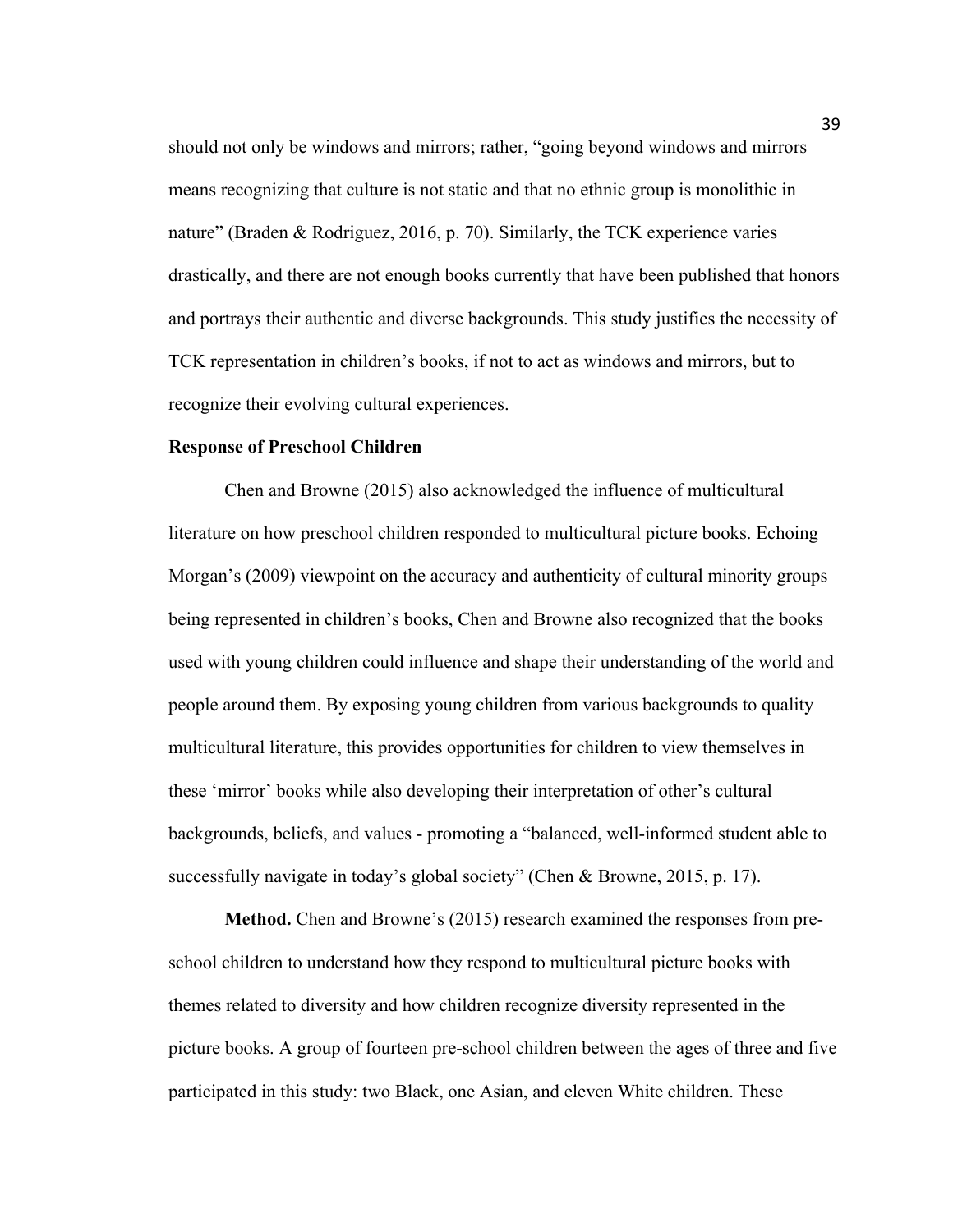children attended a university pre-school in the northeast of the United States; most of them were children of employees or students attending the university. The researchers selected five culturally authentic picture books to read aloud to the children in their classroom once a week to read and discuss themes about families, friendships, and cultural diversity. These particular books were chosen as they represented the children's ethnic backgrounds in the form of mirror books, hoping that they would identify and understand themselves better while appreciating and understanding cultural backgrounds and differences.

**Results.** The findings from this study demonstrated that young children enjoyed listening to books being read aloud and were willing to engage with multicultural literature with big ideas, especially when these ideas were relatable to their personal lives. Their responses reflected a more in-depth understanding of the books and cultures introduced as they were read aloud to more regularly. Some children were also able to respond and deepen their understanding based on their peer's comments and behaviors. The students' responses to the books were personal, and they reflected on their own experiences, which they conveyed through writing, drawing, and oral responses. They were able to connect to cultural similarities and differences illustrated in the texts with teacher guidance.

**Discussion.** Chen and Browne's (2015) study concludes that quality multicultural picture books can provide young children the opportunity to explore similarities and differences in experiences across cultures and build a better understanding of self. Imagine how empowering this can be for young TCKs who are trying to navigate this global and diverse world, to be able to understand their home and host country's culture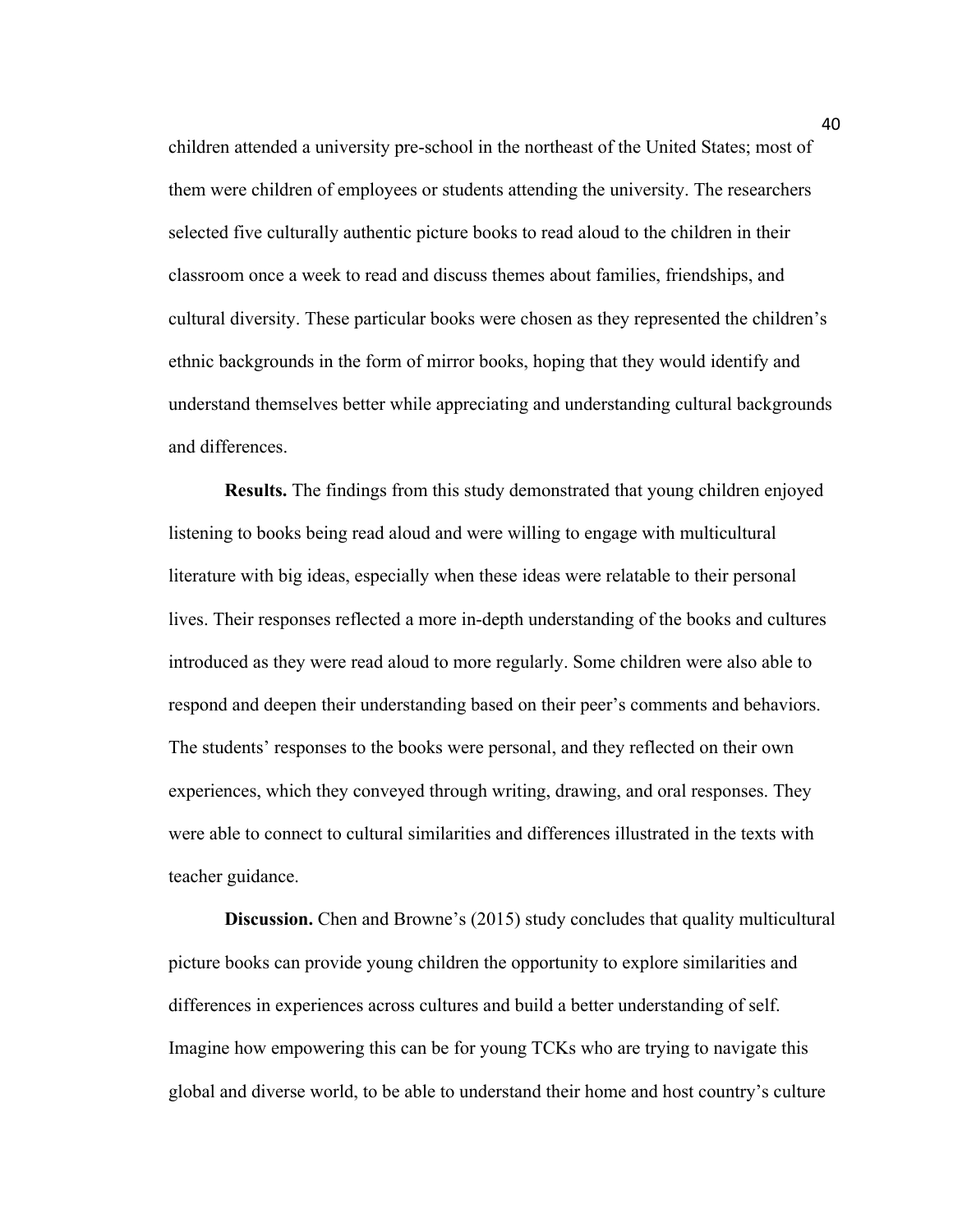better and be able to appreciate and build awareness of people's diverse backgrounds. Equally, how comforting and reassuring would it be if these young, impressionable TCKs were able to read books about children who experience similar life journeys as themselves?

#### **Young Children's Book Preferences**

In contrast, Mohr's (2003) research focused on book preferences among firstgrade students through self-selection. There is a strong correlation between the ability and opportunity of selecting a book independently and the motivation to read a book. There has been a general assumption amongst researchers that students want to see themselves portrayed in books or read about experiences that help them understand the diverse world that they live in – "window" and "mirror" books. However, according to Mohr, research to support this idea has been quite sparse. Therefore, her study pursued the notion of whether young children prefer books that mirror them when provided with a selection of high-quality picture books of various genres, including multicultural books. Her four guiding questions for her research were:

1. Given a wide variety of high-quality picture books, which book (type) would first-graders select to keep as their own?

2. Would first-graders show a preference for a book that mirrored their gender, first language, or racial identity?

3. Given a wide variety of books from which choose one, would first graders evidence a preference for particular genres?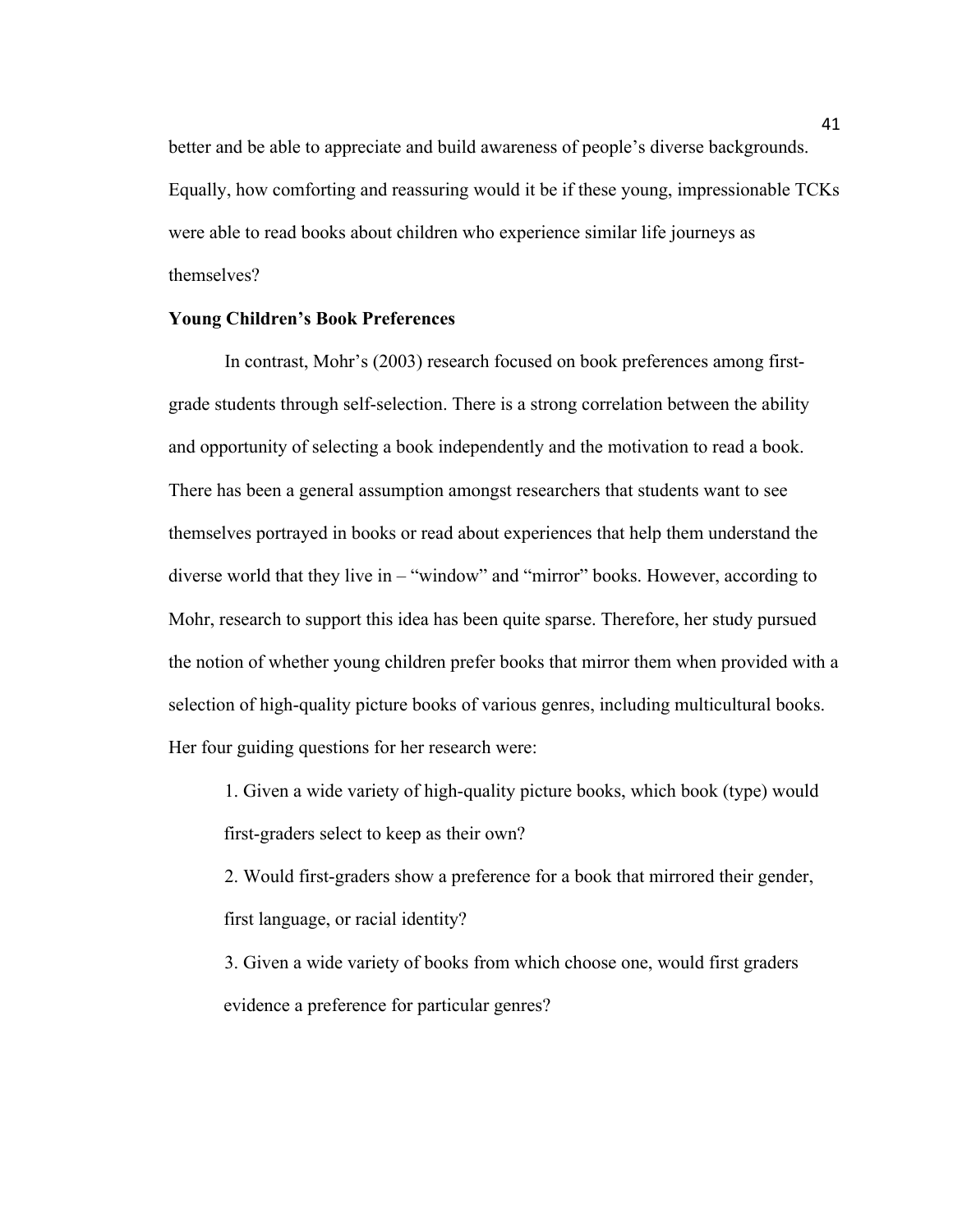4. Would there be any differences among the selection preferences of Hispanic and non-Hispanic first graders and between boys and girls (within and across these categories)? (Mohr, 2003, p. 165)

**Method.** The nine selected picture books for this research were published between 2000 and 2001. High-quality illustrations, appropriate content for the age group, price point, and quality were similar, and the books represented a range of genres, genders, ethnicities, and languages - Spanish and English. Of the nine books, four were nonfiction texts which featured: a collection of poems about classroom pets, an informational text of dangerous animals, a biography of Abraham Lincoln's early life, and a story illustrated with dinosaur characters to depict a witty account of mothers. The remaining five were a mix of fantastic and realistic narrative books with both male and female characters represented from Asian, Hispanic, Black, or Caucasian backgrounds.

One hundred ninety first graders spanning ten first grade classes from a semirural, economically diverse school district in the southeastern area of the United States participated in this study near the end of the school year. Individual students selected the book of their choice by going into the hallway outside their classrooms, where the researcher set a table with the nine selected books. In addition, two of the ten first-grade classrooms were selected to hear the books read during their regular class read-aloud time, providing them with an opportunity to understand each story's plot before selecting their book choice. After the children chose their free, hard-back picture book that they would be able to keep as their own, most of the students agreed to a brief interview to explain their book choice and their reasoning for choosing their favorite one out of the nine choices.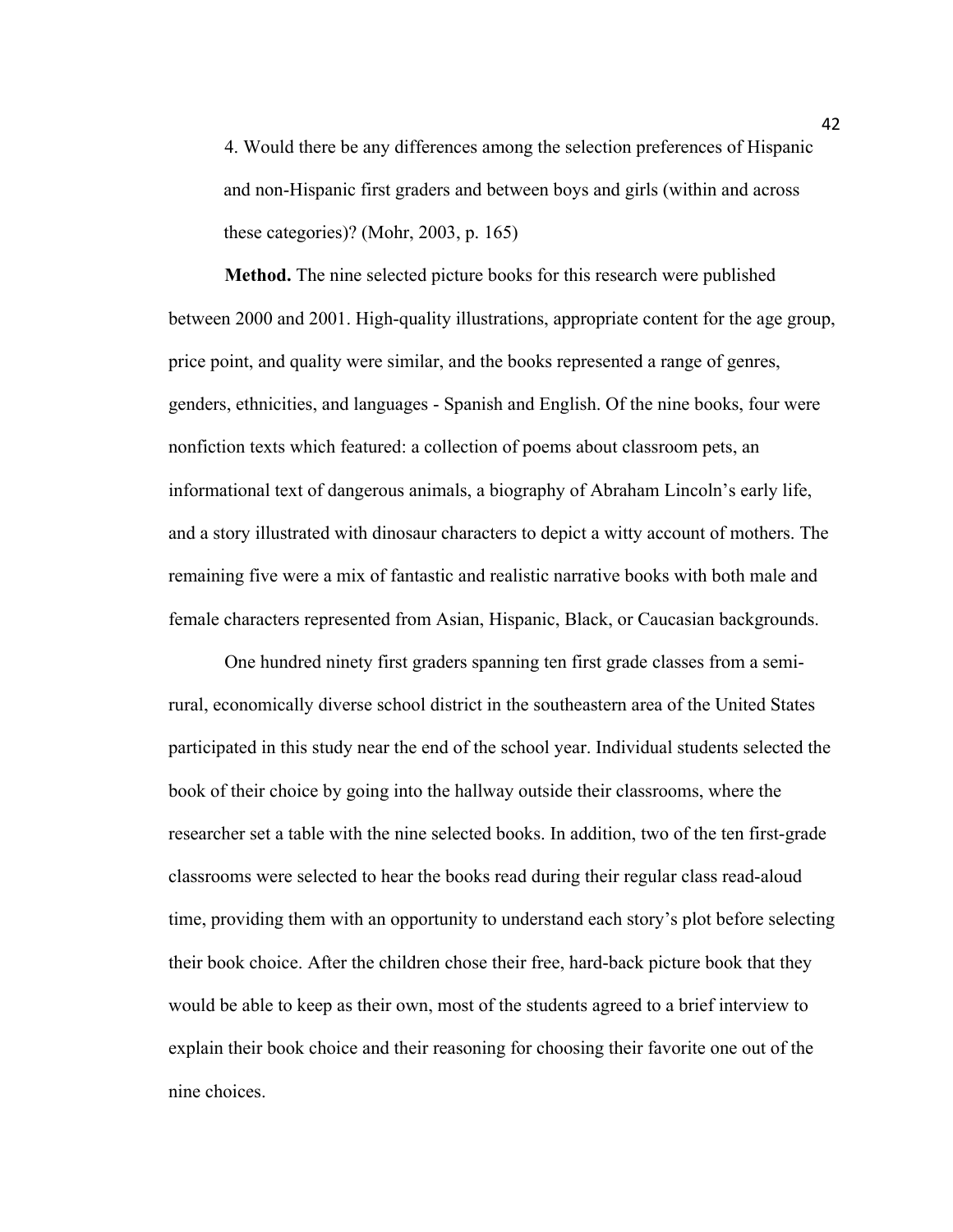**Results.** One hundred fifty-nine students (84%) out of the 190 first graders chose nonfiction texts with one particular title - *Animals Nobody Loves* (Simon, 2001) accounting for nearly half (46%) of the children's choices. This informational book featured photographs and short descriptions of dangerous animals. Among the children who had all nine books read aloud to them, 90% of those children selected nonfiction texts; similarly, almost half (49%) of those students preferred to own a copy of *Animals Nobody Loves*. Regardless of the text features of the individual books that the rest of the children from the eight classrooms depended on, the percentage of those who preferred this book was higher. Both girls and boys showed a preference for nonfiction texts, although the data collected indicates that 96% of boys (100 out of the 104) and 69% of girls (59 out of the 86) preferred nonfiction books. After further analysis, when comparing Hispanic and non-Hispanic students' book choices, only 5% of Hispanic students and 10% of non-Hispanic students selected the Spanish-language texts. This indicates that there was no distinctive preference amongst Spanish-speaking students to choose books with Hispanic characters or Spanish-language texts. However, it was evident that out of the three most commonly accepted texts, all three books featured animals as subjects, topics, or illustrations.

**Discussion.** The interview results revealed that first graders selected their book based on the visible features such as the illustrations, the content of the book, or whether someone in their family would enjoy the book with them. Contrary to what many believed, when given the opportunity to self-select their book, these first graders demonstrated that they wanted informational texts rather than well-written storybooks. Mohr's (2003) research indicates that perhaps young children prefer informational books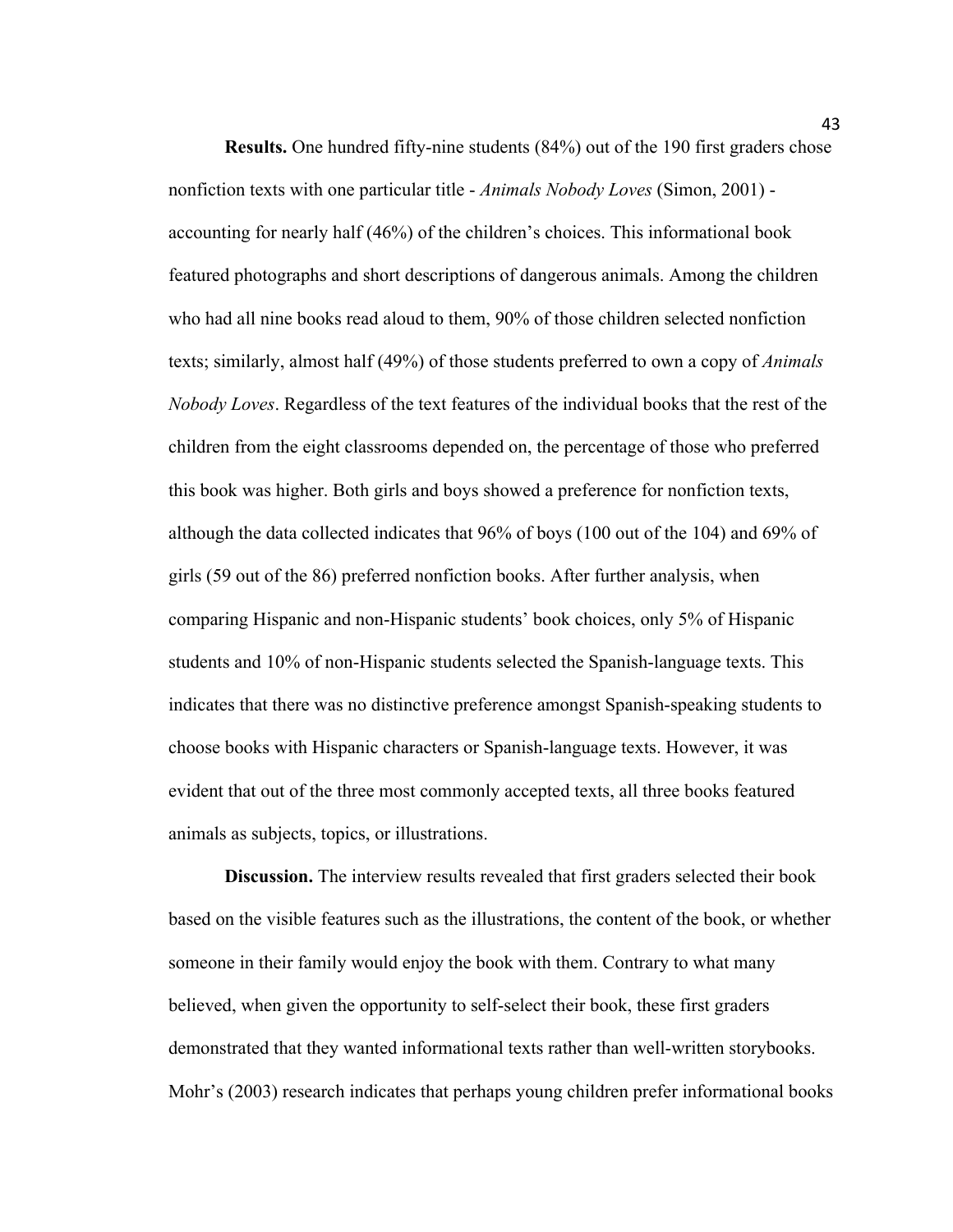to help build their concrete understanding of their world rather than multicultural books that can address more profound issues. This study challenges the idea that multicultural picture books are well-liked and received by students of all ages; perhaps young children, at least the majority of first graders, are more interested in the wonders of nature or books that incorporate animals.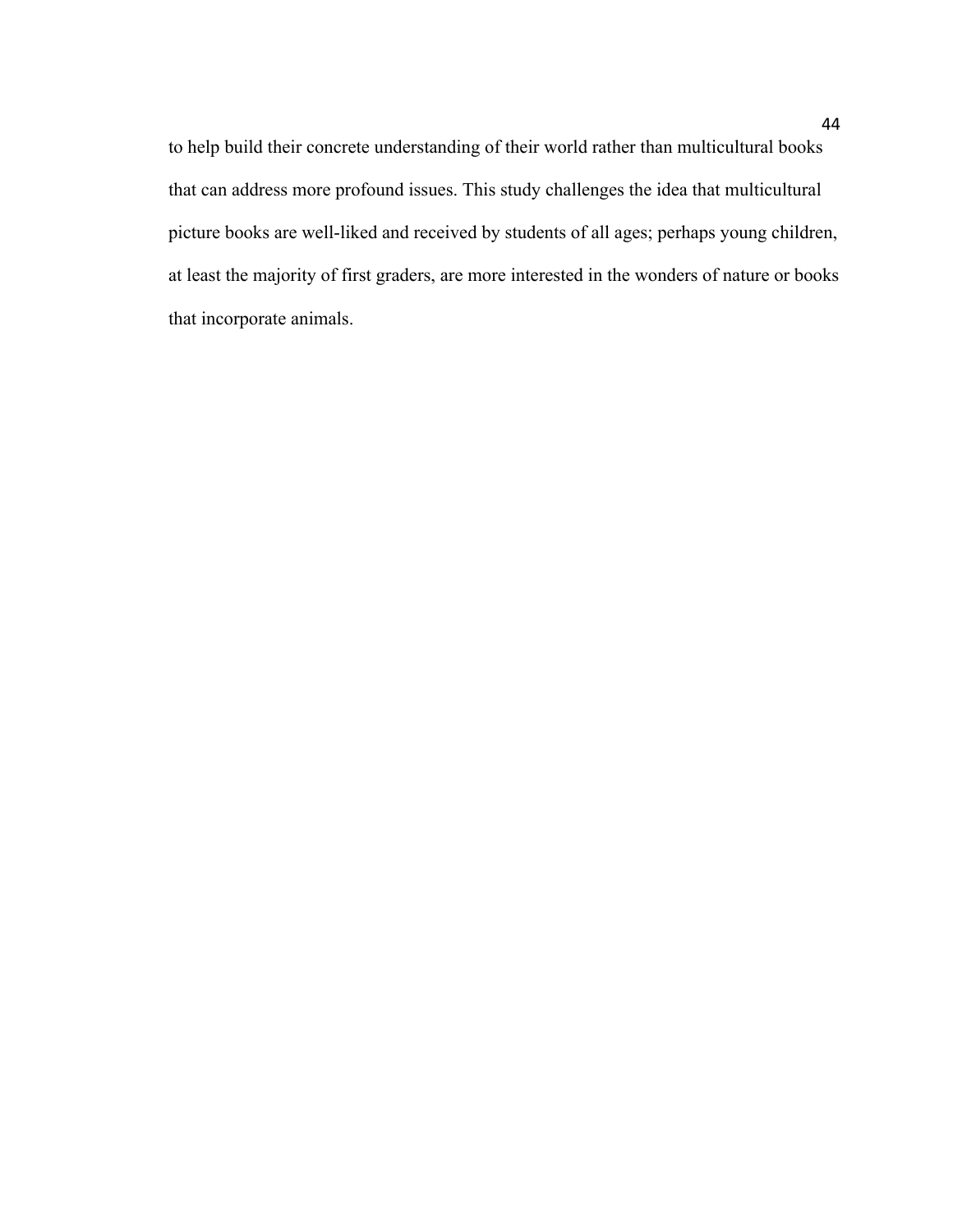#### **CHAPTER III: DISCUSSION AND CONCLUSION**

#### **Summary of Literature**

All children's books have the potential to act as mirrors and windows for children, where they can recognize characters that are similar and different to themselves. Based on Aronson, Callahan, and O'Brien's research (2018) on themes and messages conveyed in picture books featuring underrepresented groups, there need to be more texts that accurately portray different cultural and racial aspects of characters. Stereotypes and representation of characters can positively and negatively affect how children understand and interpret the world. Martinez, Koss, and Johnson's (2016) study on Caldecott books also reveals that there are not enough books with human main characters that function as mirror and window books. In spite of the rise of globalization, consideration for the age of the characters, where the characters lived, English learners, disability, religion, and socioeconomic status were not reflected in Caldecott books that were published between 1990 and 2015.

Keller and Franzak's (2015) study on name negotiation cast a light on the impact that names have on children's identity and culture. Their analysis of picture books where minority character's name negotiation was a central theme reveals that changing one's name has become a socially accepted practice when entering a school in the United States. Children from both immigrant and non-immigrant families can face hardships based on his/her name, which can affect their interaction with other children and adults. Name negotiation can also be a challenge for some TCKs, and their overseas experiences can strain relationships with monocultural children. Sheard (2008) focused on characteristics and challenges of TCKs and the similarities with gifted children. Her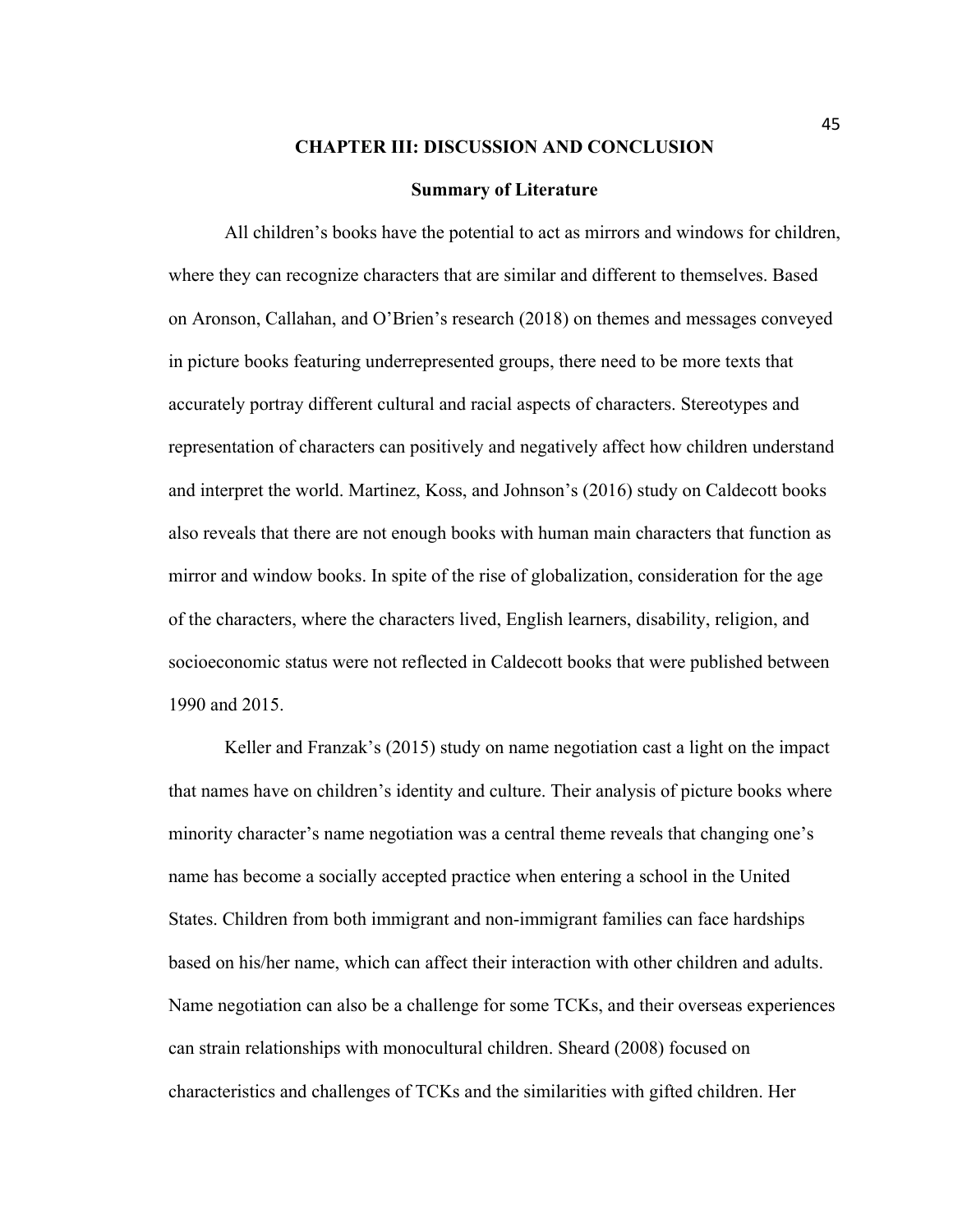study concludes that TCKs have to learn to handle their heightened global awareness while schools need to create more opportunities to use intercultural resources in their community to raise global awareness.

Helsel (2017) focused on analyzing immigration-themed graphic novels, where immigrant teenagers experience the process of acculturation. His study uncovers issues such as ethnic bullying, immigrant bullying, and dissonant acculturation amongst immigrant teenagers. Graphic novels and children's picture books have the potential to help children appreciate their diverse backgrounds and embrace their unique circumstances. Chen and Browne (2015) also acknowledged the influence of multicultural literature, especially among preschool children. Their findings demonstrated that young children are capable of engaging with big ideas presented in multicultural picture books, allowing children the opportunity to explore similarities and differences in experiences across cultures.

Similarly, Monobe and Son's (2014) research on refugee book characters reveal that incorporating carefully selected children's literature in the classroom can help students create a "we" perspective and deconstruct the boundaries of "us" versus "them." Their study also recognized the three stages in political conflicts experienced by refugee characters: the presence of war or political conflict, relocation, and settlement in a different country. Hope's (2008) study with five children with two refugee students revealed the usefulness of refuge texts for both refugee and non-refugee children. Using meaningful refugee texts can help all students build appreciation and dispel stereotypes, although many of the book titles mentioned in her research have not appeared in mainstream children's literature yet. Callow (2017) also examined children's literature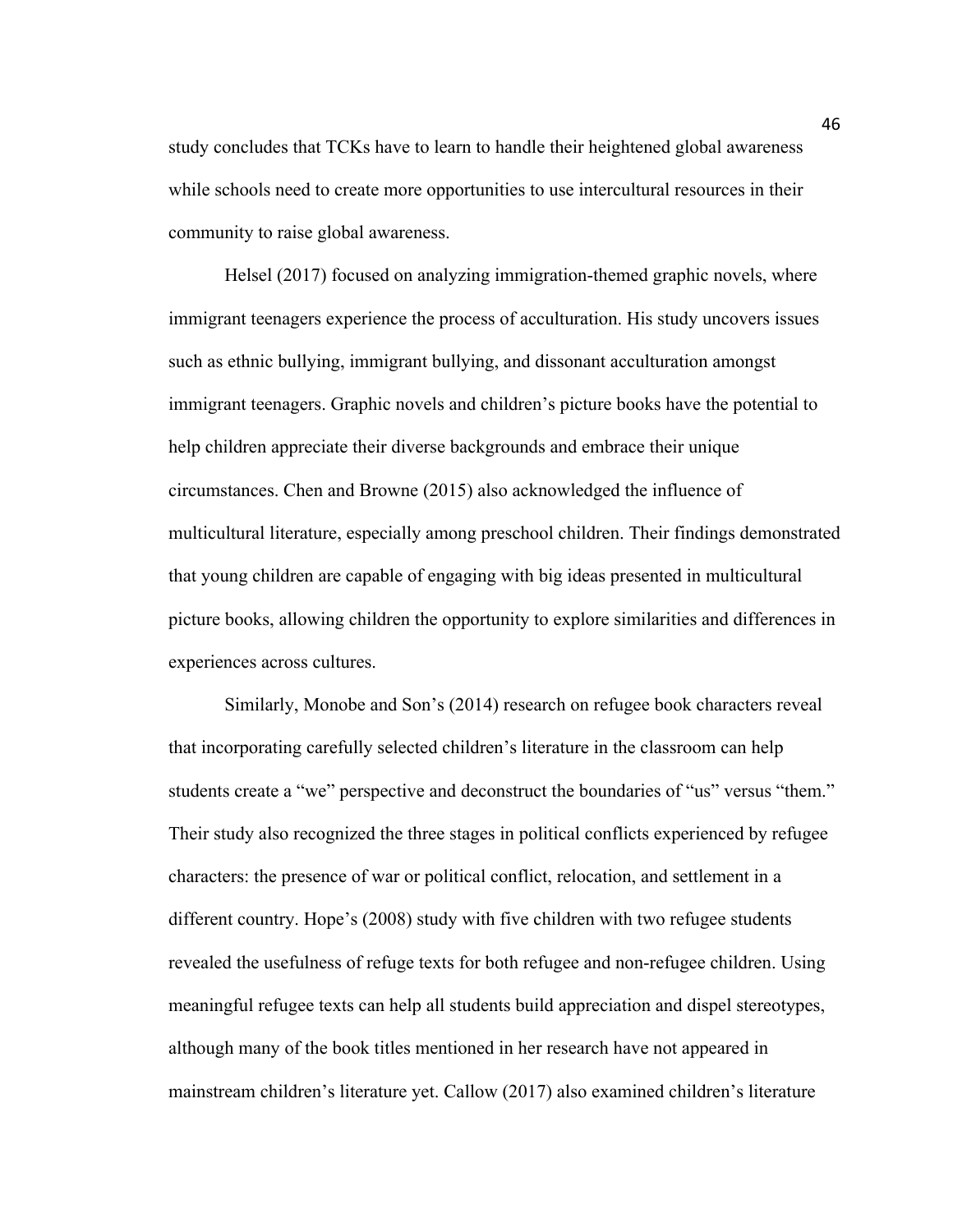with refugee children characters with a focus on building critical literacy. His analysis of the picture book, *My Two Blankets*, written by Irena Kobald and illustrated by Freya Blackwood (2014), provides insight into the significance of authentic narratives when they are paired with carefully selected literary words and illustrations.

Morgan (2009) highlighted the necessity of teaching young children about global connectivity and cultural diversity. In order to do so, cultural authenticity in texts is critical, and Morgan suggests following Higgins' (2002) list of characteristics to look for to check for cultural authenticity in children's books. Morgan concludes that not all cultural groups are represented equally, a sentiment that Braden and Rodriguez (2016) agree with. Their study on 15 children's story picture books with Latinx themes, published in 2013, uncovers misrepresentation of Latinx culture and other cultures in children's literature. Although Latinx children's literature exists, unless they accurately portray Latinx culture authentically, misrepresentation can affect children's understanding of their own culture and how they view others.

Huang (2018) acknowledged the challenges of Taiwanese book publishers and illustrators, as the majority of children's books available in Taiwan come from other countries. The absence of mirror books available to Taiwanese children reaffirms concerns from educators and parents about the lack of cultural identity being developed among children. Yet, Mohr's (2003) research on book preferences among first-grade students reveals that young children may prefer informational books rather than multicultural books. The first graders in her study demonstrated that when given the opportunity to self-select their book, they wanted informational books rather than wellwritten storybooks.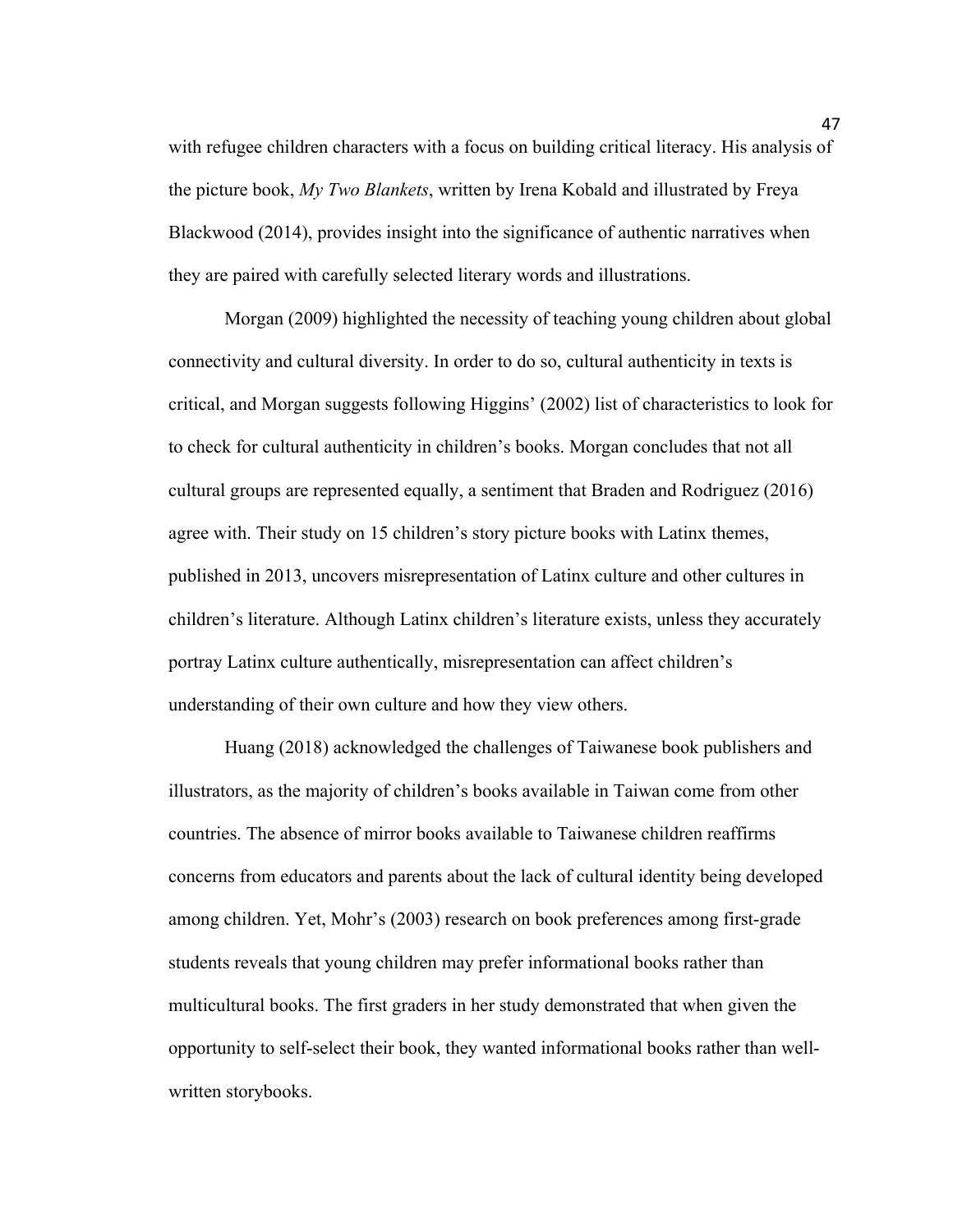#### **Limitations of the Research**

In order to find existing research concerning the availability of children's books with TCK themes, the original search parameters of "third culture kid" was supplemented with the addition of "third culture kid children's books" and "third culture kid themes." The search results from Academic Search Premier, ProQuest Education Journals, ERIC, and EBSCO revealed that there was no existing research to date that specifically addressed TCK children's books or books with TCK themes. Thus, to uncover research that relates to children's books that identify similar themes to TCK experiences, the search parameters were altered to include "multicultural children," "multicultural picture books," and "multicultural children's literature." Expanding the search parameters resulted in finding many of the research that was used in this literature review.

However, the addition of "refugee children's literature" to the search parameters resulted in finding research that analyzed existing children's literature concerning refugee children and the impact of these texts. Refugee children's experiences differ from TCK's experiences, but their shared experience of moving to a new country and adjusting to their new host country reveals that refugee children are in fact, also TCKs. Therefore, the literature review of studies conducted concerning refugee children's literature was also applicable to analyze the availability and adequacy of existing children's books with TCK characters and themes.

Nearly all of the studies addressed in this literature review were conducted in the United States and, consequently, the data collected concerned children's books, students, and schools in the United States. None of the research addressed children attending international schools or book characters that attended international schools, even though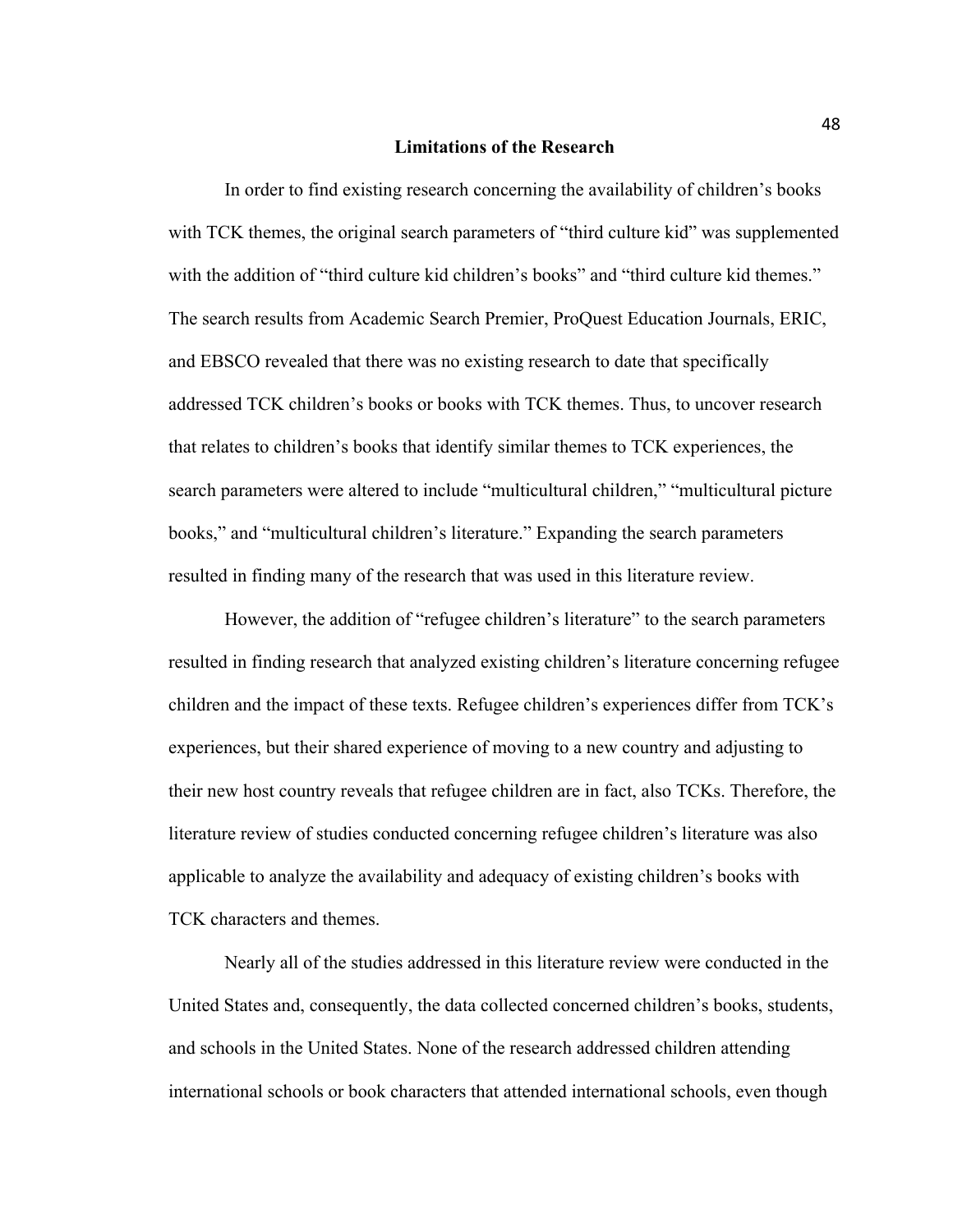many TCKs living in non-English speaking countries around the world attend these schools.

#### **Implications for Future Research**

There has been extensive research done on critically analyzing the impact of children's literature and the benefits of incorporating a variety of genres in the classroom. Current research has made it clear that children must have access to authentic, relatable, and appropriate literature to help guide them to become responsible global citizens. Researchers have also delved into the impact of multicultural literature on children and whether existing literature acts as window and mirror books. Many researchers have included data to show the rising number of school children in the United States with diverse cultural and socioeconomic backgrounds.

However, there is very little research on international primary students and the availability of children's literature that can act as mirror books for them. There are no studies that look into children's picture books with TCK characters or the challenges that international students often face when adjusting to life in their host country. Research must be done to look at all the available English children's literature, not just in the United States but from other English-speaking countries, to determine whether there are adequate number of books that address TCK themes - especially as the number of TCKs and refugee children increase.

Based on Mohr's (2003) research that indicated that young children, specifically first graders, found no preference for multicultural books, researchers should determine which age group would benefit the most with multicultural books that include TCK themes. Data needs to be collected from local English-speaking schools and international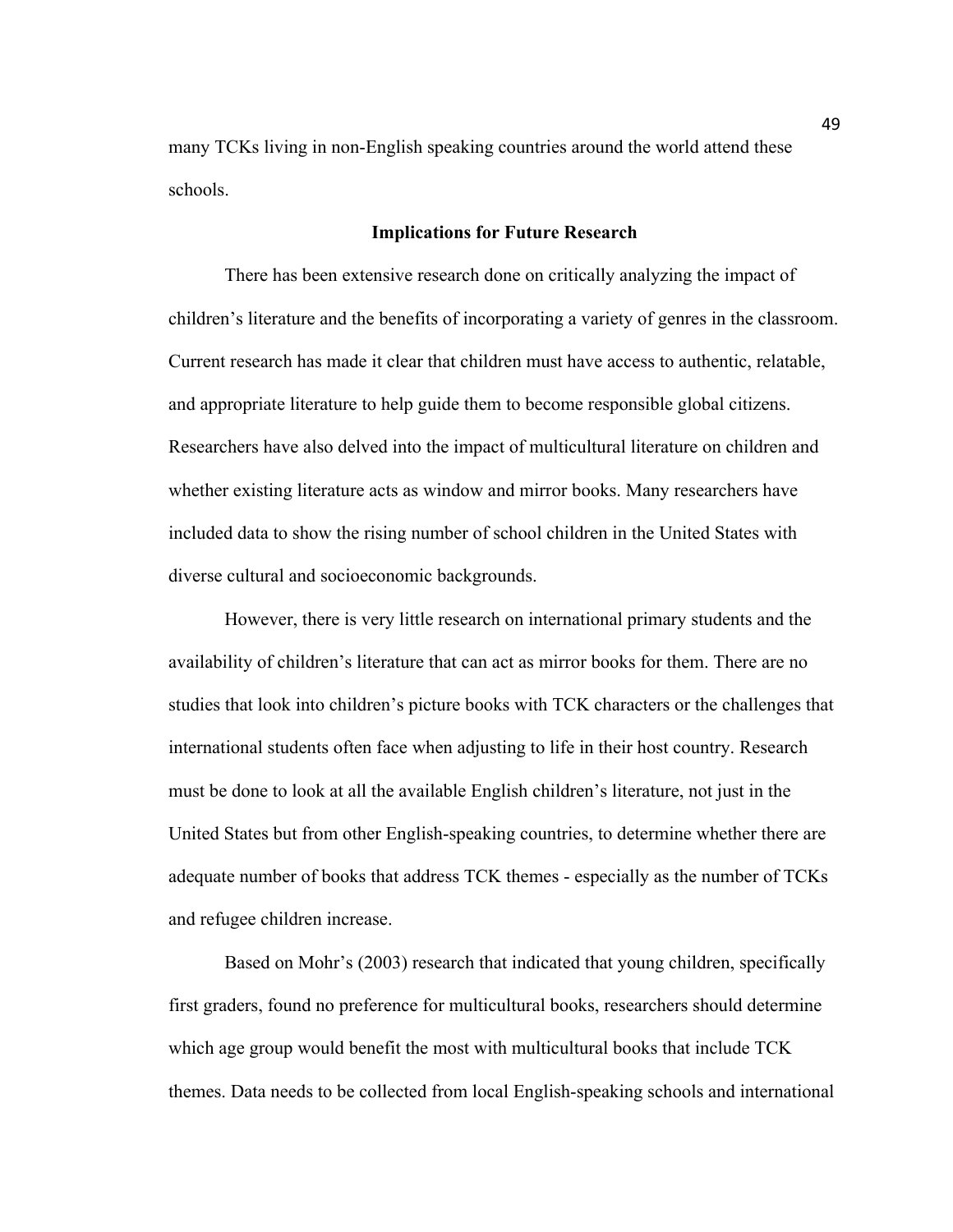schools to determine when teachers and parents should incorporate multicultural texts into children's reading repertoire.

## **Implications for Professional Application**

According to ISC Research's (2020) latest market data, in August 2020, there were 11,662 international schools with 5.99 million international school students. This data indicates that there are many TCKs that do not have access to children's literature that reflects their third culture life experiences. And yet, current children's literature still centers around characters who are typically Anglo Saxon with monocultural backgrounds.

This literature review has demonstrated that even in the United States, where sufficient research has been done on multiculturalism and multicultural children's literature, there are still many books that lack cultural authenticity and accuracy. Researchers who have critically examined children's books with specific cultural themes reiterate the necessity for authentic representation. Many classrooms and libraries in the United States lack book titles on the shelves that accurately represent various cultural groups, with the exception of a very few. This implies that for the time being, educators and parents of children must carefully select literature that provides children with the most accurate depiction of various cultural groups.

When selecting children's literature for primary classrooms, teachers should be mindful to select books that reflect their students' diverse backgrounds. A good understanding of each student's background such as family, socioeconomic status, and culture is necessary before selecting books to be used in the classroom. Teachers can also rely on approved book lists provided by national organizations such as the National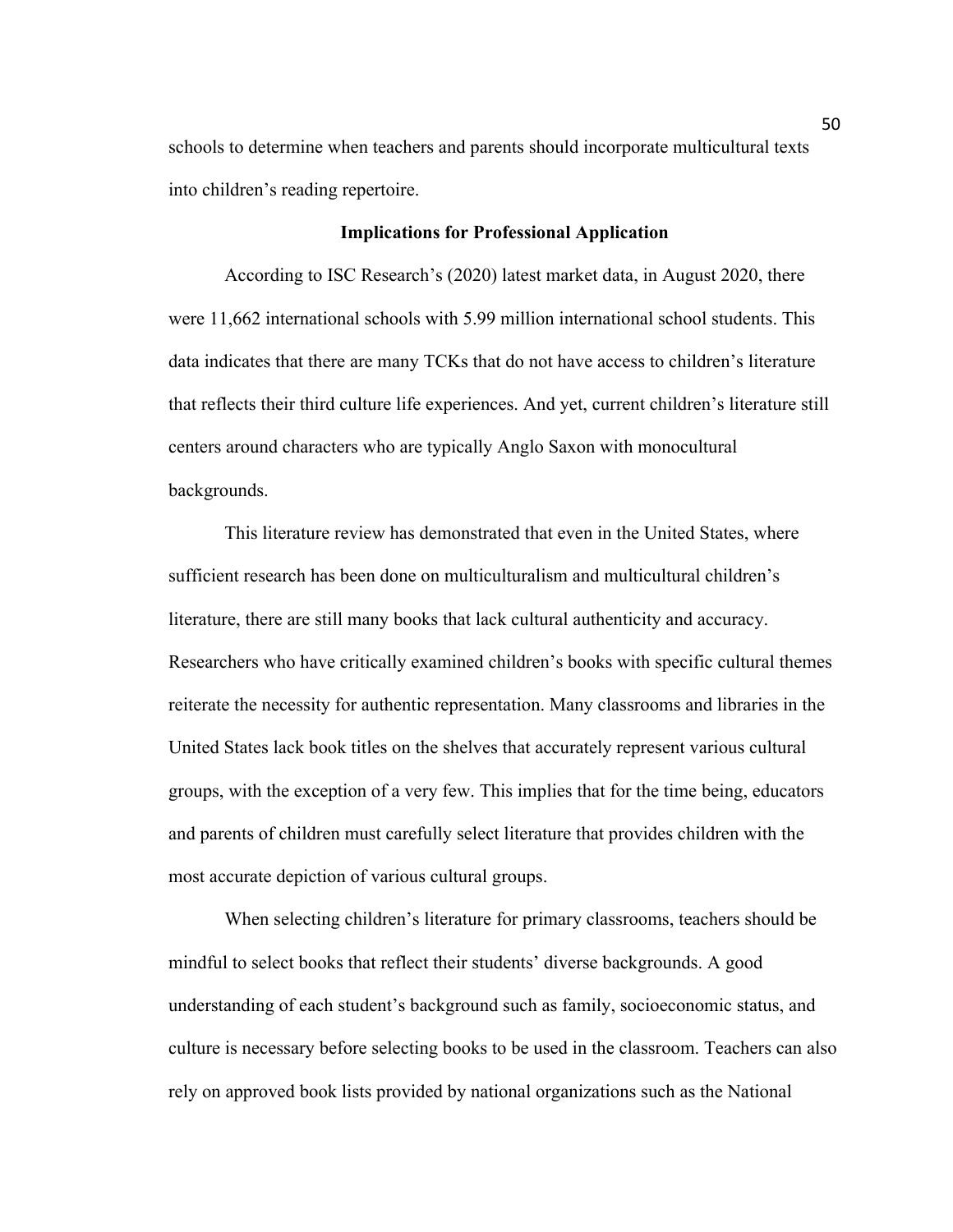Council for the Social Studies (NCSS), the National Association for the Education of Young Children (NAEYC), and the Association for Childhood Education International (ACEI) that were mentioned in Morgan's (2009) study. After gathering these books, teachers should refer to Higgins' (2002) checklist to ensure that the books selected are culturally authentic and devoid of bias. Taking a closer look at the publishing date can provide insight to teachers on whether stereotypes and bias was common, such as books published around the 1970s.

Once teachers have identified and selected children's literature that is appropriate and culturally accurate, children should be given the opportunity to talk, draw, and write about their understanding of the book. As Monobe and Son (2014) mentioned in their study, role-play can help children visualize and express characters' thoughts and circumstances to deepen their understanding of emotions, conflicts, and contexts of these stories. Teachers need to ensure that they create an emotionally safe environment for children to put themselves in the character's shoes and rely on their five senses to express the many emotions, thoughts, and challenges they may experience as they dig deeper into themes and issues in the book that may be challenging.

International school teachers should search for books that have won the Notable Books for a Global Society, which recognizes children's books about international people and cultures (Martinez, Koss, & Johnson, 2016). Although there may be more literary awards through the American Library Association that recognizes diversity in children's books, international educators should research and familiarize themselves with book awards from other English-speaking countries such as Australia, New Zealand, Singapore, and the Netherlands. These countries have a rich, diverse population and may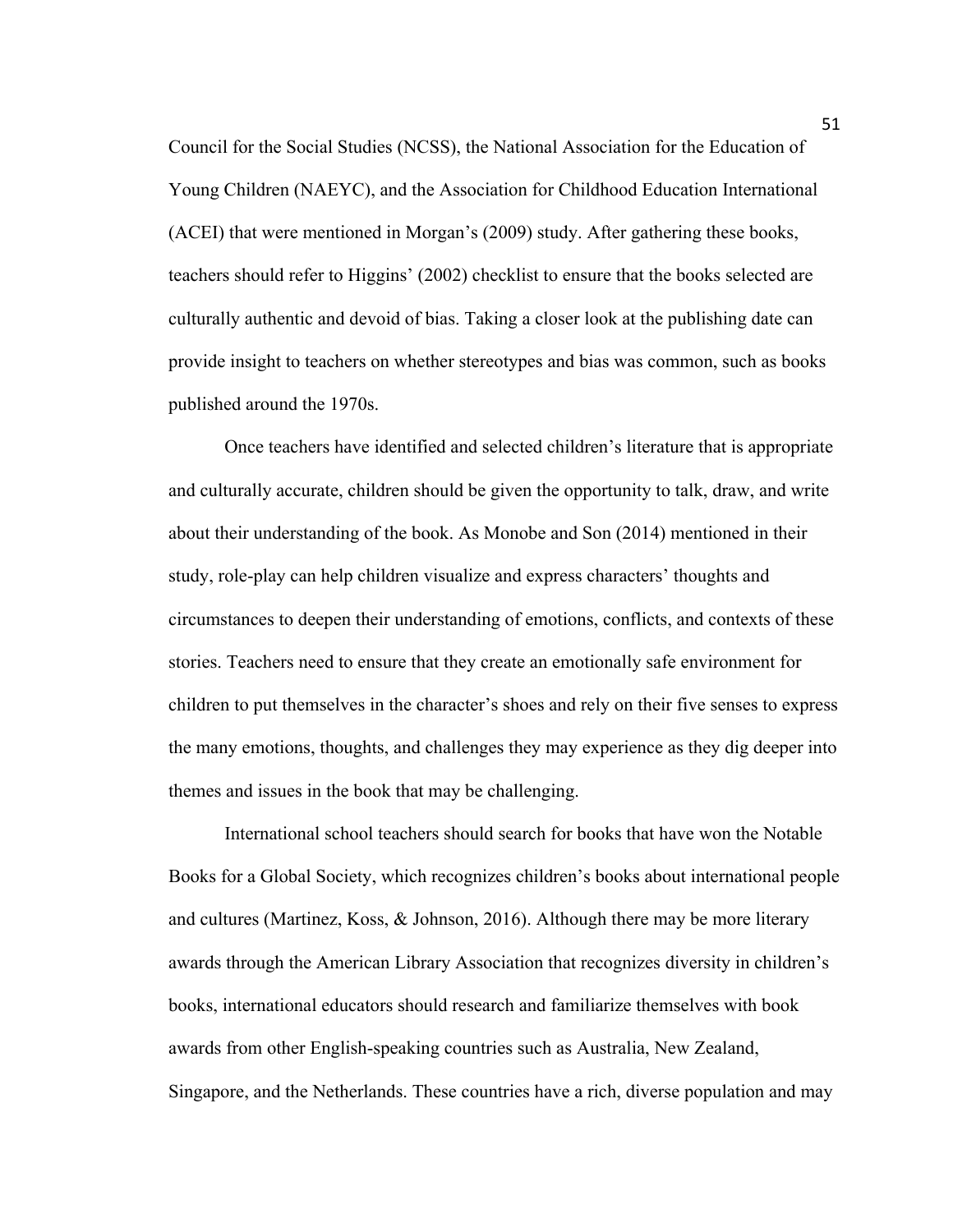already have a reservoir of English books that incorporates TCK themes and other cultures authentically.

# **Conclusion**

It is apparent that there are not enough children's books that address third culture kid themes, despite the rising number of TCK and refugee children in today's world. The challenges that TCKs face cannot be ignored and their experiences must be honored. Research has shown that children's books can positively impact early childhood and primary students by acting as mirror and window books. Why not use children's literature to instill global citizenship and international mindedness, while reflecting their own life experiences and those of others?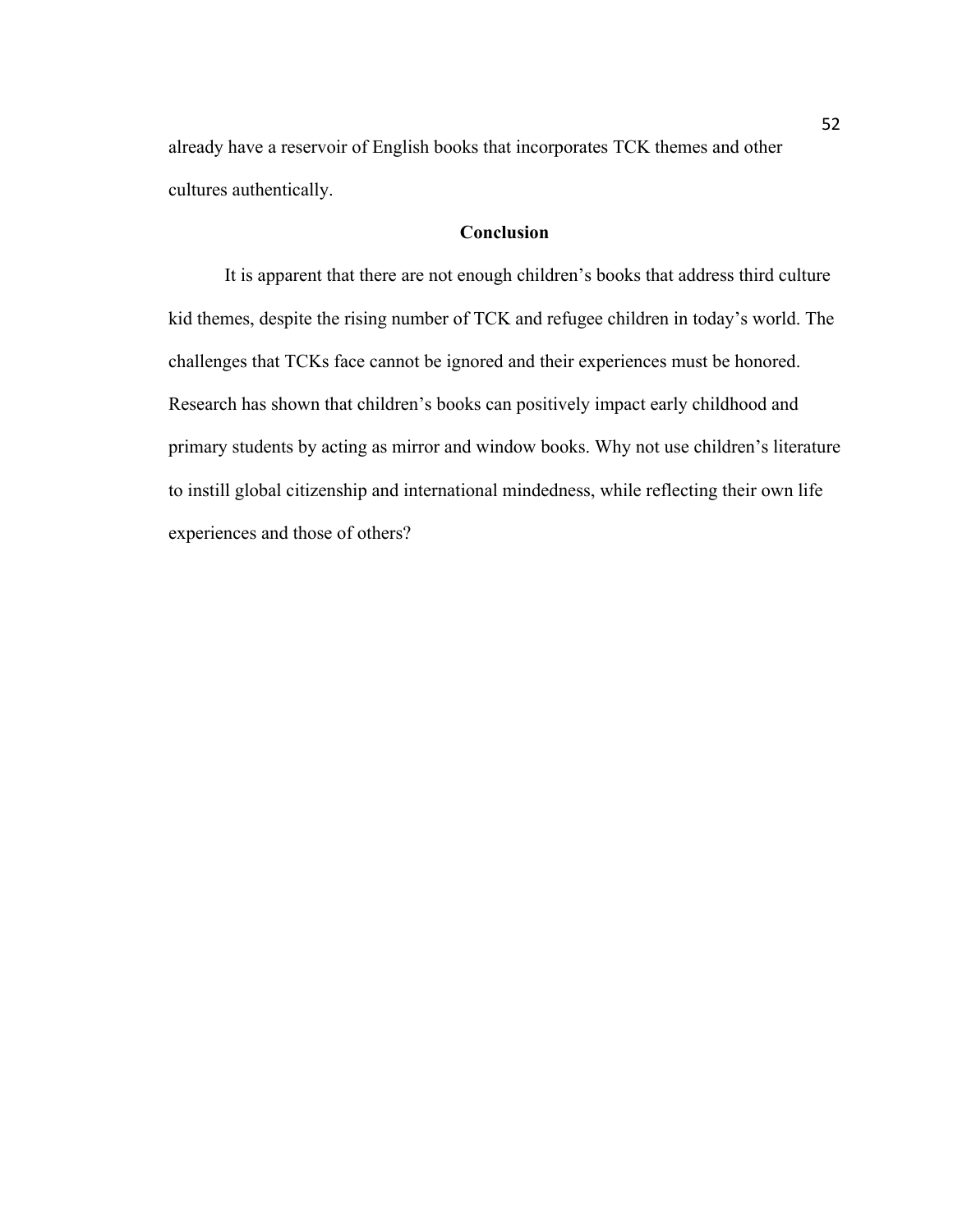# References

American Library Association (2020). *Caldecott terms, criteria, submission, and committee information.* Retrieved from http://www.ala.org/alsc/awardsgrants/bookmedia/caldecottmedal/caldecottmedal/cr iteria-submissions-com-info

- Aronson, K. M., Callahan, B. D., & O'Brien, A. S. (2018). Messages matter: Investigating the thematic content of picture books portraying underrepresented racial and cultural groups. *Sociological Form*, *33*(1), 165-185. doi:10.1111/socf.12404
- Birman, D., & Addae, D. (2015). Acculturation. In C. Suárez-Orozco, M. M. Abo-Zena, & A. K. Marks (Eds.), *Transitions: The development of children of immigrants* (pp. 122-141). New York: NYU Press.

Braden, E. G., & Rodriguez, S. C. (2016). Beyond mirrors and windows: A critical content analysis of latinx children's books. *Journal of Language and Literacy Education, 12*(2), 56-83. Retrieved from http://ezproxy.bethel.edu/login?url=https://search.ebscohost.com/login.aspx?direct =true&db=eric&AN=EJ1120285&site=ehost-live&scope=site

- Callow, J. (2017). 'Nobody spoke like I did': Picture books, critical literacy, and global contexts. *Reading Teacher, 71*(2), 231-237. doi:10.1002/trtr.1626
- Chen, X., & Brown, S. (2015). Pearls of meaning: Preschool children respond to multicultural picturebooks. *New Waves-Educational Research and Development Journal, 18*(2), 16-28. Retrieved from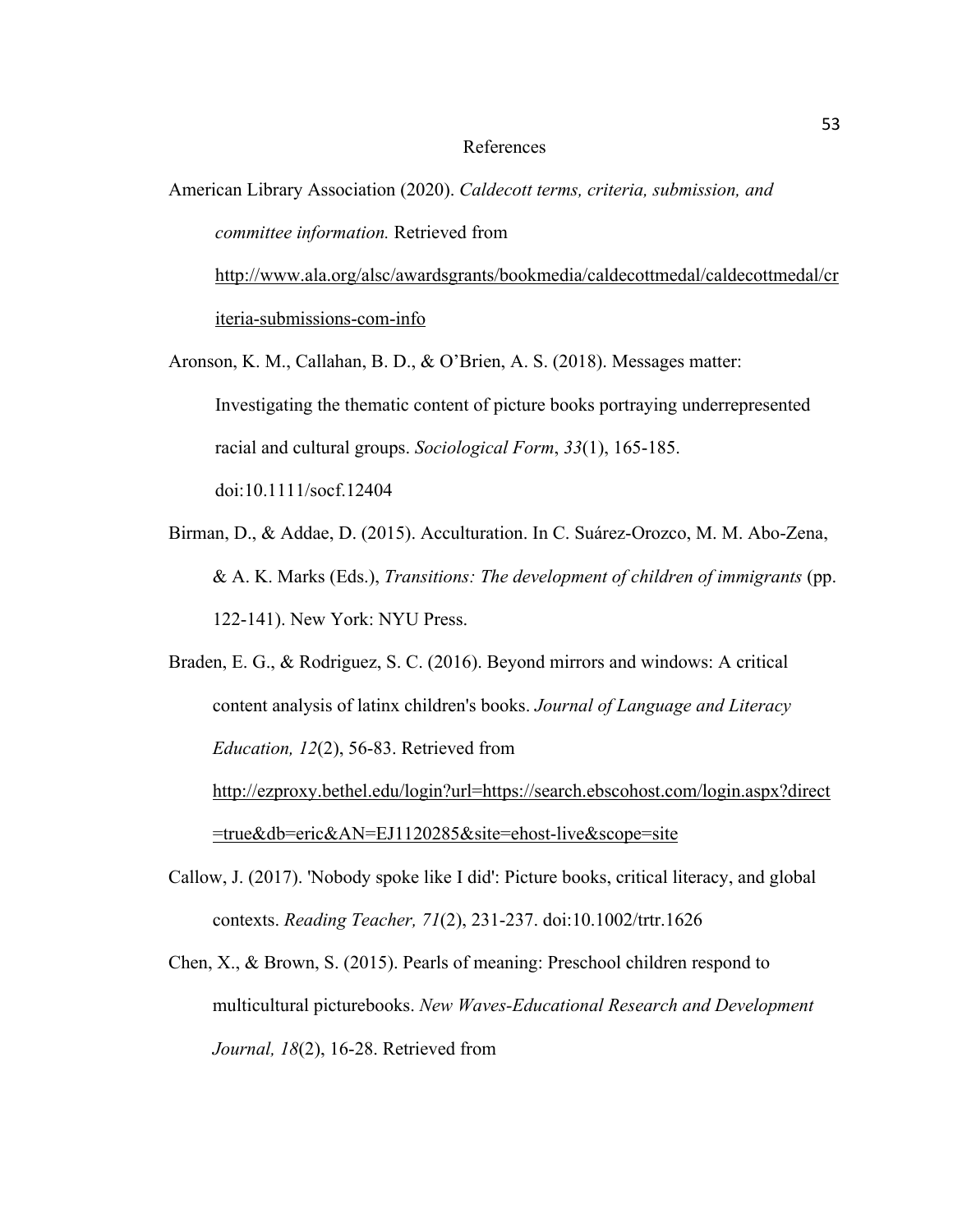http://ezproxy.bethel.edu/login?url=https://search.ebscohost.com/login.aspx?direct =true&db=eric&AN=EJ1211478&site=ehost-live&scope=site

Eakin, K. B. (1998). *According to my passport, I'm coming home.* Retrieved from https://1997-2001.state.gov/flo/paper14.pdf

Ellis, D. (2009). *The breadwinner*. Oxford: Oxford University Press.

Helsel, P. B. (2018). Comics and in-between kids: Immigration-themed graphic novels as a resource for second-generation adolescents. *Pastoral Psychology, 67*(2), 125-139. doi:10.1007/s11089-017-0769-x

Hiçyilmaz, G. (2000). *The girl in red*. London: Orion.

Higgins, J. J. (2002). Multicultural children's literature: Creating and applying an evaluation tool in response to the needs of urban educators. *New Horizons in Education,* Retrieved from https://laulima.hawaii.edu/access/content/user/jaydene/ED294/ED294.Article.Multi

cultural%20Children%20Lit-1.pdf

Hope, J. (2008). "One day we had to run": The development of the refugee identity in children's literature and its function in education. *Children's Literature in Education, 39*(4), 295-304. Retrieved from http://ezproxy.bethel.edu/login?url=https://search.ebscohost.com/login.aspx?direct =true&db=eric&AN=EJ815286&site=ehost-live&scope=site http://dx.doi.org/10.1007/s10583-008-9072-x

Huang, H. (2019). Go beyond borders with picture books: A case study of a Taiwanese children's book publisher. *Publishing Research Quarterly, 35*(1), 52-67. doi:10.1007/s12109-018-9618-8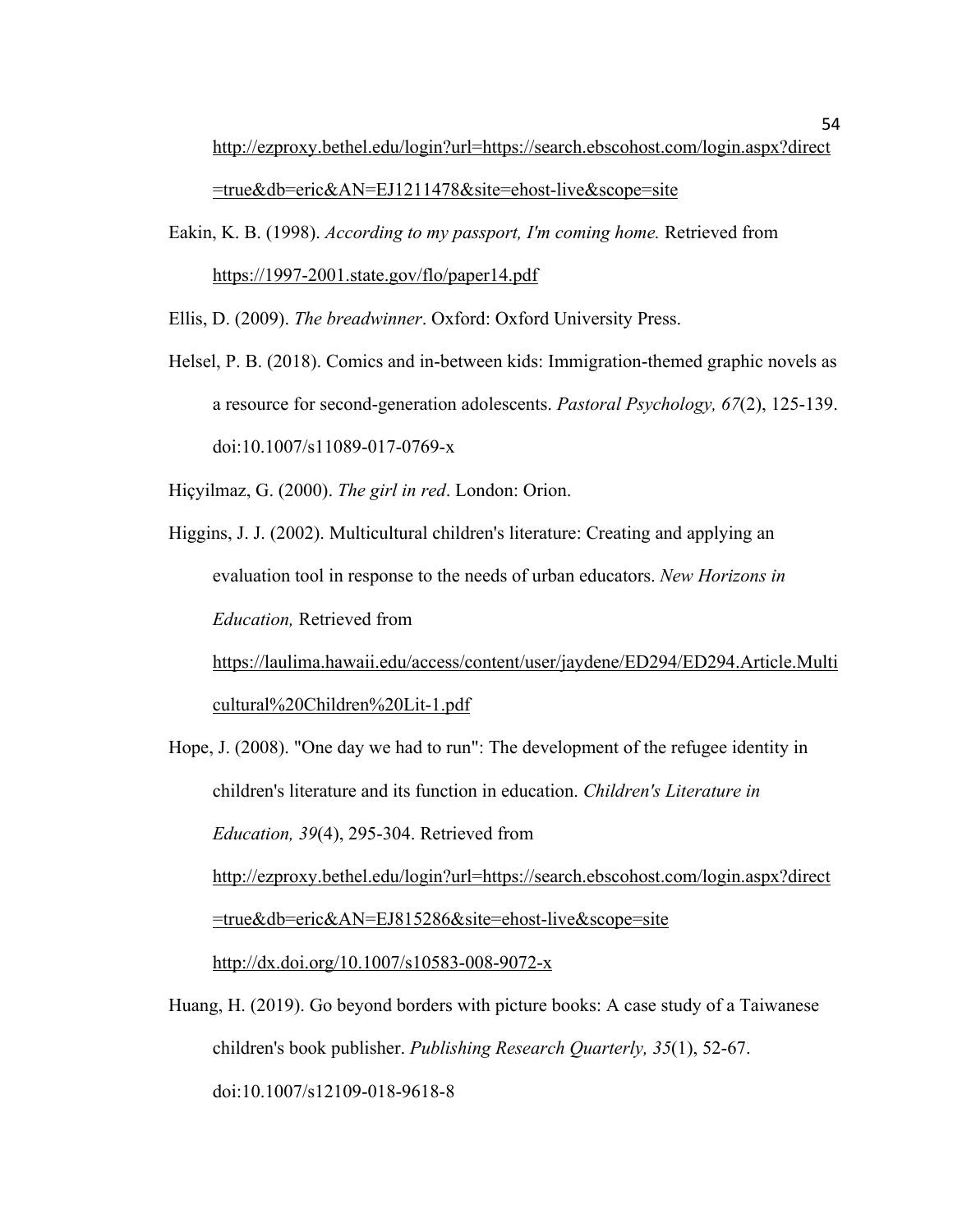- ISC Research. (2020). *Data and intelligence on the world's K-12 international schools market*. Retrieved from https://www.iscresearch.com/
- Keller, T., & Franzak, J. (2016). When names and schools collide: Critically analyzing depictions of culturally and linguistically diverse children negotiating their names in picture books. *Children's Literature in Education, 47*(2), 177-190. doi:10.1007/s10583-015-9260-4
- Kiefer, B. Z., & Tyson, C. A. *Charlotte Huck's children's literature*. New York: Mc-Graw Hill Higher Education, 2010.
- Kobald, I. (2014) *My two blankets* (Illus. F. Blackwood). Richmond, VIC, Australia: Little Hare.
- Labadie, M., Wetzel, M. M., & Rogers, R. (2012). Opening spaces for critical literacy: Introducing books to young readers. *Reading Teacher, 66*(2), 117-127. doi:10.1002/TRTR.01097
- Machado, A. M. & Moreau, H. (2013). *What a party!.* Berkeley, CA: Groundwood Books.
- Martinez, M., Koss, M.D., & Johnson, N. J. (2016). Meeting characters in caldecotts: What does this mean for today's readers? *Reading Teacher, 70*(1), 19-28. Retrieved from

http://ezproxy.bethel.edu/login?url=https://search.ebscohost.com/login.aspx?direct =true&db=eric&AN=EJ1105407&site=ehost-live&scope=site

http://dx.doi.org/10.1002/trtr.1464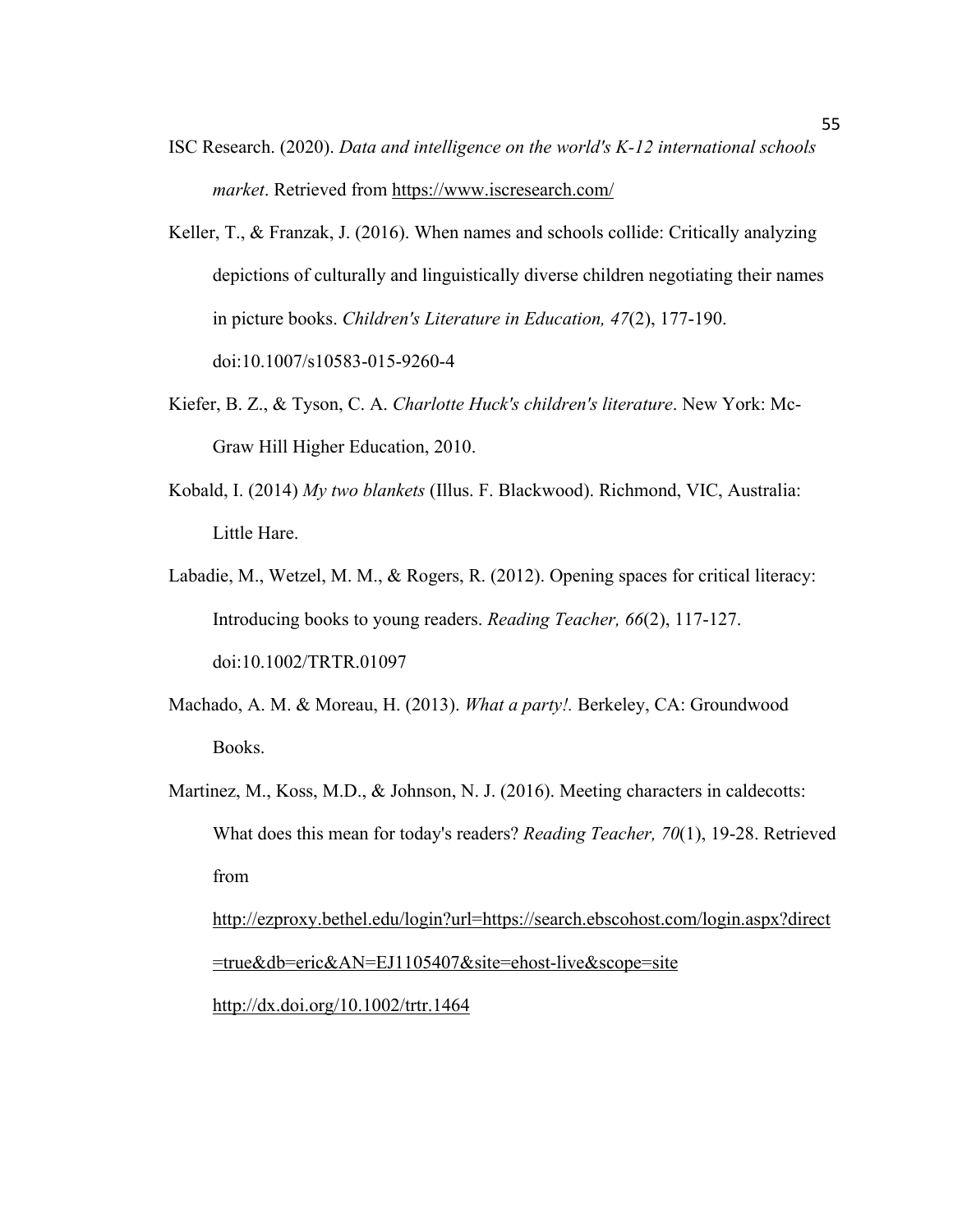- Mohr, K. A. J. (2003). Children's choices: A comparison of book preferences between hispanic and non-hispanic first-graders. *Reading Psychology, 24*(2), 163. doi:10.1080/02702710308231
- Monobe, G., & Son, E. H. (2014). Using children's literature and drama to explore children's lives in the context of global conflicts. *Social Studies, 105*(2), 69-74. doi:10.1080/00377996.2013.820164
- Morgan, H. (2009). Picture book biographies for young children: A way to teach multiple perspectives. *Early Childhood Education Journal, 37*(3), 219. doi:10.1007/s10643- 009-0339-7
- Mossaad, N. (2019). *Refugees and asylees: 2018*. Retrieved from https://www.dhs.gov/sites/default/files/publications/immigrationstatistics/yearbook/2018/refugees\_asylees\_2018.pdf

Naidoo, B. (2000). *The other side of truth*. London: Penguin.

Say, A. (1999). *Tea with milk*. New York: Houghton Mifflin.

- Scherr, T. G., & Larson, J. (2010). Bullying dynamics associated with race, ethnicity, and immigration status. In S. R. Jimmerson, S. M. Swearer, & D. L. Espelage (Eds.), *The handbook of bully in schools: An international perspective*. New York: Routledge.
- Sheard, W. (2008). Lessons from our kissing cousins: Third culture kids and gifted children. *Roeper Review, 30*(1), 31-38. Retrieved from http://ezproxy.bethel.edu/login?url=https://search.ebscohost.com/login.aspx?direct =true&db=eric&AN=EJ810601&site=ehost-live&scope=site